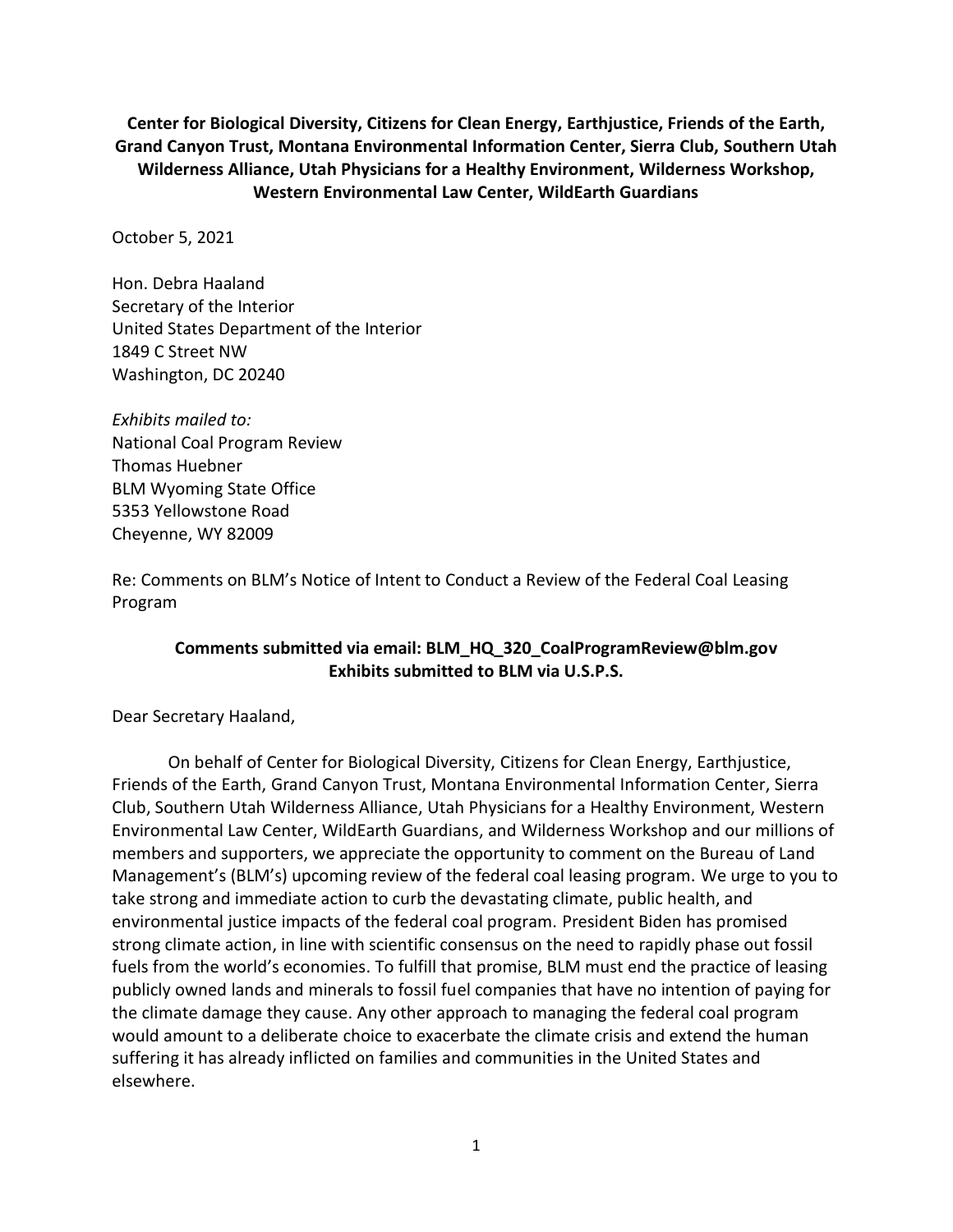In a recent speech to the United Nations, President Biden laid out the choice facing world leaders: "Will we meet the threat of challenging climate — the challenging climate we're all feeling already ravaging every part of our world with extreme weather? Or will we suffer the merciless march of ever-worsening droughts and floods, more intense fires and hurricanes, longer heatwaves and rising seas?"<sup>1</sup> If the Biden administration is serious about tackling climate change, it cannot continue to lease publicly owned lands and minerals to fossil fuel companies. A business-as-usual approach to coal leasing on public lands would consign millions of Americans to losing their homes and communities to precisely that "merciless march" of rising seas, tropical storms, and devastating wildfires.

It has been more than six years since then-Interior Secretary Sally Jewell promised Americans "an open and honest conversation" about the federal coal leasing program.<sup>2</sup> Because the Trump administration rescinded the coal leasing moratorium that Secretary Jewell put in place and cancelled the programmatic environmental impact statement (PEIS) process that was underway, we are still waiting for that conversation. Any review of the federal coal program must recognize that today we are in a climate crisis, that the world's leading scientists tell us we must reduce and then eliminate greenhouse gas emissions as rapidly as possible. And further, continuing the choice to lease publicly owned lands and minerals to fossil fuel companies is incompatible with U.S. climate objectives, contrary to the public interest, and would lock in decades of climate pollution at the very moment we must take strong action to reduce emissions. As President Biden noted when pausing oil and gas leasing, "[t]here is little time left to avoid setting the world on a dangerous, potentially catastrophic, climate trajectory."<sup>3</sup>

The administration's strong words on climate change must be met with meaningful action to dramatically reduce emissions as quickly as possible. Since Secretary Jewell initially paused federal coal leasing, new data, updated climate science, and real-world experiences have demonstrated that we cannot afford further inaction. Armed with this new information, the Biden administration must not simply return to coal policies of the Obama administration but must go further than President Obama in protecting public health and the climate from the impacts of coal leasing. The six years since the 2015 Paris Agreement have been the six hottest on record.<sup>4</sup> The most recent Intergovernmental Panel on Climate Change report, *Climate* 

<sup>1</sup> White House, *Remarks by President Biden Before the 76th Session of the United Nations General Assembly* (Sept. 21, 2021), ("Biden Remarks") [https://www.whitehouse.gov/briefing-room/speeches-](https://www.whitehouse.gov/briefing-room/speeches-remarks/2021/09/21/remarks-by-president-biden-before-the-76th-session-of-the-united-nations-general-assembly/)

[remarks/2021/09/21/remarks-by-president-biden-before-the-76th-session-of-the-united-nations-general](https://www.whitehouse.gov/briefing-room/speeches-remarks/2021/09/21/remarks-by-president-biden-before-the-76th-session-of-the-united-nations-general-assembly/)[assembly/.](https://www.whitehouse.gov/briefing-room/speeches-remarks/2021/09/21/remarks-by-president-biden-before-the-76th-session-of-the-united-nations-general-assembly/) Attached as Exhibit 1.

<sup>2</sup> U.S. Department of the Interior, Press Release, *Secretary Jewell Launches Comprehensive Review of Federal Coal Program* (Jan. 15, 2016), *available at* [https://www.doi.gov/pressreleases/secretary-jewell-launches](https://www.doi.gov/pressreleases/secretary-jewell-launches-comprehensive-review-federal-coal-program)[comprehensive-review-federal-coal-program.](https://www.doi.gov/pressreleases/secretary-jewell-launches-comprehensive-review-federal-coal-program) Attached as Exhibit 2.

<sup>&</sup>lt;sup>3</sup> President Biden, Executive Order 14008, Tackling the Climate Crisis at Home and Abroad, 86 Fed. Reg. 7619 (Jan. 27, 2021) ("E.O. 14008"), *available at* [https://www.whitehouse.gov/briefing-room/presidential-](https://www.whitehouse.gov/briefing-room/presidential-actions/2021/01/27/executive-order-on-tackling-the-climate-crisis-at-home-and-abroad/)

[actions/2021/01/27/executive-order-on-tackling-the-climate-crisis-at-home-and-abroad/.](https://www.whitehouse.gov/briefing-room/presidential-actions/2021/01/27/executive-order-on-tackling-the-climate-crisis-at-home-and-abroad/) Attached as Exhibit 3. <sup>4</sup> National Oceanic Atmospheric Administration, *More Near Record Warm Years Are Likely on the Horizon* (last updated Jan. 29, 2021)[, https://www.ncei.noaa.gov/news/projected-ranks](https://www.ncei.noaa.gov/news/projected-ranks) (last visited Sept. 27, 2021). Attached as Exhibit 4.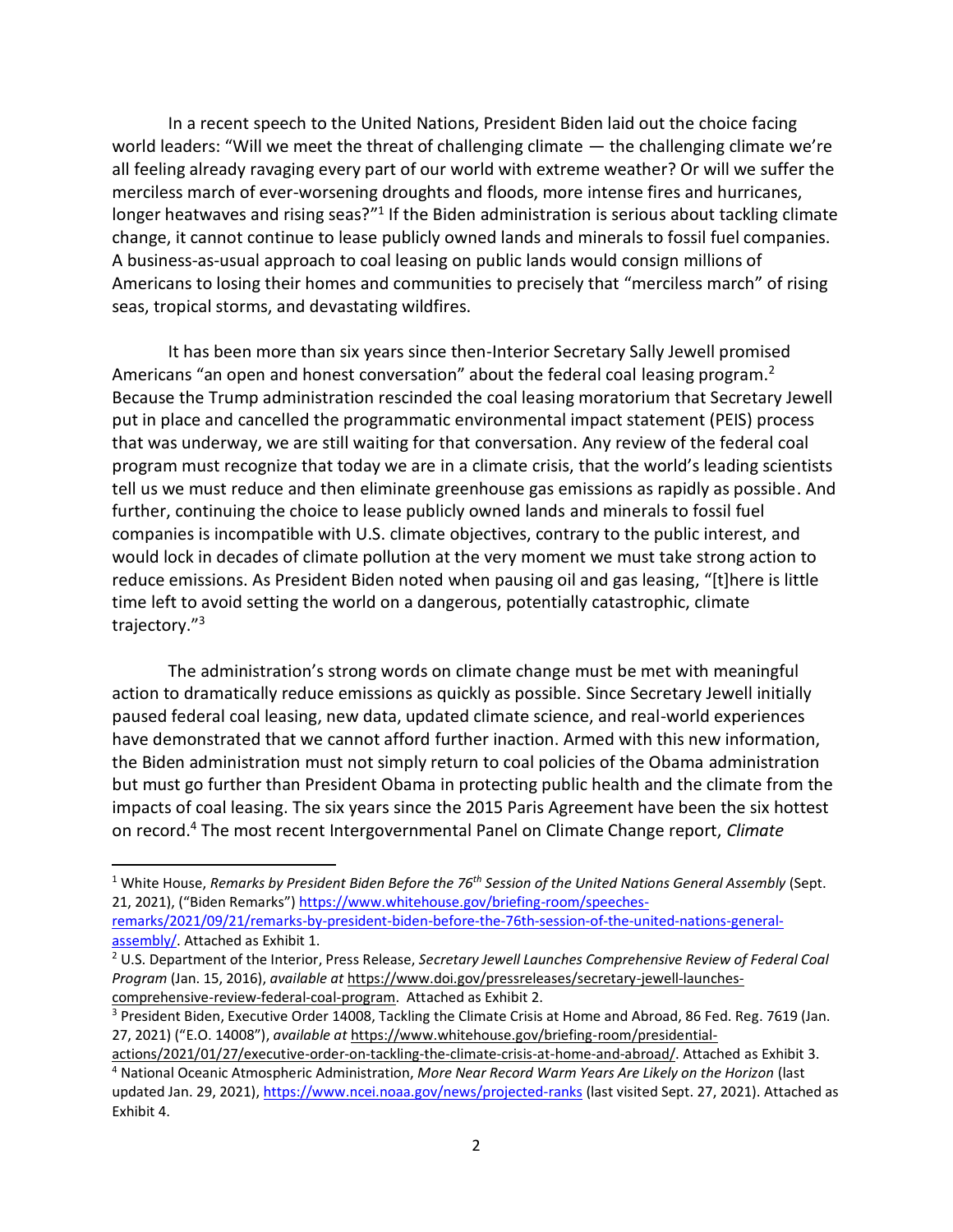*Change 2021: The Physical Science Basis*, considered five greenhouse gas (GHG) emission scenarios ranging from very low to very high and concluded that warming of at least 1.5 °C – the goal of the 2015 Paris Agreement – *is likely unavoidable under every scenario. 5*

Over the last five years, the pace and severity of storms has increased dramatically, with real world experiences in the United States matching the urgency in the scientific literature. According to the National Oceanic Atmospheric Administration, since 1980, the U.S. has averaged eight separate billion dollar storms a year; but since 2016 we have averaged more than 16 distinct billion dollar storms annually.<sup>6</sup> According to the California Department of Forestry and Fire Protection, six of the seven largest wildfires in California's history have occurred since the start of 2020.<sup>7</sup> The wildfires this year in the western U.S. burned an area larger than Delaware and Rhode Island combined, impacting air quality in states as far away as Vermont and Maine.<sup>8</sup>

Against this backdrop, our millions of members and supporters urge President Biden and Secretary Haaland to take the strongest action possible to guard against the climate crisis. This requires the Biden administration to make a choice to leave fossil fuels in the ground. To reduce our emissions as President Biden has promised – to 50 percent below 2005 levels by 2030 and to net zero by  $2050^9$  – there is no more room for continued fossil fuel development, and certainly none on federal lands.

Below, we identify key aspects of the federal coal program that must be addressed, and identify the analytic tools the agency should use to analyze the environmental, public health, and environmental justice impacts of federal coal leasing. In addition to addressing the scope of the upcoming review, we also outline specific, time-critical steps the Biden administration can take – right now – now to curb the climate impacts of the federal coal program. These steps, beginning with a pause on *all* new leases and lease modifications during the review, are wellsupported by BLM's prior, extensive analyses and need not wait for further evaluation in a

<sup>&</sup>lt;sup>5</sup> Intergovernmental Panel on Climate Change, Climate Change 2021: The Physical Science Basis, Summary for Policy Makers, at SPM-18 (2021)

[https://www.ipcc.ch/report/ar6/wg1/downloads/report/IPCC\\_AR6\\_WGI\\_SPM.pdf](https://www.ipcc.ch/report/ar6/wg1/downloads/report/IPCC_AR6_WGI_SPM.pdf) (last visited September 27, 2021) ("IPCC, AR 6, Summary for Policy Makers"). Summary for Policy Makers. Attached as Exhibit 5.

<sup>6</sup> National Oceanic Atmospheric Administration, *Billion Dollar Weather and Climate Disasters: Overview*,

<https://www.ncdc.noaa.gov/billions/> (last visited Sept. 25, 2021). Attached as Exhibit 6.

<sup>7</sup> Cal Fire, *Top 20 Largest California Wildfires* (last updated Sept. 27, 2021),

[https://www.fire.ca.gov/media/4jandlhh/top20\\_acres.pdf.](https://www.fire.ca.gov/media/4jandlhh/top20_acres.pdf) Attached as Exhibit 7.

<sup>8</sup> Aya Elamroussi, *Wildfires have burned a combined area the size of Delaware and Rhode Island – and then some*, (July 28, 2021)[, https://www.cnn.com/2021/07/28/weather/western-wildfires-wednesday/index.html](https://www.cnn.com/2021/07/28/weather/western-wildfires-wednesday/index.html) (last visited September 26, 2021). Attached as Exhibit 8.

<sup>9</sup> White House, *Fact Sheet: President Biden Sets 2030 Greenhouse Gas Pollution Reduction Target Aimed at Creating Good-Paying Union Jobs and Securing U.S. Leadership on Clean Energy Technologies* (Apr. 22, 2021), [https://www.whitehouse.gov/briefing-room/statements-releases/2021/04/22/fact-sheet-president-biden-sets-2030](https://www.whitehouse.gov/briefing-room/statements-releases/2021/04/22/fact-sheet-president-biden-sets-2030-greenhouse-gas-pollution-reduction-target-aimed-at-creating-good-paying-union-jobs-and-securing-u-s-leadership-on-clean-energy-technologies/) [greenhouse-gas-pollution-reduction-target-aimed-at-creating-good-paying-union-jobs-and-securing-u-s-leadership-on](https://www.whitehouse.gov/briefing-room/statements-releases/2021/04/22/fact-sheet-president-biden-sets-2030-greenhouse-gas-pollution-reduction-target-aimed-at-creating-good-paying-union-jobs-and-securing-u-s-leadership-on-clean-energy-technologies/)[clean-energy-technologies/](https://www.whitehouse.gov/briefing-room/statements-releases/2021/04/22/fact-sheet-president-biden-sets-2030-greenhouse-gas-pollution-reduction-target-aimed-at-creating-good-paying-union-jobs-and-securing-u-s-leadership-on-clean-energy-technologies/) (last visited September 27, 2021) (White House Fact Sheet"). Attached as Exhibit 9.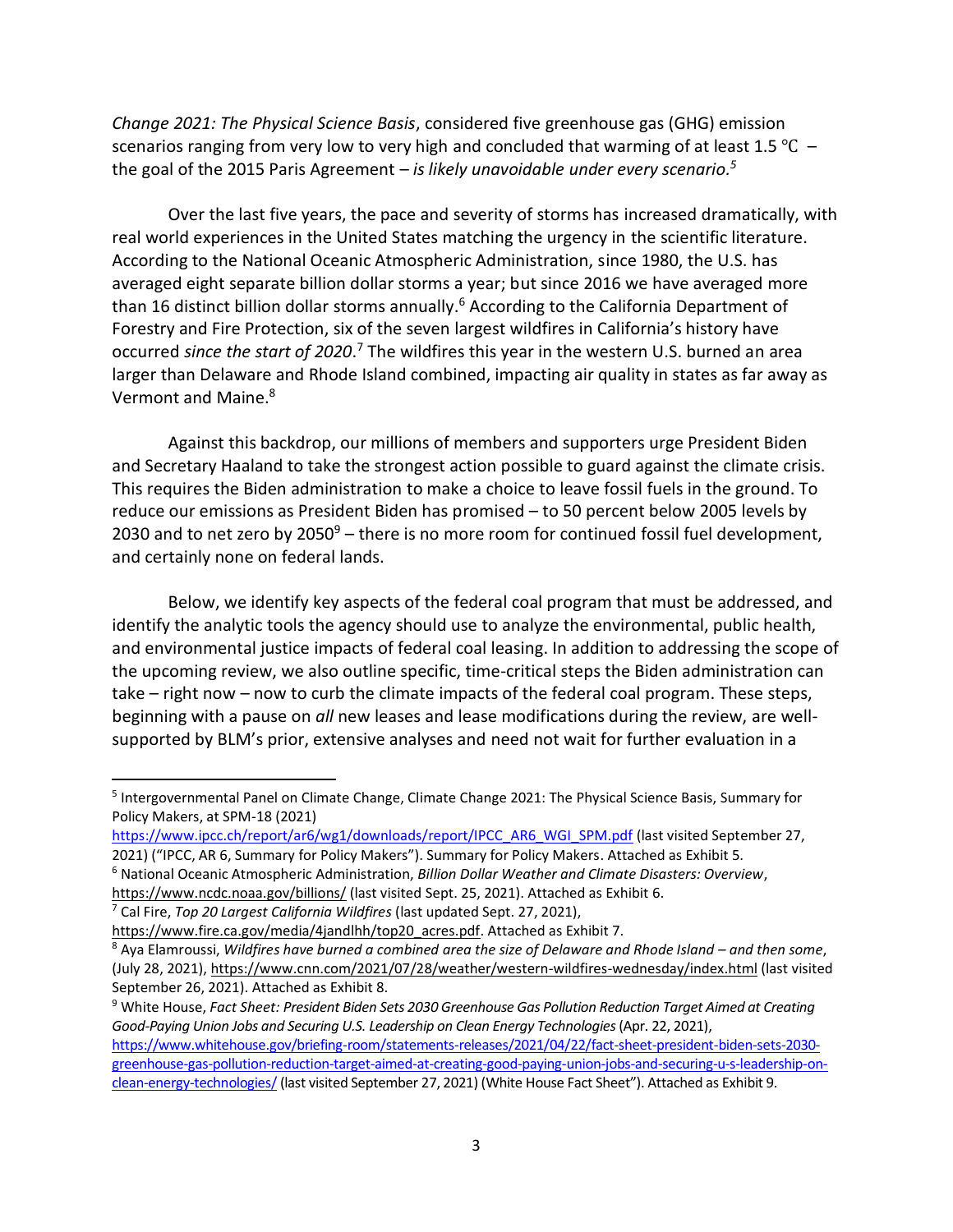comprehensive review. Each of these near-term steps would benefit American taxpayers, protect the climate and public lands, and ensure that BLM's decisions regarding the federal coal program do not conflict with the Biden administration's clear climate agenda.

# **I. BLM's 2017 Scoping Report and Preceding Public Process Provide a Solid Foundation for Coal Program Reforms.**

BLM has already engaged in substantial public process and analyses that lay the groundwork for essential near-term reform of the federal coal program with the goal of phasing out federal coal-production altogether. BLM's further review of the program should acknowledge and draw on that process and information gathered. Importantly, not only can this administration pick up where the Obama administration left off, this administration must accelerate the pace of reform to meet the necessity of immediate greenhouse gas emissions reductions to avert the worst-case climate-change scenario.

# **A. Secretarial Order 3338, its Reversal, and Federal District Court Litigation Challenging the Trump-Era Coal-Leasing Policy.**

Previous public processes and analyses provide a strong foundation for BLM's further action and review. Beginning in the summer of 2015, then-Secretary of the Interior Sally Jewell held public listening sessions on the federal coal program, which generated around 94,000 public comments.<sup>10</sup> As a result of that process, as well as evolving science and policy considerations, Secretary Jewell on January 15, 2016 issued Secretarial Order 3338 ("SO 3338"), which directed BLM to prepare a programmatic EIS ("PEIS") to evaluate regulatory reforms to help the Interior Department meet its obligation "to ensure conservation of the public lands, the protection of their scientific, historic, and environmental values, and compliance with applicable environmental laws," as well as its "statutory duty to ensure a fair return to the taxpayer."<sup>11</sup> Under SO 3338, BLM was required to consider in the PEIS, at a minimum: (a) how, when, and where to lease coal; (b) fair return to the American public for federal coal; (c) the climate change impacts of the federal coal program, and how best to protect the public lands from climate change impacts; (d) the externalities related to federal coal production, including environmental and social impacts; (e) whether lease decisions should consider whether the coal would be for export; and (f) the degree to which federal coal fulfills the energy needs of the United States.<sup>12</sup>

While commencing a programmatic review of federal coal leasing, Secretary Jewell determined it was appropriate to suspend new coal leasing while the comprehensive review was underway to avoid "locking in for decades the future development of large quantities of coal under current rates and terms that the PEIS may ultimately determine to be less than

<sup>10</sup> U.S. Dep't of Interior, Federal Coal Program, Programmatic Environmental Impact Statement – Scoping Report, Volume I at ES-3 (Jan. 2017) ("2017 Scoping Report"). Volume I attached as Exhibit 10.

<sup>&</sup>lt;sup>11</sup> Secretarial Order No. 3338, Discretionary Programmatic Environmental Impact Statement to Modernize the Federal Coal Program (Jan. 15, 2016). Attached as Exhibit 11.

<sup>12</sup> *Id.* at 7-8.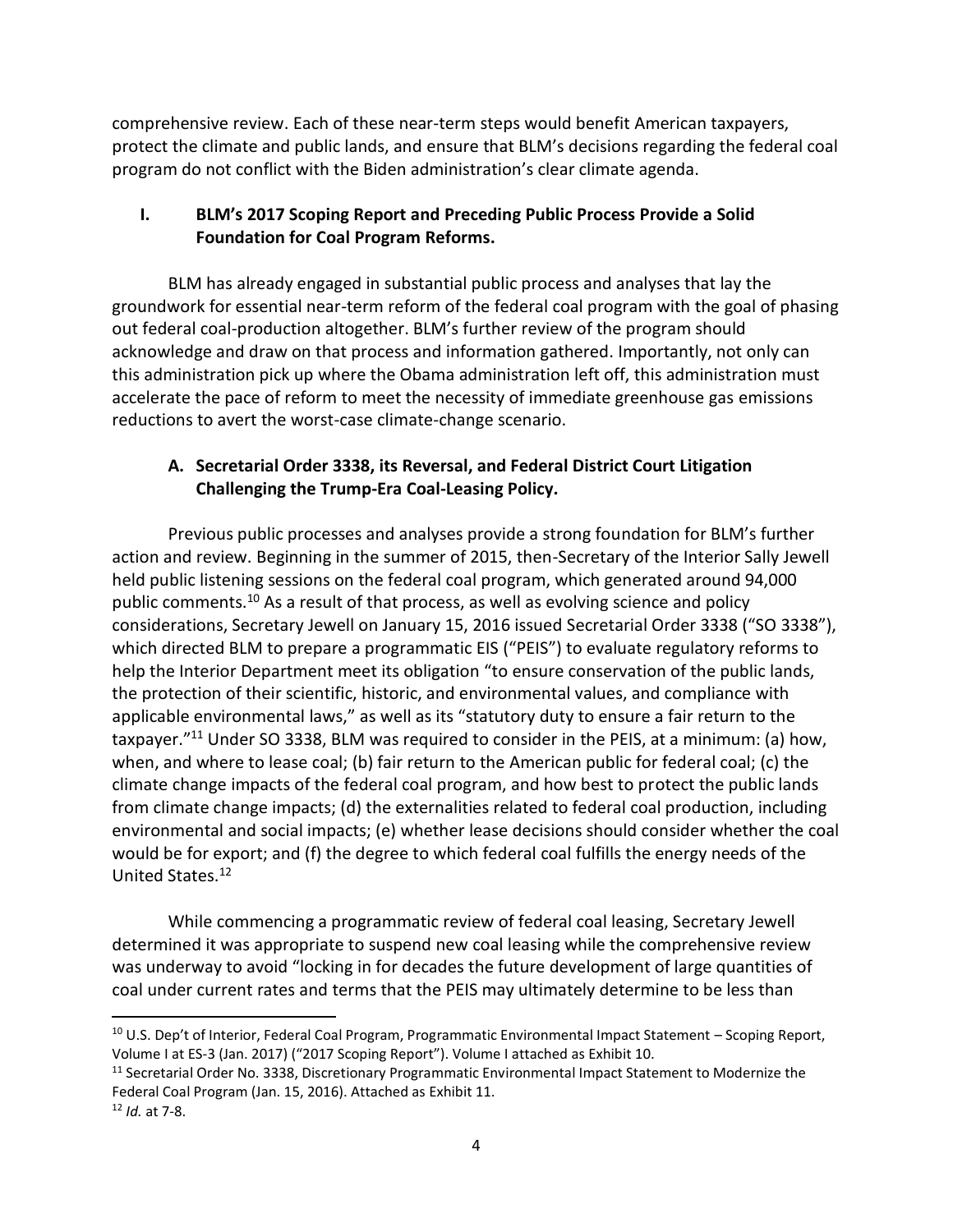optimal."<sup>13</sup> Although mining under existing leases would continue, the moratorium prevented BLM, subject to certain exceptions, from processing new lease applications. In explaining the need for the moratorium, Secretary Jewell stated, "[g]iven the serious concerns raised about the federal coal program and the large reserves of undeveloped coal already under lease to coal companies, it would not be responsible to continue to issue new leases under outdated rules and processes."<sup>14</sup>

In March 2016, BLM invited public comments as part of the NEPA "scoping" process for the PEIS "to assist the BLM in identifying and refining the issues and policy proposals to be analyzed in depth and in eliminating from detailed study those policy proposals and issues that are not feasible or pertinent."<sup>15</sup> BLM also took the first step toward engaging tribal nations affected by federal coal leasing, including the Northern Cheyenne Tribe, by sending letters inviting government-to-government consultation.<sup>16</sup> During the spring and summer of 2016, BLM held public meetings and accepted more than 200,000 public comments on the impacts of and alternatives to federal coal leasing.<sup>17</sup>

On January 11, 2017, BLM released a report detailing the agency's initial conclusions based on its review of the public comments and expert analyses. The 2017 Scoping Report concluded "that modernization of the Federal coal program is warranted."<sup>18</sup> Specifically, "[t]he three general areas requiring modernization are: fair return to Americans for the sale of their public coal resources; impact of the program on the challenge of climate change and on other environmental issues; and efficient administration of the program in light of current market conditions including impacts on communities."<sup>19</sup> Consistent with SO 3338, the 2017 Scoping Report retained the moratorium on most new coal leasing during the review process.<sup>20</sup>

Just over two months later, following the inauguration of President Trump, newly confirmed Secretary of the Interior Ryan Zinke on March 29, 2017 signed Secretarial Order 3348 ("SO 3348"), terminating the ongoing PEIS process and ending the moratorium. The same day, the Northern Cheyenne Tribe and conservation organizations—including many of the organizations submitting these comments—challenged the government's action under the National Environmental Policy Act ("NEPA") and the Administrative Procedures Act in the U.S. District Court for the District of Montana.

<sup>13</sup> *Id.* at 8.

<sup>&</sup>lt;sup>14</sup> Q&A: Department of the Interior Federal Coal Reforms, at 4 (Jan. 15, 2016). Attached as Exhibit 36.

<sup>&</sup>lt;sup>15</sup> Notice of Intent, 81 Fed. Reg. 17,720, 17,727 (Mar. 30, 2016); 40 C.F.R. § 1501.7 (scoping is "an early and open process for determining the scope of issues to be addressed and for identifying the significant issues related to a proposed action").

<sup>16</sup> *See* 2017 Scoping Report, at 3-5.

<sup>17</sup> *Id.* at 4-3.

<sup>18</sup> *Id.* at ES-4.

 $19$  *Id.* 

<sup>20</sup> SO 3338, at 8-9; 2017 Scoping Report, at 6-52.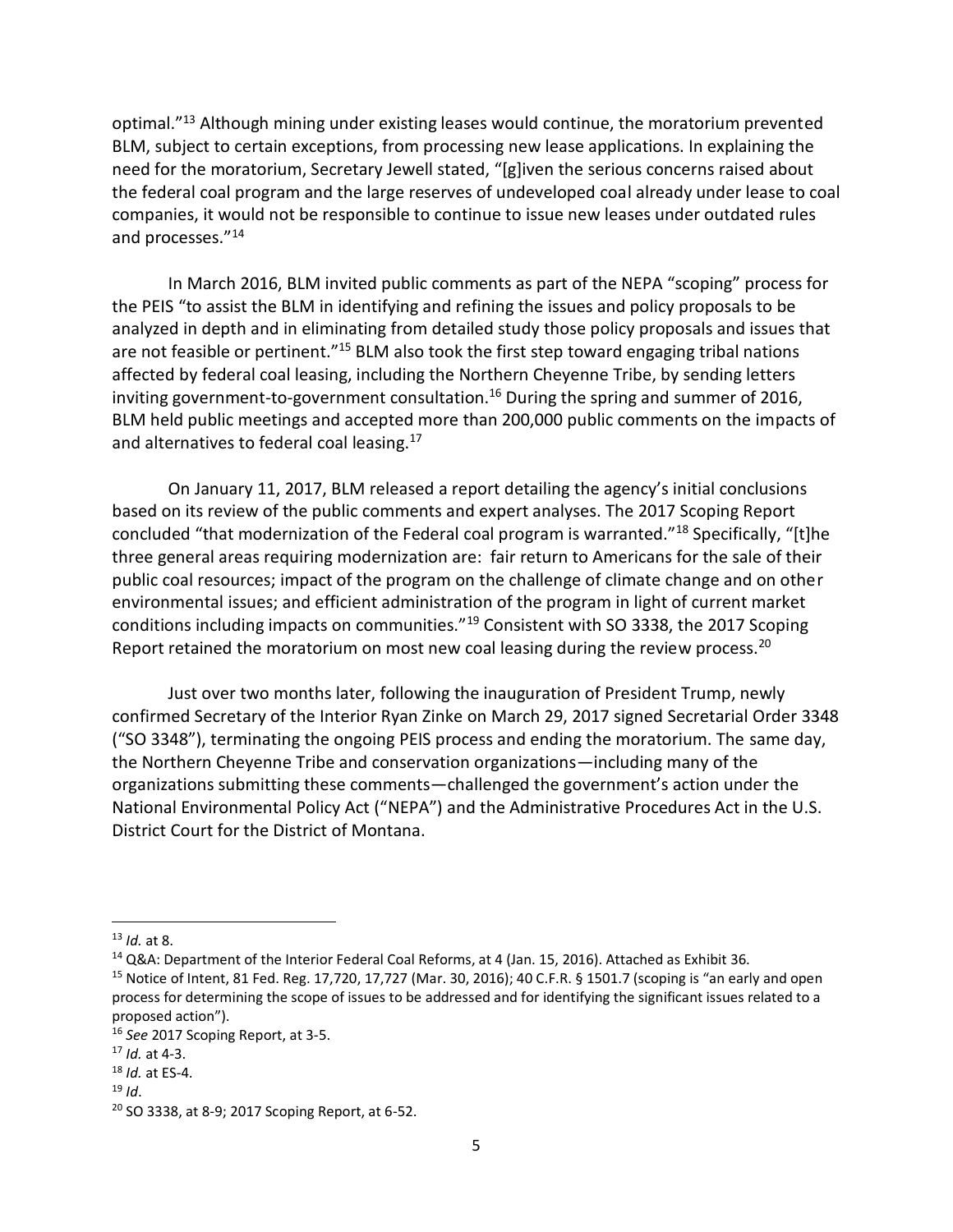On April 19, 2019, the court sided with the plaintiffs, ruling that the government violated its NEPA obligations by failing to engage in any environmental review of SO 3348. *Citizens for Clean Energy v. U.S. Dep't of Interior*, 384 F. Supp. 3d 1264 (D. Mont. 2019). The court concluded that the plaintiffs raised "a substantial question as to whether the project may cause significant environmental impacts," and "[t]he Zinke Order constitutes a major federal action sufficient to trigger NEPA." *Id.* at 1279 (citation omitted). Although the court did not direct BLM to perform any specific type of NEPA analysis, the court recognized that "[i]f Federal Defendants determine that an EIS would not be necessary … Federal Defendants must supply a 'convincing statement of reasons' to explain why the Zinke Order's impacts would be insignificant." *Id.* at 1282 (citation and quotation omitted).

In response to the Court's order, BLM in February 2020 finalized a short environmental assessment ("EA").<sup>21</sup> In the EA, BLM expressly disavowed any analysis of the consequences of opening all federal public land to coal leasing. Specifically, the EA stated that "[t]he BLM considered, but did not analyze in detail, the effects resumption of normal leasing procedures would have on leasing and evaluation of its potential effects because this issue does not relate to the purpose and need or inform a question of significance."<sup>22</sup> Instead, the EA considered the environmental impacts of just four coal leases issued between March 2017 (when the Zinke Order terminated the moratorium) and March 2019 (when BLM presumed the moratorium would have ended in the absence of the Zinke Order).<sup>23</sup> For those four leases, the EA evaluated the environmental effects of issuing the leases "between 1 and 11 months earlier than they could have been in the absence of the Zinke Order."<sup>24</sup> BLM did not evaluate any future impacts of federal coal leasing or reform options to avoid or mitigate those impacts. Based on the EA, on February 26, 2020, BLM issued a "Finding of No Significant Impact" ("FONSI"), concluding BLM's environmental review process.

Because the February 2020 EA did not evaluate the future impacts of federal coal leasing, the Northern Cheyenne Tribe and conservation organizations—along with the state attorneys general for California, New Mexico, New York, and Washington—filed a supplemental complaint challenging the Department and BLM's 2017 decision to resume federal coal leasing. In their summary judgment brief filed in May 2021, the plaintiffs argued that BLM's EA violated NEPA and urged the court to remedy the violation by reinstating the coal-leasing moratorium.

The litigation is presently stayed until January 13, 2022, while BLM undertakes the present review. Before that time, BLM must decide whether to pursue and defend the Trump-

<sup>&</sup>lt;sup>21</sup> DOI, BLM, Lifting the Pause on the Issuance of New Federal Coal Leases for Thermal (Steam) Coal, Environmental Assessment (Feb. 25, 2020), at

[https://eplanning.blm.gov/public\\_projects/nepa/122429/20013717/250018737/Lifting\\_the\\_Pause\\_for\\_Coal\\_Final](https://eplanning.blm.gov/public_projects/nepa/122429/20013717/250018737/Lifting_the_Pause_for_Coal_Final_EA.pdf)\_ [\\_EA.pdf.](https://eplanning.blm.gov/public_projects/nepa/122429/20013717/250018737/Lifting_the_Pause_for_Coal_Final_EA.pdf) Attached as Exhibit 12.

 $\frac{22}{10}$  *at* 14.

<sup>23</sup> *Id.* at 18.

<sup>24</sup> *Id.* at 14.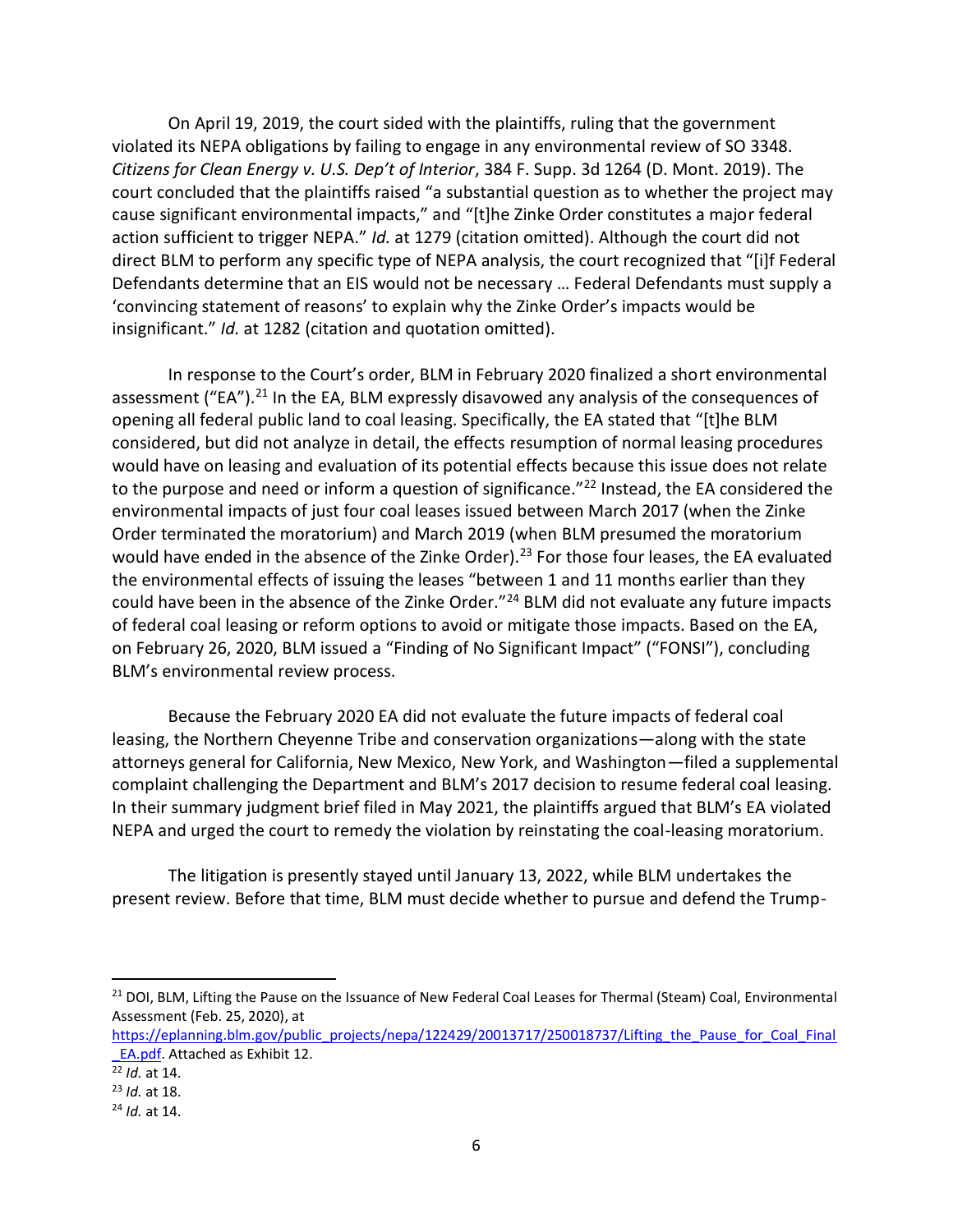era coal-leasing policy or commence the necessary reforms to make such defense unnecessary.<sup>25</sup>

### **B. BLM's Preliminary Analysis Supports Critical Coal-Program Reforms.**

As discussed more fully in the sections that follow, BLM's own prior analyses documented in the 2017 Scoping Report support critical reforms to the federal coal program to avoid or reduce harm from new and existing leases, and evolving climate science and policy only underscore the need for urgent action. BLM said about its 2017 Scoping Report that it "is the result of the BLM's review and consideration of the materials and analyses received through the listening sessions, public scoping process, or otherwise available. Based on this review, it appears that modernization of the Federal coal program is warranted." <sup>26</sup> Two primary areas Federal Defendants singled out as "requiring modernization" were: (1) addressing the "impact of the program on the challenge of climate change;" and (2) adopting measures to ensure a "fair return to Americans for the sale of their public coal resources."<sup>27</sup> Further, "there is a need for program reform to better protect the nation's other natural resources (e.g., air, water, and wildlife)."<sup>28</sup> While the Scoping Report identified numerous potential reform options, the sum of the report supports increasing the royalty rate for existing leases, basing any new leasing on a carbon budget that reflects national climate policy and evolving science, and developing funding and programs to assist communities that may experience economic impacts from a transition away from coal.<sup>29</sup>

Importantly, while BLM's prior analysis supports near-term reforms, it is equally clear that failure to act expeditiously is not an option. In 2017, BLM stated that "[climate] assessments and observed changes make it clear that reducing emissions of greenhouse gases across the globe is necessary in order to avoid the worst impacts of climate change, and underscore the urgency of reducing emissions now."<sup>30</sup> Phasing out federal coal production is a necessary step toward meeting this imperative, where BLM acknowledged both that "reducing greenhouse gas emissions from coal use worldwide is critical to addressing climate change" and "the Federal coal program is a significant component of overall US coal production." $31$  To ensure that federal coal policy aligns with federal climate policy, as well as BLM's prior analysis, we urge BLM to commence needed reforms.

<sup>&</sup>lt;sup>25</sup> Interior Secretary Deborah Haaland in April 2021 issued an order purporting to revoke the Zinke Order; however, the Interior Department clarified that it was not reinstating the moratorium or discontinuing coal leasing. Secretarial Order 3398 (April 16, 2021), at [https://www.doi.gov/sites/doi.gov/files/elips/documents/so-3398-](https://www.doi.gov/sites/doi.gov/files/elips/documents/so-3398-508_0.pdf) [508\\_0.pdf](https://www.doi.gov/sites/doi.gov/files/elips/documents/so-3398-508_0.pdf). Attached as Exhibit 13. Thus, the impacts of the Trump administration's 2017 decision to revoke the moratorium and continue leasing remain in effect and BLM may continue to issue new leases. <sup>26</sup> 2017 PEIS Scoping Report, at ES-4.

<sup>27</sup> *Id.*

<sup>28</sup> *Id.* at 6-4.

<sup>29</sup> *Id.* ES-9 to ES-11 (describing "Possible Option Combination Package #3").

<sup>&</sup>lt;sup>30</sup> 2017 PEIS Scoping Report, at 5-52.

<sup>31</sup> *Id.* at 6-4.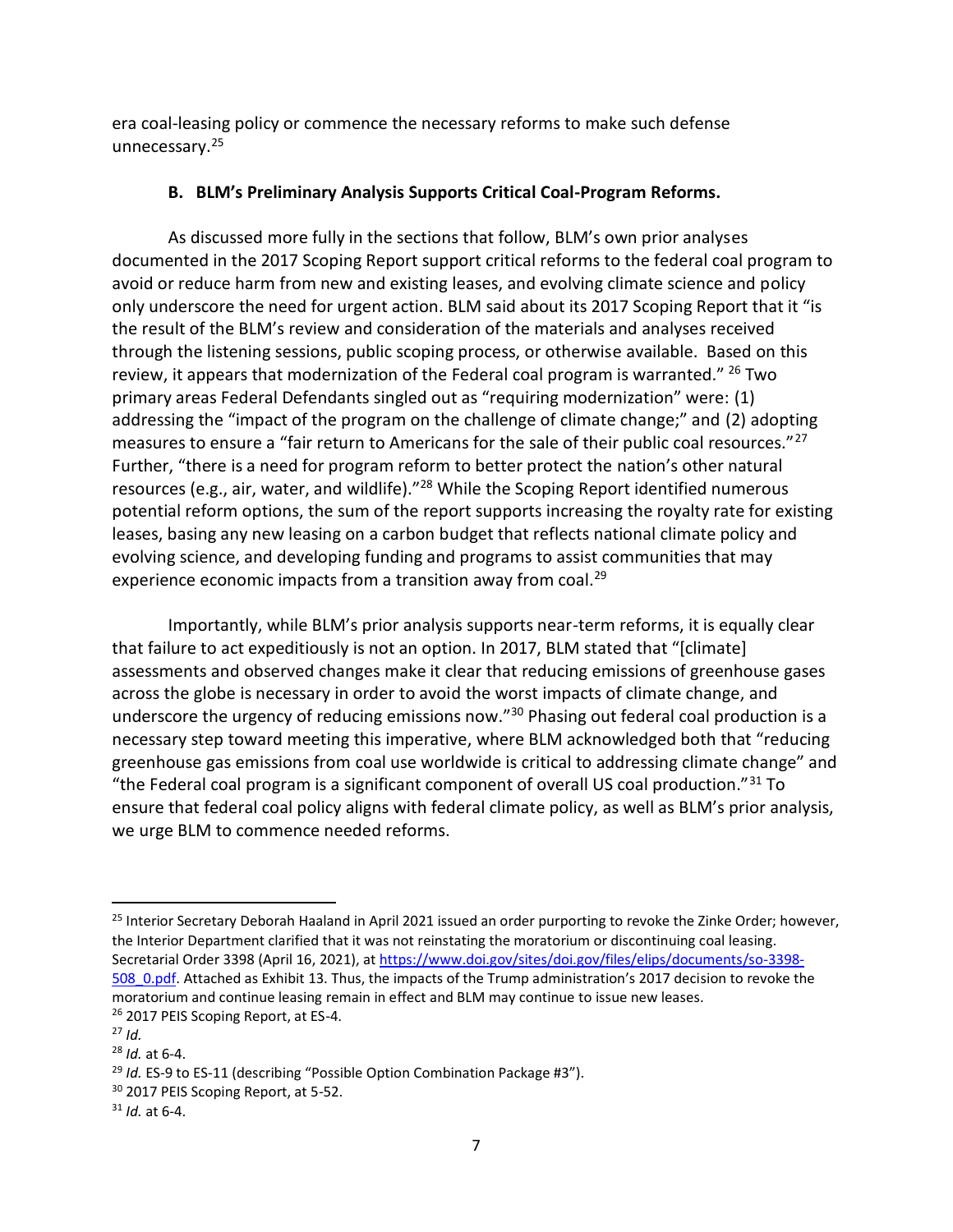**II. BLM Should Take Immediate Steps to Address Harm from Federal Coal Leasing That Do Not Require the Completion of BLM's Planned Review of the Federal Coal Program.**

 BLM has ready tools to reduce the negative impacts of federal coal production immediate, with the target of phasing out federal coal production altogether as necessary to avert the most catastrophic impacts of climate change. As discussed above, BLM has a solid foundation for immediate coal program reforms to reduce or eliminate the climate and nonclimate impacts of federal coal production preliminarily analyzed in the 2017 Scoping Report and vetted through the preceding public processes. While we support BLM's further review of aspects of the program—including the consideration of the program's greenhouse gas emissions as a component of all such emissions from federal fossil fuels—BLM can and should take actions in the near term to reduce the climate change impacts of federal coal production at the same time it studies longer-term measures to eliminate those impacts. Thus, we urge the BLM to take the following immediate actions that do not require additional study in a comprehensive review:

- 1. Pause all new leases and lease modifications during the upcoming review;
- 2. Cancel all leases illegally approved under the Trump Administration and invalidated by federal courts, including the Alton coal lease in Utah;
- 3. Incorporate the social cost of carbon and social cost of methane into the royalty rate for existing federal coal leases as they come up for 10-year renewals;
- 4. Deny all pending and future requests for royalty relief as improper fossil fuel subsidies.

# **A. The Secretary Should Pause Federal Coal Leasing as an Interim Step Toward Ending Leasing.**

Consistent with the Secretary's clear statutory and regulatory authority, we urge the Secretary to immediately pause federal coal leasing as an interim step to ending all fossil fuel leasing. As discussed below, pausing federal coal leasing is essential to prevent locking in harmful and avoidable climate and non-climate impacts from mining and burning federal coal even while the Administration works on a longer-term plan to winding down the federal coalleasing program.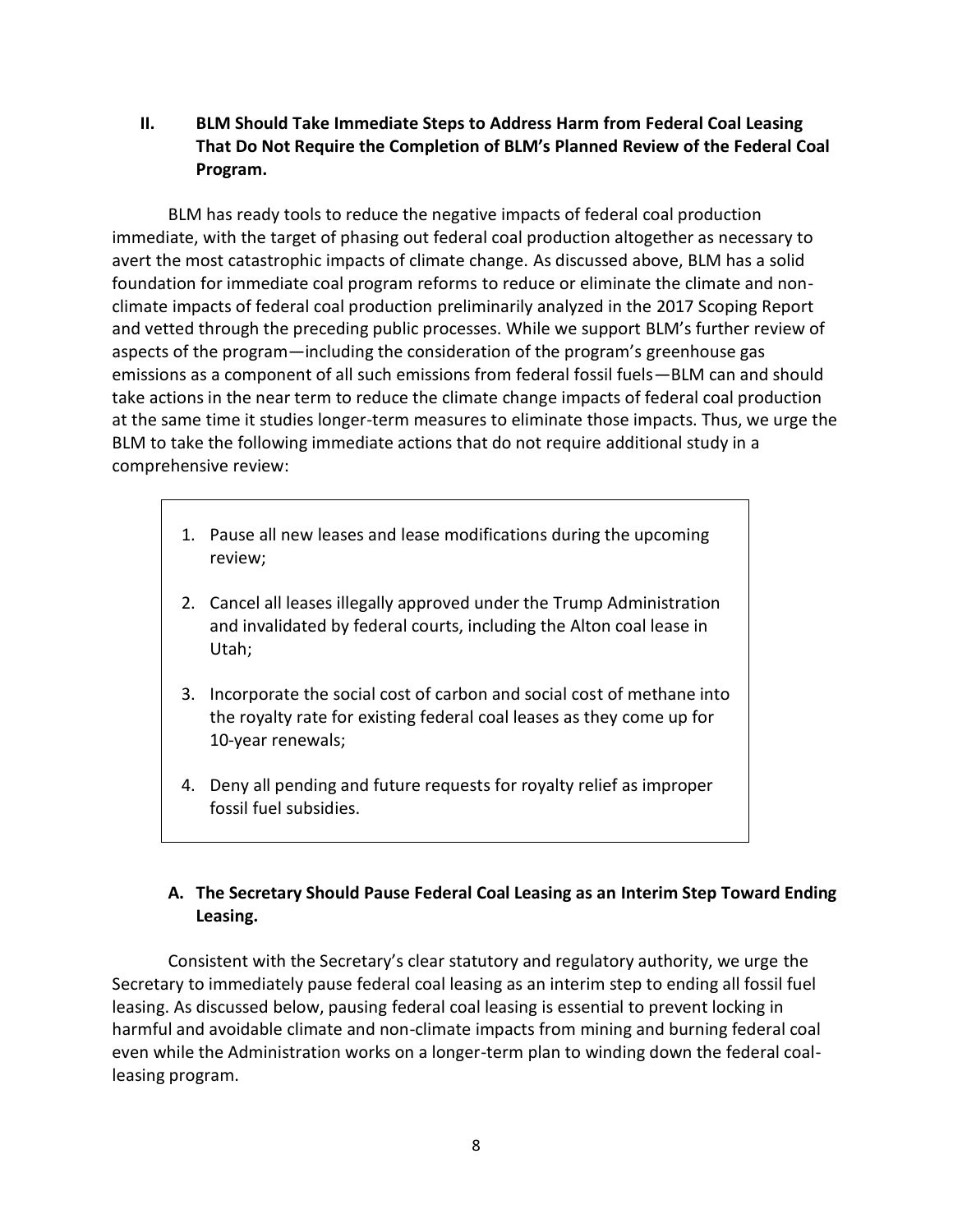Continuing to lease coal from public lands is fundamentally incompatible with the urgent action required to combat climate change. Indeed, the systemic flaws in the federal coal program that prompted the Obama Administration in 2016 to impose a moratorium and review of the coal program still persist today: leasing publicly-owned coal is inconsistent with U.S. climate commitments, which have only grown stronger under President Biden; coal leases fail to ensure a fair return for American taxpayers; and coal mining from public lands continues to impose significant public health and climate externalities on the American people.<sup>32</sup> Unfortunately, the Obama administration ran out of time to make enduring changes to address these problems and, just one year into the study of needed reforms, then-Secretary Zinke rescinded the moratorium.<sup>33</sup>

In April 2021, Secretary Haaland issued Order (SO) 3398 purporting to revoke the Zinke Order. <sup>34</sup> SO 3398 identified the Zinke Order (among others) as inconsistent with the policies set forth President's Executive Order 13990, entitled "Protecting Public Health and the Environment and Restoring Science to Tackle the Climate Crisis," and required the Assistant Secretary to submit a report within 60 days (i.e., by June 15, 2021) identifying a plan and timeline to reverse or amend the policies embodied in the Zinke Order.<sup>35</sup> To date, however, all of the harm done by the Zinke Order – namely, lifting the moratorium and allowing mine expansions such as Alton to go forward – still exists. From March 2017 through today, BLM continues to lease public coal. And to our knowledge, the Assistant Secretary for Land and Minerals Management has not yet complied with the direction to prepare a plan for reversing or amending the Trump administration's coal-leasing policy.

Consistent with BLM's prior analysis and the direction in SO 3398 and EO 13990, the Secretary should pause new leasing as an immediate first step toward addressing the harm of federal coal-leasing. Further, in reinstating a coal-leasing pause, the Secretary should eliminate the exceptions in Section 6 of Secretary Jewell's order, and thereby preclude emergency leasing, 43 C.F.R. § 3425.1-4, and leases for which a record of decision previously issued but was vacated by a federal court. Failing to eliminate these exceptions at this point would unacceptably and unnecessarily lock in harmful impacts from a significant amount of federal coal, and would ignore the recent science that has emerged since 2016 demonstrating the urgency of the climate crisis.

The Secretary has clear statutory and regulatory authority to immediately pause, and eventually end, federal coal leasing. Under the Mineral Leasing Act of 1920, 30 U.S.C. § 181 et seq., and the Federal Coal Leasing Amendments Act of 1976 ("FCLAA"), Public Law 94-377, 90 Stat. 1083 (Aug. 4, 1976) (codified at 30 U.S.C. § 181 et seq.), the Secretary of the Interior has broad authority to administer the federal coal-leasing program. *See* 30 U.S.C. § 201(a)(1). Pursuant to this authority, the Secretary of the Interior has significant discretion to establish

<sup>32</sup> SO 3338, *supra* note 11.

<sup>&</sup>lt;sup>33</sup> Secretarial Order 3348, "Concerning the Federal Coal Moratorium" (Mar. 29, 2017). Attached as Exhibit 14.

<sup>34</sup> SO 3398, *supra* note 25.

 $35$  *Id.*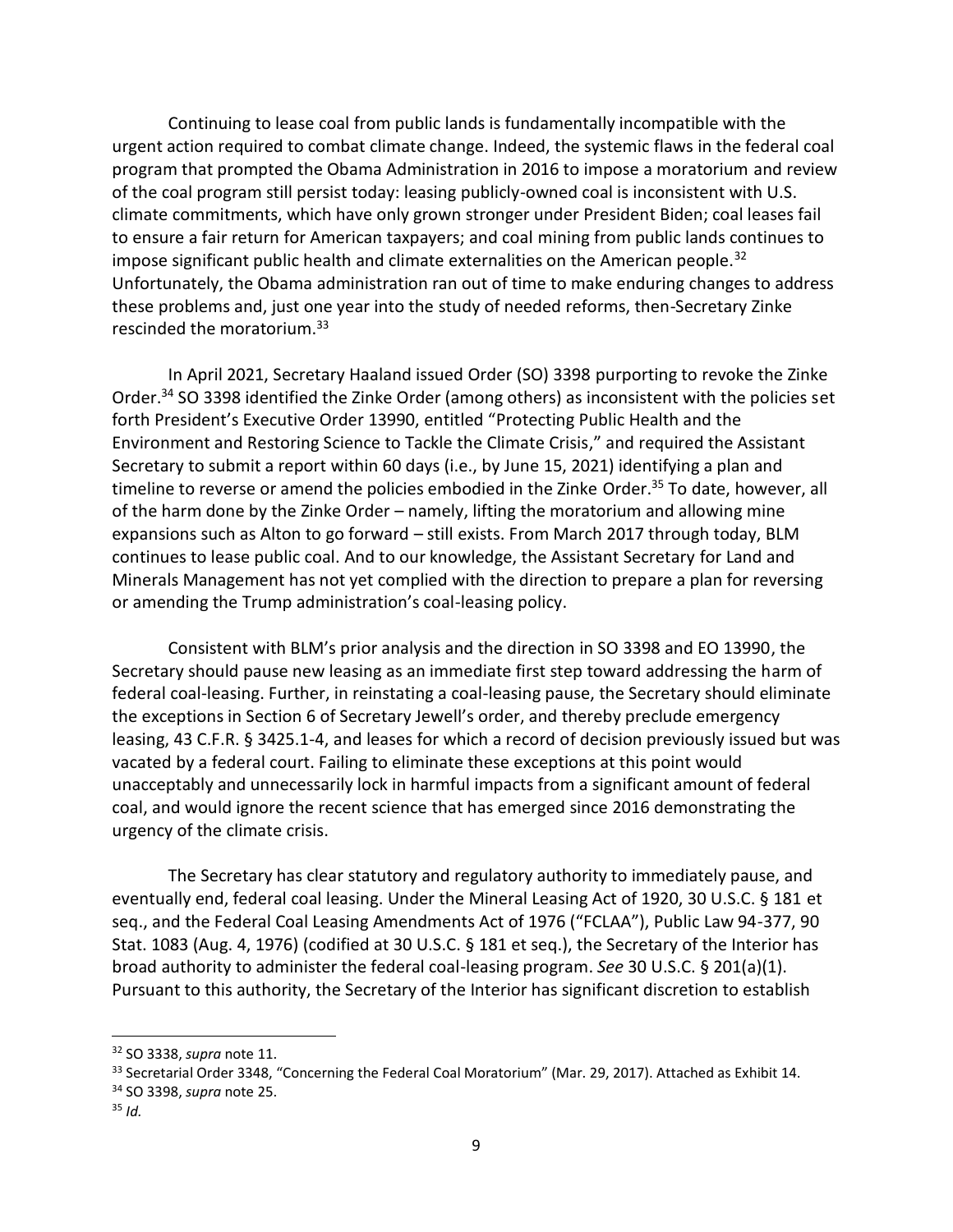the terms of federal coal leases. Each lease shall include "provisions … necessary to insure the sale of the production of such leased lands to the United States and to the public at reasonable prices, for the protection of the interests of the United States, for the prevention of monopoly, and for the safeguarding of the public welfare." 30 U.S.C. § 187. Further, each lease must set annual rents and royalties, require diligent development, and "include such other terms and conditions as the Secretary shall determine." *Id.* § 207(a), (b)(1). Federal coal leases have an initial duration of twenty years, and are renewable for ten-year terms thereafter. *Id.* § 207(a); 43 C.F.R. § 3451.1(a)(1). "[R]entals and royalties and other terms and conditions of the lease will be subject to readjustment at the end of its primary term of twenty years and at the end of each ten-year period thereafter if the lease is extended." 30 U.S.C. § 207(a); *see also* 43 C.F.R. § 3451.1(a)(1) ("All leases issued after August 4, 1976, shall be subject to readjustment at the end of the first 20-year period and, if the lease is extended, each 10-year period thereafter.").

In addition to the Secretary's broad discretion regarding how to lease coal, the law conveys to the Secretary discretion end federal coal leasing. The FCLAA provides that the Secretary "is authorized" to identify tracts for leasing and thereafter "shall, in his discretion … from time to time, offer such lands for leasing …." 30 U.S.C. § 201; *see also WildEarth Guardians v. Salazar,* 859 F. Supp. 2d 83, 87 (D.D.C. 2012) ("Under the [FLCAA], the Secretary is *permitted* to lease public lands for coal mining operations after conducting a competitive bidding process" (emphasis added)). Further, the Secretary has discretion to reject lease applications on the grounds that "leasing of the lands covered by the application, for environmental or other sufficient reasons, would be contrary to the public interest." 43 C.F.R. § 3425.1-8(a)(3).

Federal public lands coal is a "leasable" mineral sold under the Mineral Leasing Act, which provides that "[d]eposits of coal . . . and lands containing such deposits owned by the United States . . . shall be subject to disposition in the form and manner provided by this chapter." 30 U.S.C. § 181. The Mineral Leasing Act further explicitly authorizes the Secretary to prescribe all "necessary and proper rules and regulations" to implement the provisions of the Act. 30 U.S.C. § 189. Moreover, as amended in 1976, the Mineral Leasing Act explicitly provides that leasing is discretionary:

The Secretary of the Interior is authorized to divide any lands subject to this Act which have been classified for coal leasing into leasing tracts of such size as he finds appropriate and in the public interests and which will permit the mining of all coal which can be economically extracted in such tract and thereafter he shall, in his discretion, upon the request of any qualified applicant or on his own motion, from time to time, offer such lands for leasing and shall award leases thereon by competitive bidding.

30 U.S.C. § 201(a)(1). As this provision has been interpreted by the courts, the Secretary is "permitted," but not required, to lease particular tracts for coal mining, and is delegated "sweeping authority" to implement that statutory authority. *WildEarth Guardians v. Salazar*, 783 F. Supp. 2d 61, 63 (D.D.C. 2011) (*quoting Indep. Petroleum Ass'n of Am. v. DeWitt*, 279 F.3d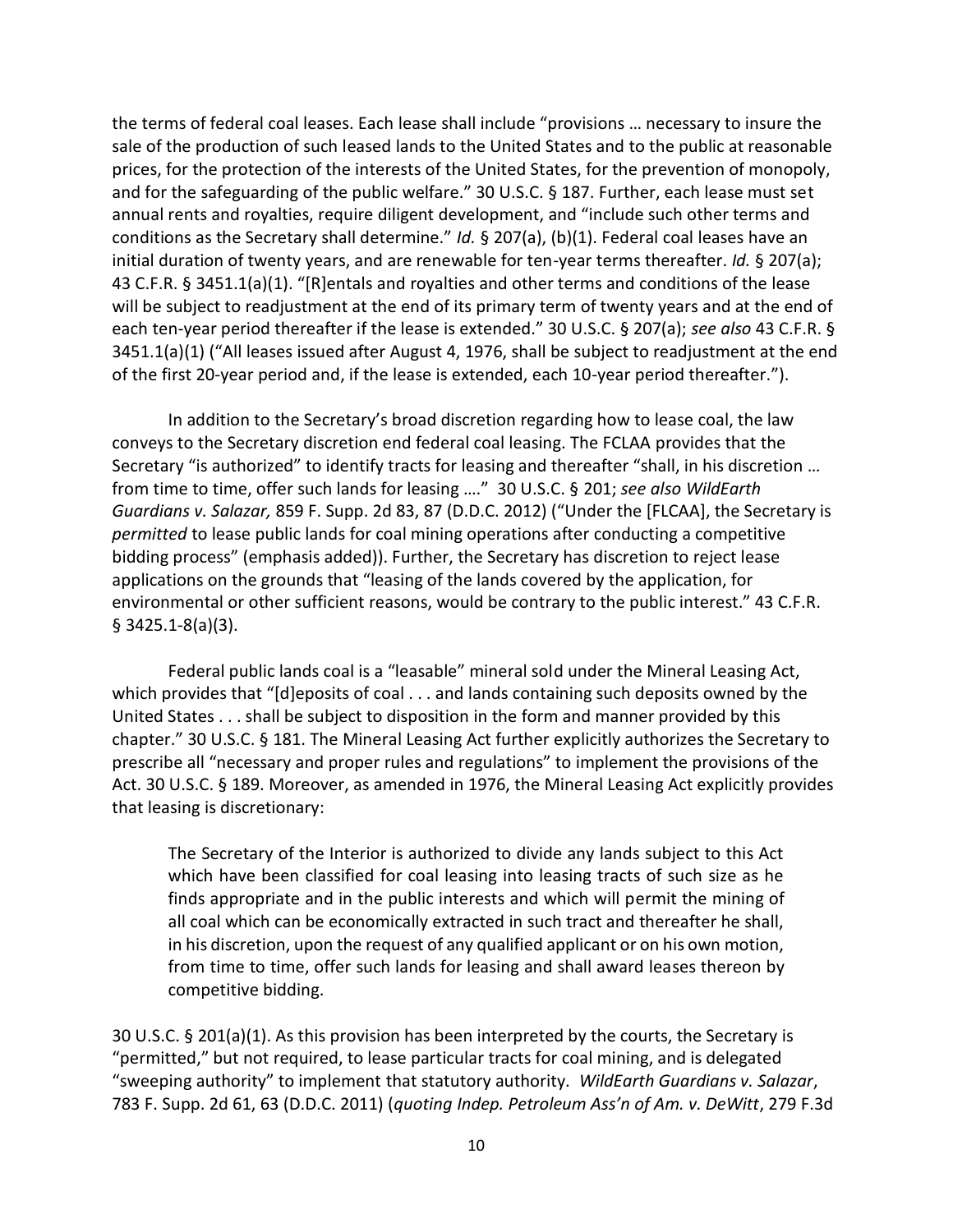1036, 1040 (D.C. Cir. 2002). As the U.S. Supreme Court affirmed just a decade after Congress passed the Mineral Leasing Act, the statute "goes no further than to empower the Secretary to execute leases." *United States ex rel McLennon v. Wilbur*, 283 U.S. 414, 419 (1931) (MLA); *see also W. Energy All. v. Salazar*, 709 F.3d 1040, 1044 (10th Cir. 2013) (Secretary has "considerable" discretion in leasing decisions). 36

Indeed, BLM must be guided by its statutory mandate to administer federal coal leasing in a manner that protects the Nation's "environmental, air and atmospheric, [and] water resource[s]," 43 U.S.C. § 1701(a)(8), takes into "account the long-term needs of future generations," and considers "the use of some land for less than all of the resources" to accomplish these objectives. *Id.* § 1702(c). To that end, BLM's rules require that, "[a]n application for a lease shall be rejected in total or in part if the authorized officer determines that … leasing of the lands covered by the application, for environmental or other sufficient reasons, would be contrary to the public interest." 43 CFR § 3425.1-8. In other words, coal leasing must not occur *unless* it is in the public interest.

There is not just explicit authority, but also historical precedent, for the Secretary to impose a coal leasing moratorium as an exercise of discretion over public property. Beginning in the early 1970s, under the pre-1976 "preference right" coal leasing scheme, speculation on coal leases was widespread. Even prior to the enactment of the 1976 Coal Leasing Amendments and SMCRA, the Department of the Interior recognized widespread problems, and in 1973, the then Secretary issued Order No. 2952, which provided:

In the exercise of my discretionary authority under Section 2(b) of the Mineral Leasing Act, as amended (30 U.S.C. § 201(b)), I have decided not to issue prospecting permits for coal under that section until further notice and to reject pending applications for such permits in order to allow the preparation of a program for the more "orderly" development of coal resources upon the public lands of the United States under the Mineral Leasing Act, with proper regard for the protection of the environment.

Accordingly, no prospecting permits for coal under Section 2(b) of the Mineral Leasing Act, supra, shall be issued until further notice. All pending applications for such permits shall be rejected. . . .

United States Department of the Interior, Secretarial Order 2952 (Feb. 1973); *see also Krueger*, 539 F.2d at 237.

<sup>&</sup>lt;sup>36</sup> A federal district court in Louisiana recently held, without analysis, that because the Mineral Leasing Act and the Outer Continental Shelf Lands Act ("OCSLA") do not explicitly authorize a pause on oil and gas leasing, any such pause is contrary to law, and further, that a pause is effectively a substantive rule that must be subject to notice and comment. *See Louisiana v. Biden*, Case No. 2:21-CV-00778 (W.D. LA, June 15, 2021). The court's decision is contrary to many decades of case law and agency practice, is currently on appeal, and should not guide BLM's actions related to coal leasing.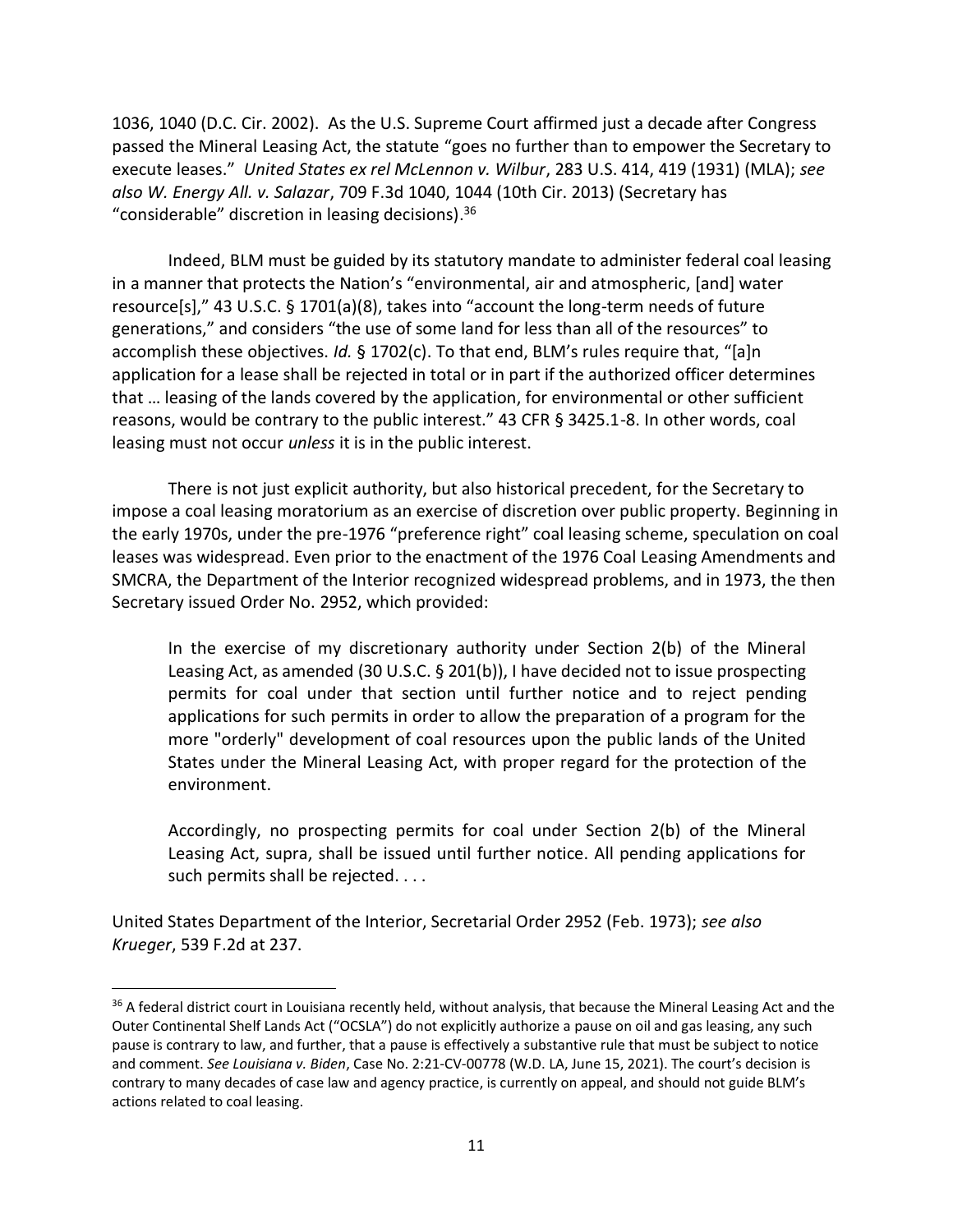During the 1973 moratorium, the Interior Department undertook a series of national and local EISs for coal leasing. Lease applicants challenged the moratorium, alleging that the 1973 moratorium failed to implement the policy of the Mining and Minerals Policy Act of 1970, 30 U.S.C. § 21a, to "foster and encourage the development of coal resources." The U.S. Court of Appeals for the District of Columbia rejected this argument, finding that:

The Secretary had the right, before receiving or approving applications, to order a pause for refreshment of his judgment by further investigation, public input, comprehensive consideration, and rulemaking directed toward the hopefully better implementation of the Mineral Leasing Act in light of NEPA and other significant factors.

*Krueger v. Morton*, 539 F.2d 235, 239 (D.C. Cir. 1976). Thus, the court upheld the moratorium as a valid exercise of "discretionary judgment concerning the manner of executing powers entrusted to the Secretary" (under the pre-1976 MLA) pending the last programmatic review of the coal program. *Id.* at 240.

Further, in reviewing that earlier programmatic EIS, the court in *NRDC v. Hughes* held that NEPA obligated Interior to consider the alternative of no new national coal leasing program whatsoever. *NRDC v. Hughes*, 437 F.Supp. 981, 990-91 (D.D.C. 1977) (requiring DOI to address "the threshold question as to *whether* the proposed [coal leasing] policy is even *necessary*"); *see also Hunter v. Morton*, 529 F.2d 645, 649 (10th Cir. 1976) (holding that 1973 coal leasing moratorium, S.O. 2952, was committed to agency discretion).

In sum, as an interim step to winding down the federal coal-leasing program, the Secretary should immediately pause all new coal leasing to prevent the unnecessary expansion of harm from the mining and burning of federal coal.

#### **B. The Secretary Should Cancel Unlawfully Approved Leases.**

In addition to pausing new leases, the Secretary should use its authority to cancel existing coal leases that federal courts have remanded to BLM based on inadequate NEPA compliance. *See* 43 C.F.R. § 3108.3(d) (leases may be cancelled if "improperly issued"). These include the recently remanded lease for the Alton coal mine in Utah, *see Utah Physicians for a Healthy Env't v. BLM,* No. 2:19-cv-00256-DBB, 2021 WL 1140247, at \*1 (D. Utah Mar. 24, 2021), and all leases for which a federal court may in the future find BLM's NEPA review to have been unlawful.

In July 2018, by way of a lease by application approval, BLM approved an expansion of the Alton coal mine a few miles from the entrance to Bryce Canyon in Utah. The approval authorized expansion of an existing mine onto more than 2,000 acres of public land and mineral estate, which would mean an additional roughly 16 years of strip mining yielding 30 million tons of coal. In March 2021, the Federal District Court in Utah invalidated BLM's EIS based on its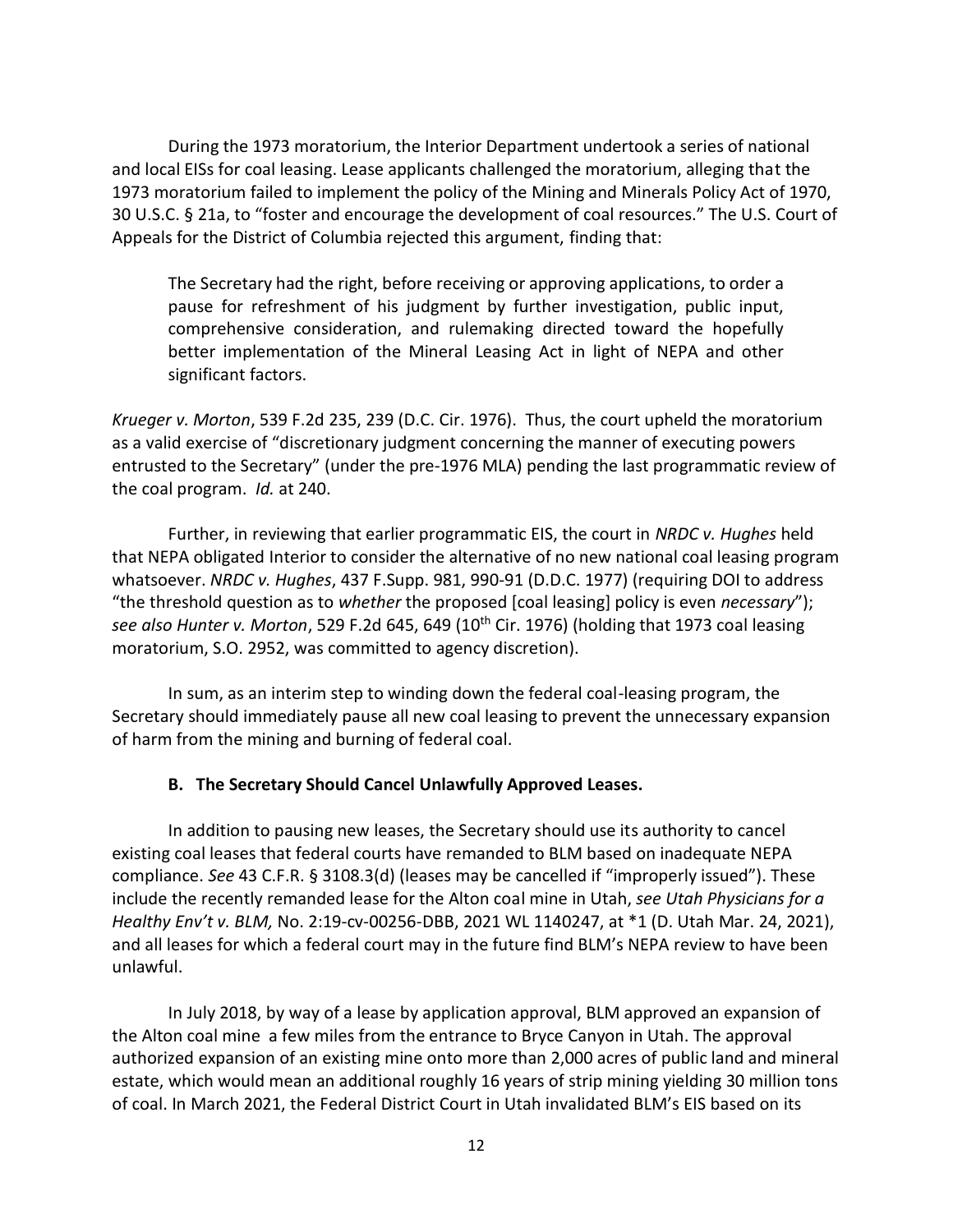failure to adequately consider the indirect and cumulative climate impacts of the mine expansion. In particular, the court criticized BLM's failure to provide a balanced analysis of the cost of the 72 million tons of greenhouse gas emissions associated with the additional mined coal, as compared with the purported economic benefits that were heavily emphasized in the FEIS. On remand, BLM should correct its climate analysis and exercise its authority to cancel the Alton coal lease.

The mine expansion, by BLM's own admission, could result in the loss of the southernmost population of Greater Sage-Grouse in North America. More than 200,000 public comments opposed the expansion – more than any other coal mine (that we're aware of) in U.S. history – and at one time the National Park Service, Fish & Wildlife Service, and Hopi Tribe all urged BLM to select the No Action alternative. New USGS research, released March 31, 2021, confirmed that Greater Sage-Grouse leks (breeding grounds), in particular those at the periphery of the range, are at significant risk in the coming decades.<sup>37</sup>

On remand, BLM must correct its faulty analysis of costs and benefits, and in doing so should reconsider the authorization and deny it. Of first order, the Administration is required by the court's decision to replace the skewed and misleading emphasis on purported economic benefits of the project with a clear-eyed comparison of those limited benefits side-by-side with the enormous economic costs associated with the project's greenhouse gas emissions. In doing so, the Administration should employ the Social Cost of Carbon, which, as Secretary Haaland recently affirmed "can be a useful measure to assess the climate impacts of greenhouse gas emissions changes for Federal proposed actions, in addition to rulemakings."<sup>38</sup> Using this Administration's interim social cost of carbon of \$52/ton, as listed for 2021 carbon dioxide emissions in the recent interim social cost technical support document, the 72 million tons of carbon dioxide emissions that would result from mining and burning Alton coal over a 16-year period would cause a staggering \$3.7 billion in climate damages.<sup>39</sup> Those harms, of course, are paid by the public – not the mining company. This Administration can and should deny the mine lease authorization to avoid these harms – as well as the severe potential harm to the affected Greater Sage Grouse population and other significant impacts of putting an enormous strip mine on the doorstep of a popular national park.

In addition to cancelling all unlawfully issued leases, BLM should re-evaluate coal-leasing levels in the Buffalo and Miles City Resource Management Plans which, under the Trump

[https://www.doi.gov/sites/doi.gov/files/elips/documents/so-3399-508\\_0.pdf.](https://www.doi.gov/sites/doi.gov/files/elips/documents/so-3399-508_0.pdf) Attached as Exhibit 16.

**<sup>37</sup>** USGS, New Research Highlights Decline of Greater Sage-Grouse in the American West, Provides Roadmap to Aid Conservation (Mar. 31, 2021)[, https://www.usgs.gov/news/new-research-highlights-decline-greater-sage-grouse](https://www.usgs.gov/news/new-research-highlights-decline-greater-sage-grouse-american-west-provides-roadmap-aid?qt-news_science_products=1#qt-news_science_products)[american-west-provides-roadmap-aid?qt-news\\_science\\_products=1#qt-news\\_science\\_products.](https://www.usgs.gov/news/new-research-highlights-decline-greater-sage-grouse-american-west-provides-roadmap-aid?qt-news_science_products=1#qt-news_science_products) Abstract attached as Exhibit 15.

<sup>&</sup>lt;sup>38</sup> Secretarial Order 3399, Department-Wide Approach to the Climate Crisis and Restoring Transparency and Integrity to the Decision-Making Process, sec. 5(b) (Apr. 16, 2021),

<sup>&</sup>lt;sup>39</sup> Interagency Working Group, Technical Support Document: Social Cost of Carbon, Methane, and Nitrous Oxide (February 2021)[, https://www.whitehouse.gov/wp-](https://www.whitehouse.gov/wp-content/uploads/2021/02/TechnicalSupportDocument_SocialCostofCarbonMethaneNitrousOxide.pdf)

[content/uploads/2021/02/TechnicalSupportDocument\\_SocialCostofCarbonMethaneNitrousOxide.pdf.](https://www.whitehouse.gov/wp-content/uploads/2021/02/TechnicalSupportDocument_SocialCostofCarbonMethaneNitrousOxide.pdf) Attached as Exhibit 17.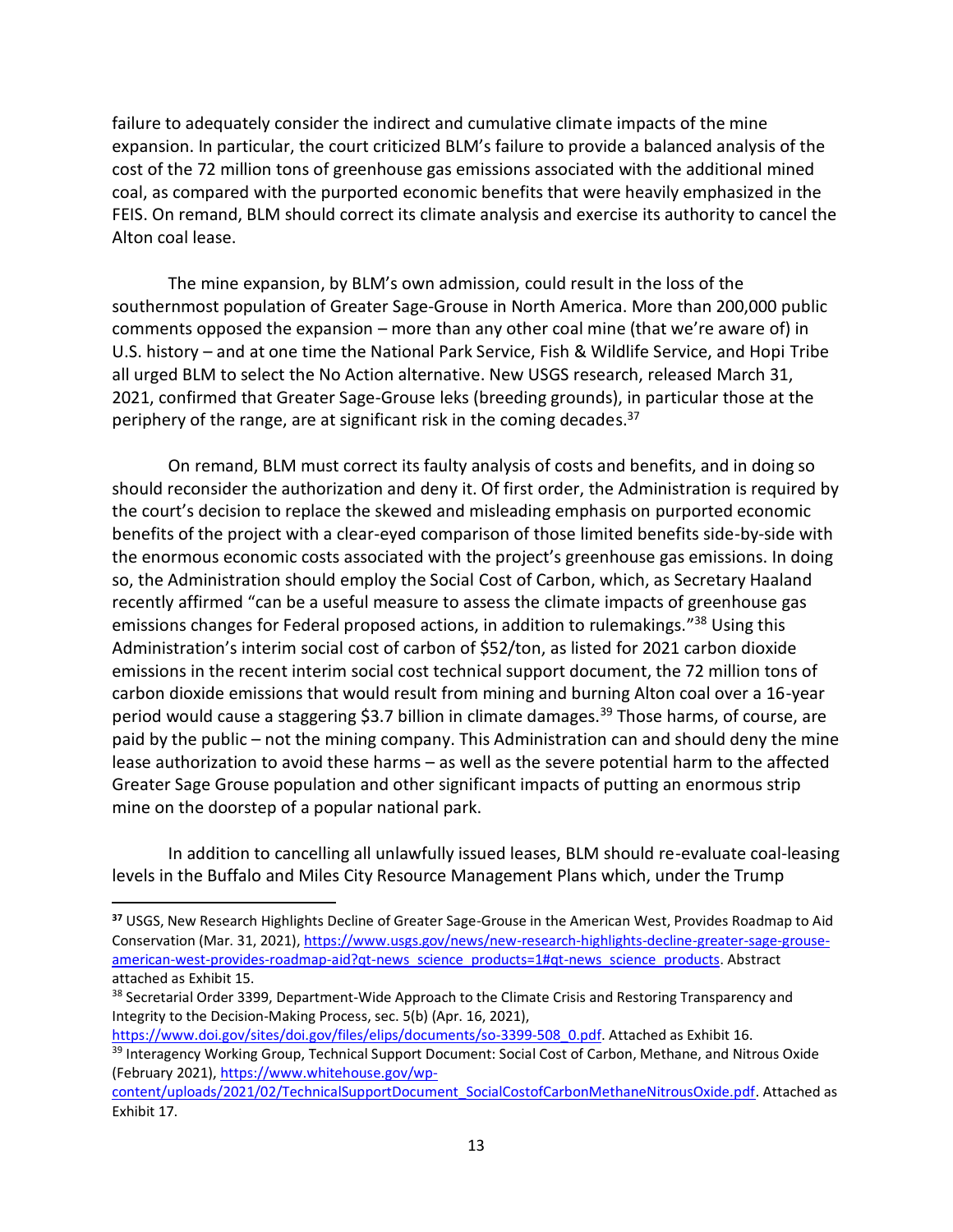administration, failed to consider the reduction or elimination of coal leasing in the Powder River Basin. In 2018, the District of Montana held that BLM violated NEPA in part by refusing to consider any alternative that reduced the amount of coal available for leasing in the Powder River Basin in Montana and Wyoming under the Buffalo and Miles City Resources Management Plans (RMPs). *WORC v. BLM*, No. 16-21-GFF-BMM, 2018 WL 1475470 (D. Mont. 2018). "BLM's failure to consider any alternative that would decrease the amount of extractable coal available for leasing rendered inadequate the Buffalo EIS and Miles City EIS in violation of NEPA." *Id.* at \*9. In particular, the Court directed BLM to go through a revised coal screening process to consider climate change impacts of alternatives. *Id.* at \*15.

In November 2019, BLM finalized Records of Decision for revised NEPA analysis for both the Buffalo and Miles City RMPs, but again refused to consider reduced coal leasing alternatives, reasoning again that its analysis was constrained to the specific resource considerations enumerated in the coal screening process, which exclude climate.<sup>40</sup>

BLM's litigation position, if upheld by the court, would create a significant new legal hurdle to BLM's future revision of RMPs to limit leasing to minimize climate impacts from coal production from public minerals. To avoid such an unnecessary constraint on BLM's discretion, BLM should request a voluntary remand from the court to re-open the NEPA process to analyze alternatives that reduce and eliminate federal coal leasing in the Buffalo and Miles City field offices. Such analysis should fully analyze the impacts of coal production from federally controlled mineral reserves in line with recent direction from the Biden Administration, and Department of the Interior in particular, with respect to incorporation of social costs of carbon in NEPA reviews.

### **C. Incorporate the Social Cost of Carbon and Social Cost of Methane into Coal Lease Royalties for Renewed Leases.**

Immediate action is necessary not only to prevent new leases, but also to ensure that existing leases do not create disfavored subsidies for coal development through unreasonably low royalty rates. In the 2017 PEIS Scoping Report, BLM summarized analysis by the Council of Economic Advisors that royalty rates in existing leases are significantly lower than those necessary to generate a fair return to American taxpayers,  $41$  and thus constitute a significant subsidy for coal mining on federal lands.

BLM has an opportunity to eliminate the coal royalty subsidy on a large number of existing leases and, at the same time, reduce climate emissions from federal coal production.<sup>42</sup> More than 100 federal coal leases will come up for a 10-year renewal during President Biden's

<sup>40</sup> BLM, Buffalo Field Office, Supplemental Environmental Impact Statement, at 3-14 (2019); BLM, Miles City Field Office, Supplemental Environmental Impact Statement, at 3-13 (2019).

<sup>41</sup> 2017 PEIS Scoping Report, at 6-8.

<sup>&</sup>lt;sup>42</sup> *Id.* at 6-15 (noting that initial analysis demonstrated that increasing federal coal royalty rates would reduce overall coal consumption).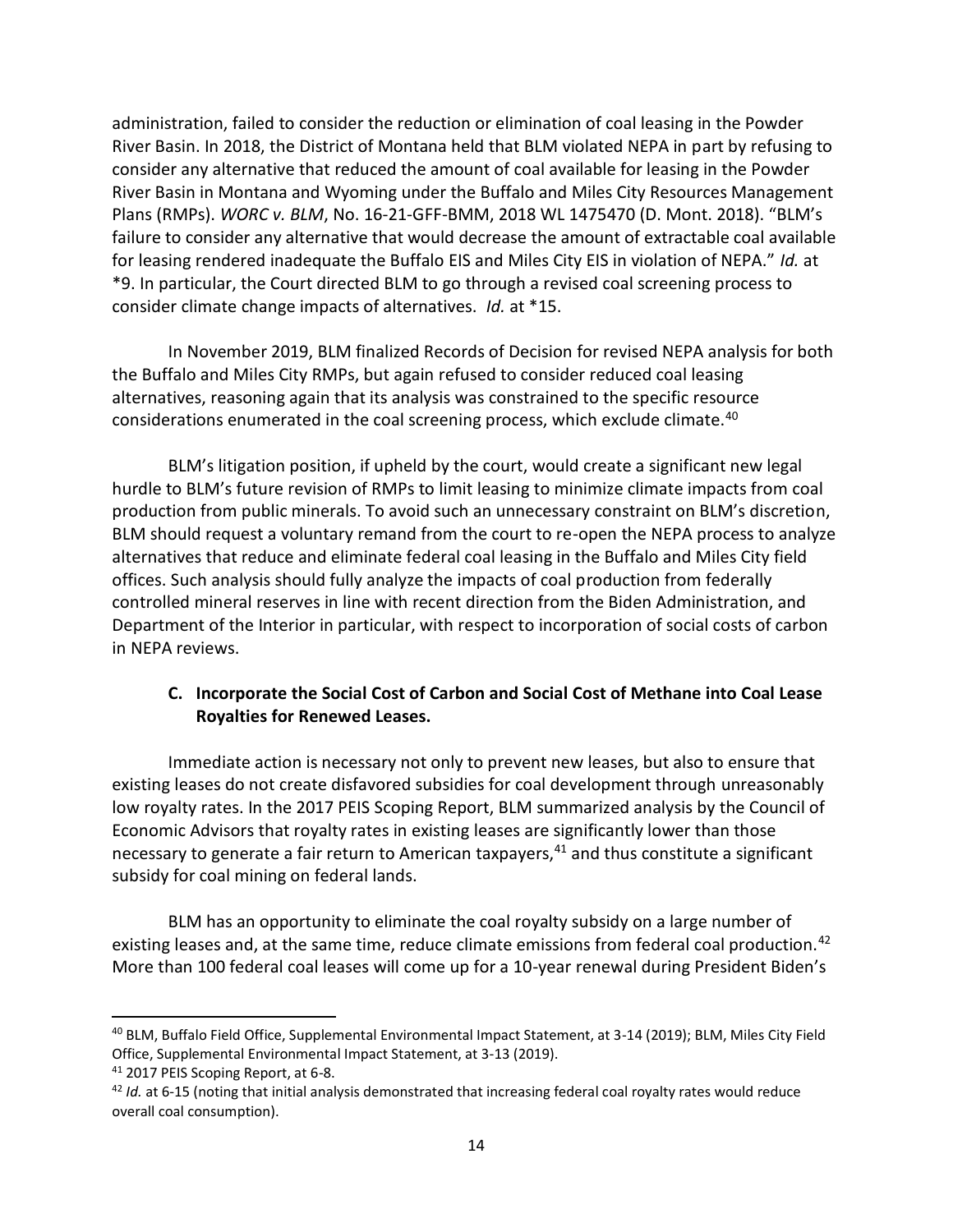first term, including 15 between June 1 and the end of 2021 and another 35 in 2022.<sup>43</sup> BLM should exercise its authority to modify royalty rates in renewed leases by incorporating the social cost of carbon and methane to account for climate externalities and the true cost of such leases to the American public.<sup>44</sup> BLM has clear authority to adjust royalties for renewed leases. Federal regulations require the Department to provide prior notice to the lessee of any adjustments, but do not otherwise limit BLM's authority to adjusts lease terms.<sup>45</sup>

In April 2016, researches at Harvard University and Vulcan Philanthropies released a paper that utilized the Integrated Planning Model to analyze the market and climate impacts of incorporating a "carbon adder" into federal coal royalties.<sup>46</sup> Their findings indicated that, in the absence of downstream regulation of coal-combustion carbon emissions, incorporating the Interagency Working Group's social cost of carbon into federal coal royalty rates could achieve roughly three-quarters of the emissions reductions that such downstream regulation may accomplish. The analysis also finds that in a scenario where downstream regulation is effected, incorporating the social cost of carbon into federal coal royalties would result in a slight up-tick in mining non-federal coal reserves, but this substitution would be tempered by a shift to electricity generation by gas and renewables.<sup>47</sup> Under both scenarios (with and without downstream regulation), the modeling conducted as part of the study revealed that adding the social cost of carbon into federal coal royalties would increase revenue to the federal government and states even while reducing the total amount of coal mined and GHGs emitted from the electric sector.<sup>48</sup> Further, as the White House Council of Economic Advisors recognized, even if carbon dioxide emissions from coal combustion are completely internalized through downstream regulation on coal combustion (which remains to be seen), BLM may achieve additional emissions-reductions benefits by requiring coal producers to internalize the climate costs of coal-bed methane emissions that are released during mining.<sup>49</sup>

Royalty adjustments are essential to meeting climate goals and avoiding ongoing subsidies of coal mining that contravene this Administration's announced policy, and need not await the broader reviews of fossil fuel royalty policies currently ongoing at the Department of Interior's Office of Natural Resources Revenue (ONRR) and in the ongoing review of the oil and

<sup>43</sup> *See* list of federal coal leases and renewal dates. Attached as Exhibit 18.

<sup>44</sup> 30 U.S.C. § 207(a) ("royalties and other terms and conditions of the lease will be subject to readjustment at the end of its primary term of twenty years and at the end of each ten-year period thereafter if the lease is extended."); *Accord* 43 C.F.R. § 3451.1 ("All leases issued after August 4, 1976, shall be subject to readjustment at the end of the first 20-year period and, if the lease is extended, each 10-year period thereafter."). BLM recognized the significant environmental, health, and climate externalities of the federal coal program in its 2017 PEIS Scoping Report, at 5-46 to 5-52.

<sup>45</sup> 43 C.F.R. § 3451.1(c)(1)-(2).

<sup>&</sup>lt;sup>46</sup> Todd Gerarden and James Stock, Federal Coal Program Reform, the Clean Power Plan, and the Interaction of Upstream and Downstream Climate Policies (April 2016). Attached as Exhibit 19.

<sup>47</sup> *Id.* at 3.

<sup>48</sup> *Id.*

<sup>&</sup>lt;sup>49</sup> White House, The Economics of Coal Leasing on Federal Land: Ensure a Fair Return to Taxpayers, at 28 (2016). Attached as Exhibit 20.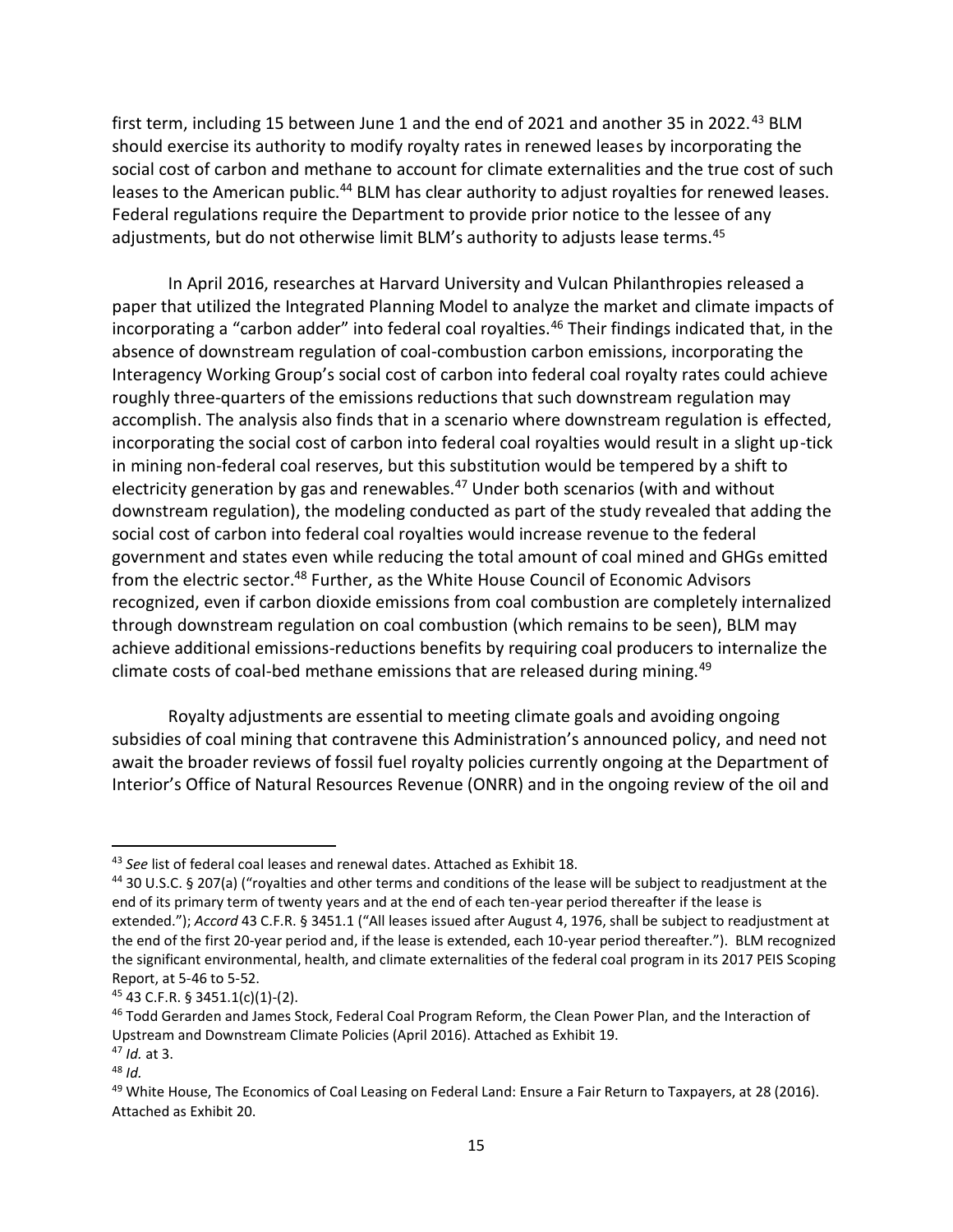gas leasing process.<sup>50</sup> Thus, we urge BLM to incorporate the appropriate climate costs into royalties for renewed coal leases.

## **D. Deny Requests for Coal Mine Royalty Rate Reductions.**

BLM must also deny all pending requests for federal coal lease royalty rate reductions in accordance with new federal climate policy and existing BLM regulations that strictly limit the availability for these requests. Rejection of royalty rate reduction requests is necessary under Executive Order 14008, which instructed federal agencies to identify and eliminate fossil fuel subsidies to the extent allowed by federal law. $51$ 

Royalty rate reductions are permitted under BLM's regulations.<sup>52</sup> The Federal Coal Leasing Amendments Act of 1976 and implementing regulations amended the Mineral Leasing Act to require a royalty rate of not less than a 12.5% royalty rate on the sale of coal from surface mines, and not less than 8% for coal from underground mines.<sup>53</sup> However, in 2013 the Government Accountability Office found that actual rates are far lower in many states: 12.2% in Wyoming, 11.6% in Montana, 11.6% in Utah, and 5.6% in Colorado, reflecting significant reductions below the statutory rates.<sup>54</sup> BLM may reduce royalty rates "for the purpose of encouraging the greatest ultimate recovery of Federal coal, and in the interest of conservation of Federal coal and other resources, whenever in [its] judgment it is necessary to promote development, or if he finds that the Federal lease cannot be successfully operated under its terms."<sup>55</sup> However, such discretionary rate reductions contradict the Biden Administration's policies regarding fossil fuel subsidies and stated goal of reducing greenhouse gas emissions from federal fossil fuels.

Nonetheless, BLM has in recent months contravened the Administration's climate policies by reducing royalty rates for several large coal mines on federal land. BLM reduced royalty rates for two Arch Resources coal mines in Colorado and Wyoming and for Desert Power Electric Cooperative's Deserado mine in Colorado, apparently without any environmental review.<sup>56</sup> As a result, these mining companies are now paying lower royalties

<sup>53</sup> 30 U.S.C. § 207(a); 43 C.F.R.§ 3437.2-2(a)(1)-(2).

<sup>50</sup> *See* Executive Order No. 14008 (directing the Department of Interior to examine whether to incorporate climate damages into fossil fuel royalties); ONRR, 2020 Valuation Reform and Civil Penalty Rule: Delay of Effective Date; Request for Public Comment, 86 Fed. Reg. 9288 (Feb. 12, 2021) (seeking comment on whether to "consider science on the source and impacts of climate change in setting royalty and revenue management policy."). Attached as Exhibit 21.

<sup>&</sup>lt;sup>51</sup> Executive Order No. 14008, sec. 209 (directing agencies to identify existing subsidies and to "take steps to ensure that, to the extent consistent with applicable law, Federal funding is not directly subsidizing fossil fuels."). <sup>52</sup> 43 C.F.R. § 3473.3-2(e); *see also id.* § 3485.2(c)(1) (same).

<sup>54</sup> Government Accountability Office, *Coal Leasing: BLM Could Enhance Appraisal Process, More Explicitly Consider Coal Exports, and Provide More Public Information*, at 25 (Dec. 2013). Attached as Exhibit 22. <sup>55</sup> 43 C.F.R. § 3485.2(c)(1).

<sup>&</sup>lt;sup>56</sup> Chris D'Angelo, "Team Biden Quietly Approved a Fat Subsidy for One of America's Top Coal Suppliers," Mother Jones (Aug. 6, 2021), [https://www.motherjones.com/environment/2021/08/biden-administration-interior](https://www.motherjones.com/environment/2021/08/biden-administration-interior-subsidy-arch-resources-coal-mining/)[subsidy-arch-resources-coal-mining/.](https://www.motherjones.com/environment/2021/08/biden-administration-interior-subsidy-arch-resources-coal-mining/) Attached as Exhibit 23.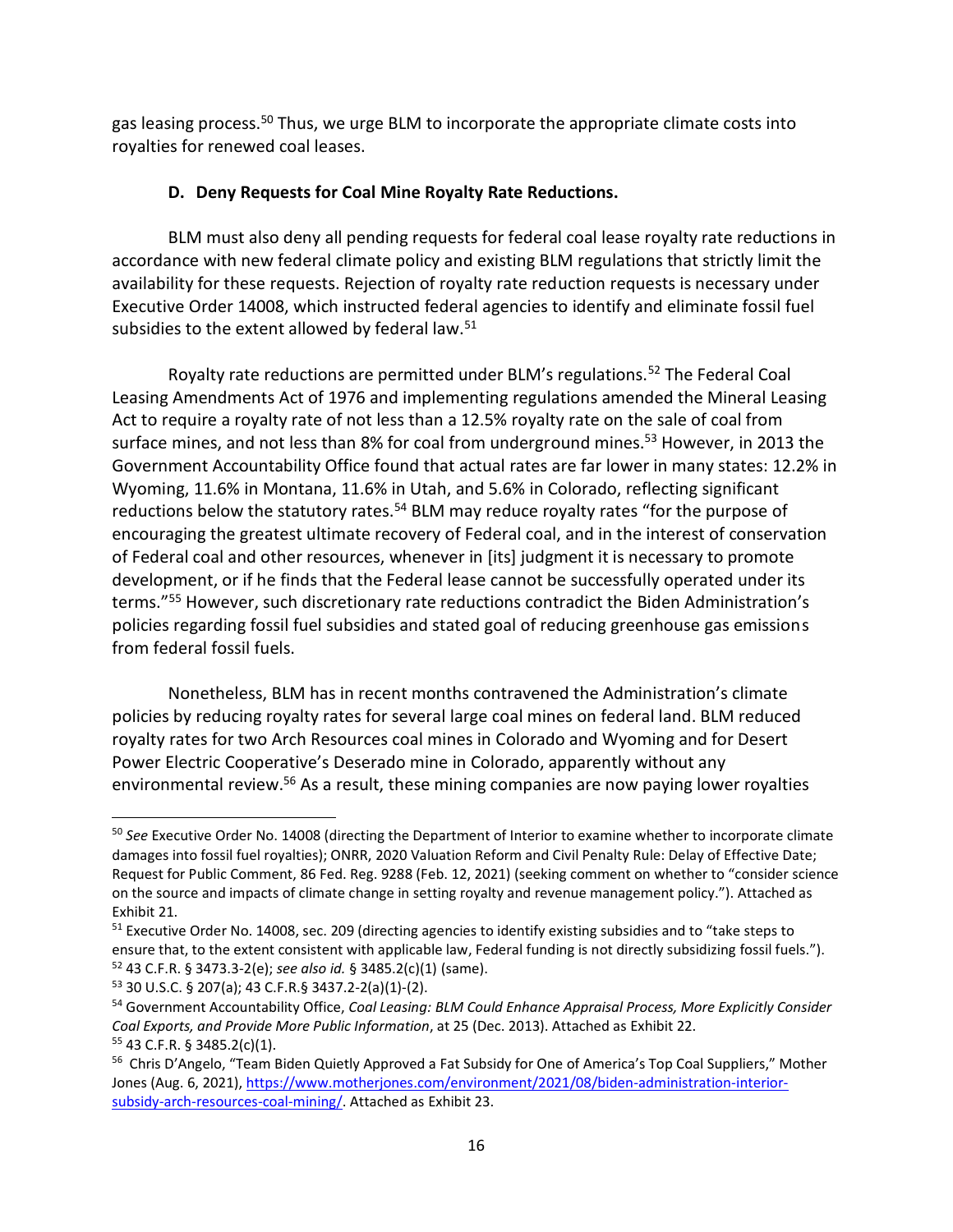than they were under the Trump administration based on apparent findings that such royalty rate reductions were appropriate to foster greater coal development. While the Biden Administration has unfortunately already granted these requests, numerous requests for royalty rate reductions are currently pending before BLM, including some for the largest mines reliant on federal coal in Wyoming's Powder River Basin.

We understand that royalty rate reduction requests are subject to review by the Assistant Secretary for Lands and Minerals Management's office.<sup>57</sup> Given the clear direction from Executive Order 14008 to eliminate fossil fuel subsidies, BLM and the Department of the Interior should deny all requests for coal mine royalty relief.

## **III. BLM Must Analyze the Climate Impacts of the Federal Coal Leasing Program in Light of the Looming Climate Crisis.**

Despite its long history, BLM has *never* analyzed the climate impacts of the federal coal leasing program as a whole – not in any of the prior comprehensive reviews, the last of which occurred in the 1980s, not in any of the NEPA reviews for Resource Management Plans, and not in reviewing any individual coal leases. As federal coal managed by BLM accounts for up to 40 percent of all coal burned in the U.S. to generate electricity, analysis of the choice to lease public lands for coal leasing is long overdue. BLM has an obligation to be honest with the American people about the choices it makes in its stewardship of public lands, and the environmental and climate consequences of those choices.

Below we identify five key priorities for the climate analysis of BLM's upcoming review:

- (1) BLM must acknowledge that continued federal coal leasing undermines the Biden administration's clean energy and climate goals, and that further federal coal leasing is not required to meet U.S. energy needs.
- (2) We are in the midst of a global climate crisis, and BLM's environmental baseline must reflect that. BLM must disclose that recent climate science, which has emerged since the 2017 PEIS scoping report, shows that greenhouse gas emissions must be cut further, and reduced faster, than previously understood in order to avoid massive human suffering from climate disruption.
- (3) BLM must use the scientific tools available to analyze climate impacts, including carbon budgets and the social cost of carbon and methane.
- (4) The Biden administration has recognized that climate change is an environmental justice issue, which will impact low-income and communities of color the hardest in the United States. BLM cannot avoid that any decision to continue the federal coal leasing program will exacerbate those unequal impacts; it would be a deliberate decision by our federal government to inflict climate harms – such as wildfires,

<sup>57</sup> Letter from Laura Daniel-Davis to Bureau Directors (Mar. 19, 2021) (stating that Directors "shall continue to provide" royalty requests to the Office of the Assistant Secretary for Land and Minerals Management for review "prior to taking a final action" on such requests). Attached as Exhibit 24.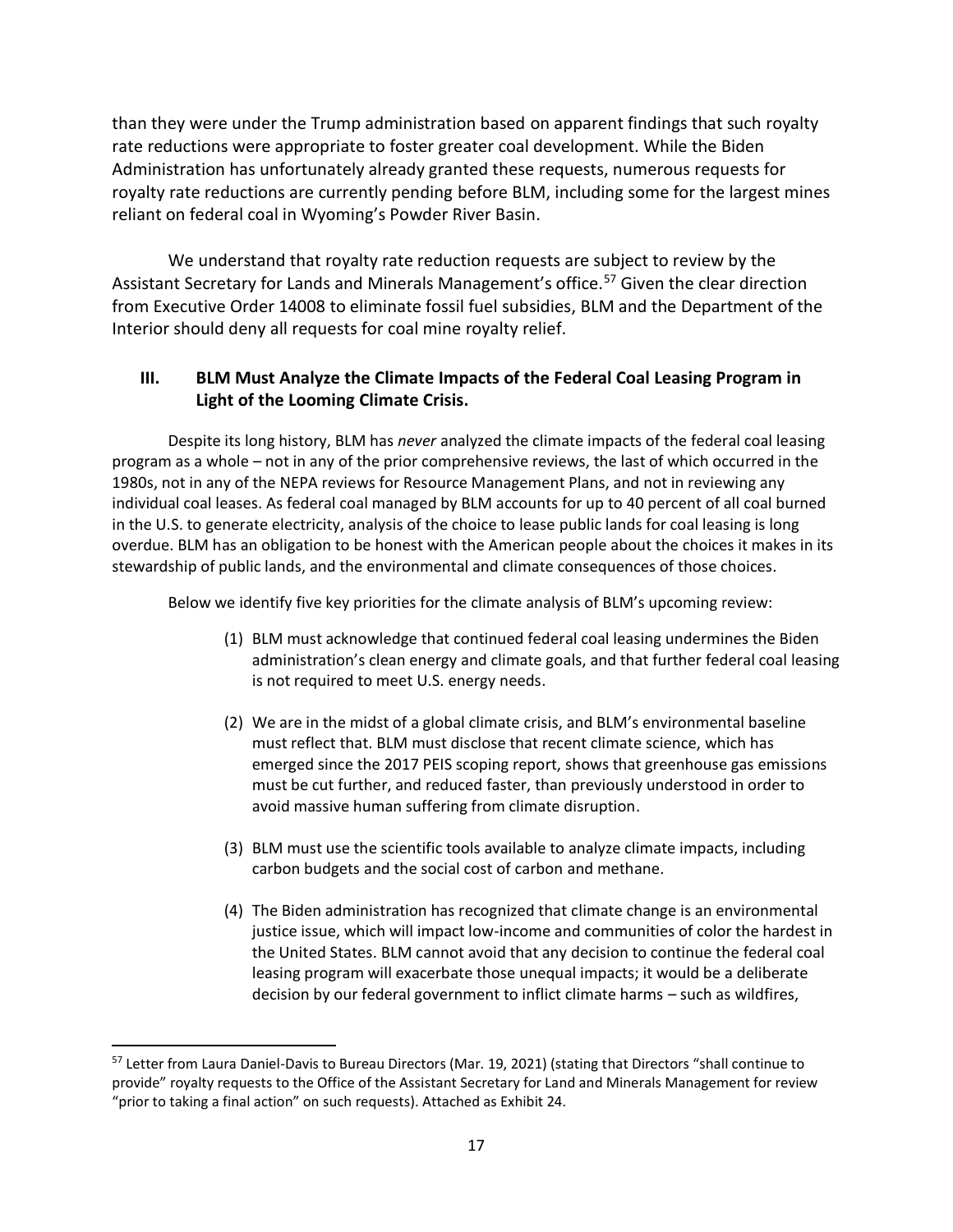flooding, and storm surges – on environmental justice communities.

(5) BLM must acknowledge that its choices for fossil fuel leasing on public lands and waters matters – basic economic principles tell us that those choices impact the price and use of fossil fuels, which compete with wind, solar, storage, and efficiency in the marketplace, and dramatically affect the amount of greenhouse gasses emitted by the U.S. electricity sector.

# **A. Continued Federal Coal Leasing Conflicts with the Biden Administration's National Greenhouse Gas Reduction Targets and is Not Necessary to Meet U.S. Energy Needs.**

Continued reliance on coal, whether from publicly owned lands and mineral reserves or other sources, is unnecessary to fulfill U.S. energy needs and directly undermines the Biden administration's climate and clean energy goals.

# i. Continuation of the federal coal program conflicts with national climate goals.

President Biden committed to a fast, equitable transition to renewable energy in order reduce greenhouse gas emissions to 50 percent below 2005 levels by 2030 and to net zero emissions by 2050.<sup>58</sup> "It is the policy of my Administration to organize and deploy the full capacity of its agencies to combat the climate crisis to implement a Government-wide approach that reduces climate pollution in every sector of the economy."<sup>59</sup> Meeting those goals requires rapidly phasing out federal coal production. BLM cannot effectively "combat the climate crisis" while continuing to fuel that crisis by leasing publicly owned lands, waters, and minerals to fossil fuel companies.

As summarized by dozens of renowned climate scientists in 2016 in comments to BLM on the scope its planned (and ultimately cancelled review of the federal coal program): "We are scientists writing to urge the Department of the Interior to take meaningful action to fight climate change by ending federal coal leasing, extraction, and burning. The vast majority of known coal in the United States must stay in the ground if the federal coal program is to be consistent with national climate objectives and be protective of public health, welfare, and biodiversity."<sup>60</sup>

Given this strong and clear signal from leading climate scientists, as well as the evergrowing body of research demonstrating the need to keep fossil fuels in the ground in order or avoid the work effects of climate change, it is imperative that BLM analyze whether the continuation of the federal coal leasing program is consistent with our international climate commitments and the need to keep global warming within tolerable levels. Given the state of

<sup>58</sup> White House Fact Sheet, *supra* note 9.

<sup>59</sup> EO 14008, sec. 201.

 $60$  Letter from Ken Caldeira. et al., to Secretary Sally Jewell, "Scientists Support Ending Coal Leasing on Public Lands to Protect the Climate, Public Health, and Biodiversity" (July 27, 2016). Attached as Exhibit 25.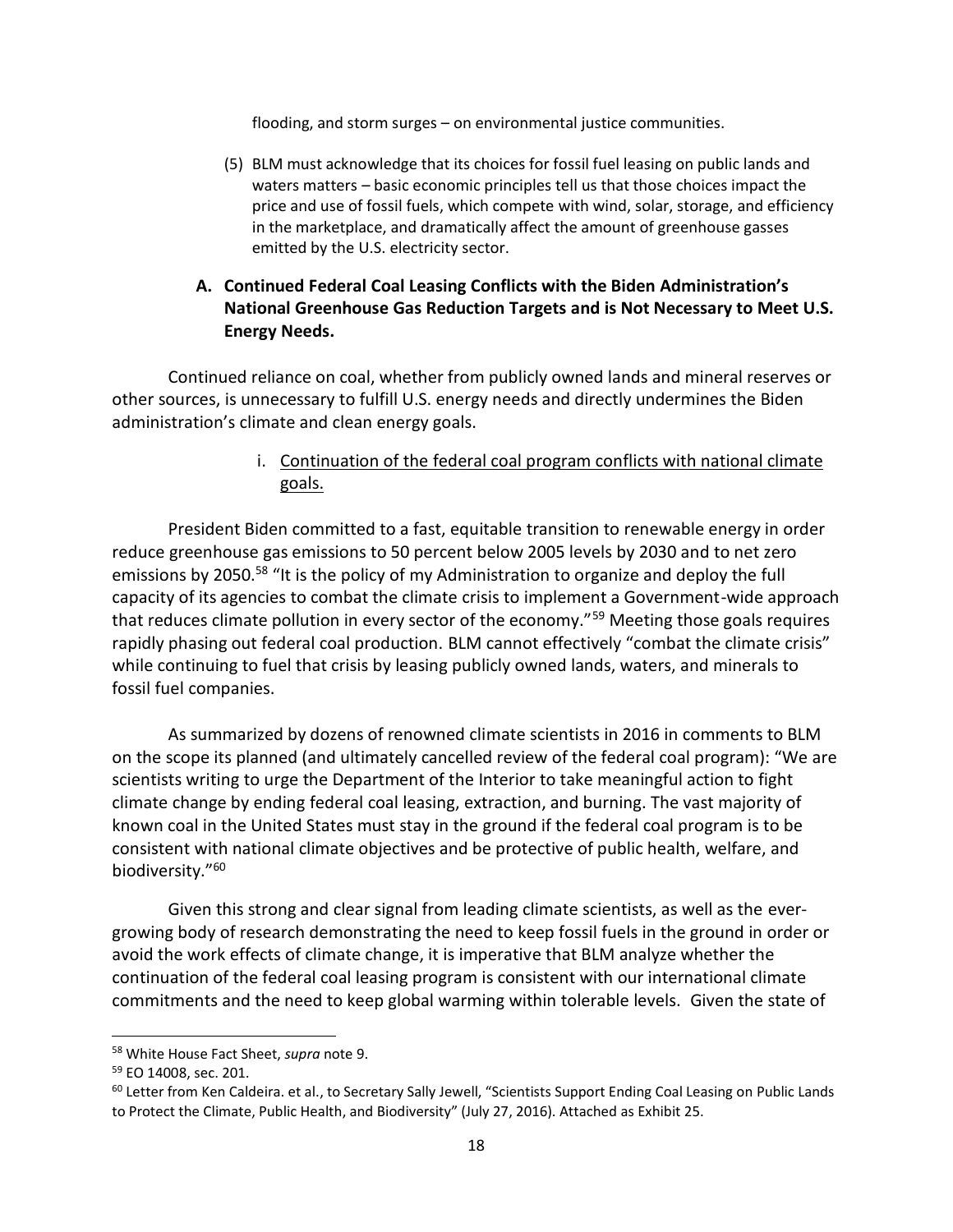scientific consensus around climate change, it is clear that efforts to meet our national and international climate commitments are compatible with leasing and burning federally-owned coal well into the future. BLM must evaluate whether it is time for the U.S. government to get out of the business of selling taxpayer owned coal based on the urgent need to address greenhouse gas emissions and the desire to meet our national and international emission reduction goals.

As the Council on Environmental Quality explained as early as 2014 in Draft NEPA climate guidance, (which is the subject of shifting political winds and has subsequently been finalized, revoked, replaced with new draft guidance, and revoked again), federal agencies evaluating the climate impacts of their decisions should "incorporate by reference applicable agency emissions targets such as applicable Federal, state, tribal, or local goals for GHG emission reductions to provide a frame of reference *and make it clear whether the emissions being discussed are consistent with such goals*."<sup>61</sup>

In May 2016, the Stockholm Environment Institute released a paper analyzing the reductions in greenhouse gas emissions that could be achieved by a policy of rejecting new lease proposals for fossil fuel extraction on federal lands and waters, and not renewing existing leases when their current authorization expires. The study explained the need for meaningful evaluation of strong policy choices in stark terms: "[e]ven with large-scale deployment of bioenergy and carbon capture and storage technologies, scientific assessments show that limiting warming to 2°C, and avoiding dangerous climate tipping points, will require a rapid phase-out of fossil fuels around the world."<sup>62</sup> The study ultimately concluded that, by phasing out the federal coal leasing program, "U.S. coal production would steadily decline, moving closer to a pathway consistent with a global 2°C temperature limit. … Phasing out federal leases for fossil fuel extraction could reduce global  $CO<sub>2</sub>$  emissions by 100 million tonnes per year by 2030, and by greater amounts thereafter."  $63$ 

Given that the Biden Administration's goals align with keeping warming to 1.5°C above pre-industrial levels rather than the Paris Agreement's consensus pledge of 2°C, even steeper reductions in fossil fuel use will be required to achieve the updated goal. One recent paper in the scientific journal *Nature*, estimates that to align with a 1.5°C scenario (with 50% probability of limiting warming to 1.5°C), 97 percent of U.S. coal reserves would have to remain in the ground by 2050.<sup>64</sup> The study rightly concludes that "[c]entral to pushing this transition forwards will be the domestic policy measures required to both restrict production and reduce

<sup>&</sup>lt;sup>61</sup> Council on Environmental Quality, "Revised Draft Guidance on the Consideration of Greenhouse Gas Emissions and the Effects of Climate Change in NEPA Reviews," 79 Fed. Reg. 77,802, 77,826 (Dec. 24, 2014) (emphasis added).

<sup>62</sup> P. Erickson & M. Lazarus, Stockholm Environment Institute, *How would phasing out U.S. federal leases for fossil fuel extraction affect CO<sup>2</sup> emissions and 2°C goals?*, at 9 (May 2016) (citing Rogelj et al. 2011; IPCC 2014; Raupach et al. (2014)). Attached as Exhibit 26.

<sup>63</sup> *Id*. at 3.

<sup>64</sup> Dan Welsby, et al., *Unextractable fossil fuels in a 1.5*°C *world*, 597 Nature 230, 233 (Sept. 9, 2021). Attached as Exhibit 27.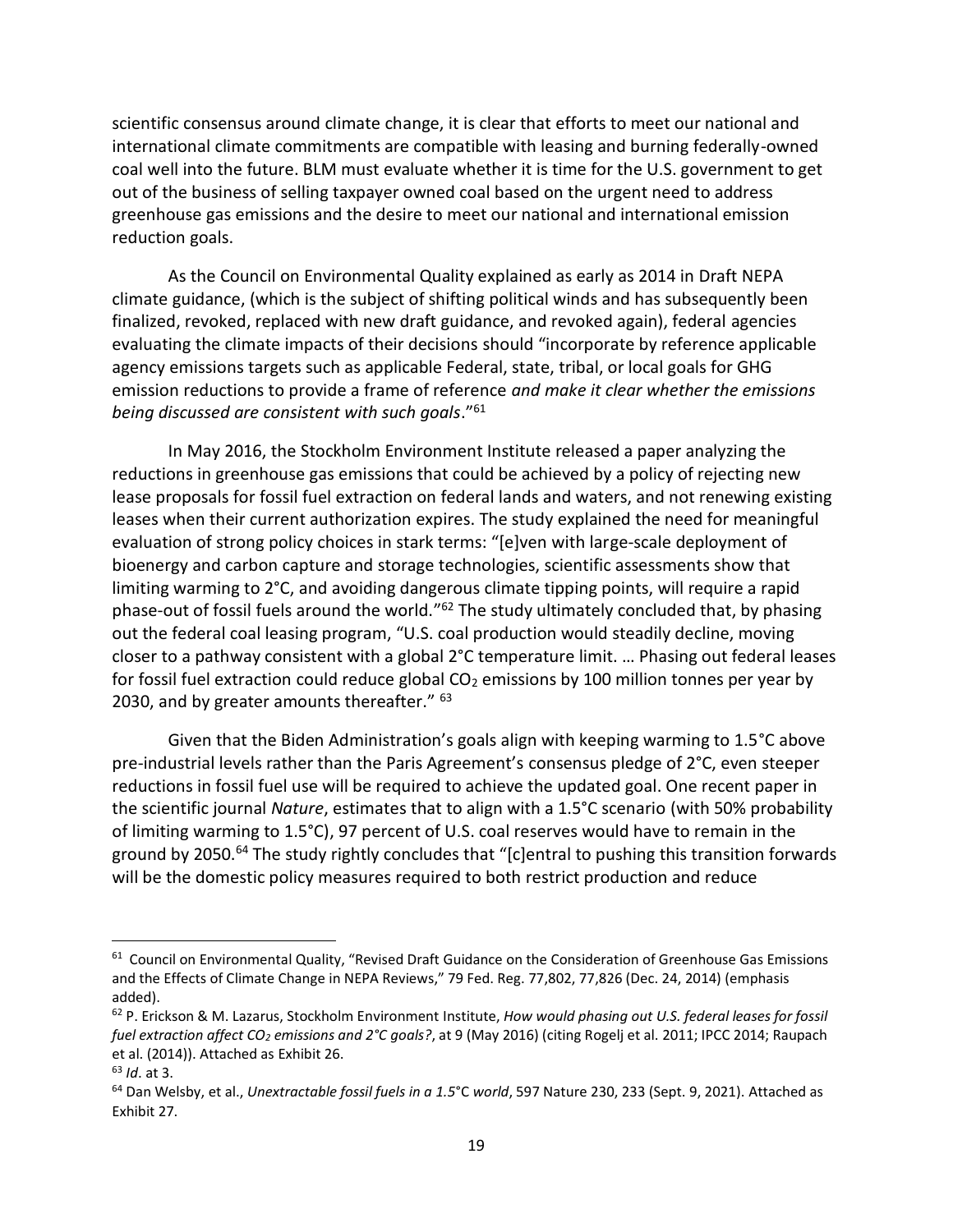demand."<sup>65</sup> Later this year, the world's leaders will meet in Glasgow, Scotland to revisit climate commitments and examine viable pathways to avoid runaway climate change. BLM's review of the federal coal program must account for any new priorities or updated greenhouse gas emission reduction pledges that emerge from those international conversations.

### ii. Federal coal is not necessary to meet U.S. energy needs.

Two recent studies demonstrate the feasibility of meeting U.S. clean energy goals using only existing technologies – and without making favorable assumptions for unproven carbon capture or removal technologies. In June 2020, modelers at the Goldman School of Public Policy at the University of California, Berkeley found that the United States could generate 90% of its electricity from carbon-free sources by 2035, and do so while lowering consumers' utility bills and maintaining a reliable electric grid. $66$  According to the study's authors, during normal periods of electricity demand, 70% of the electricity would come from wind, solar, and battery storage, hydropower would supply 20%, and gas would account for the final 10%.<sup>67</sup> Doing so would support more than 500,000 *more jobs* each year than a business as usual approach, and would avoid over \$1.2 trillion in health and environmental costs, including 850,000 avoided premature deaths between now and 2050.<sup>68</sup>

A September 2021 meta-analysis by researchers at Energy Innovation reached a similar conclusion regarding the feasibility of rapidly phasing out U.S. fossil fuel production. In an analysis of 11 different reports published since the start of 2020, including the Berkeley study, Energy Innovation concluded that cost reductions in wind, solar, and battery storage have made it technologically feasible to generate 80 percent of U.S. electricity from zero-emission sources by 2030, while raising electricity costs to consumers by only up to 3 percent.<sup>69</sup> The study confirms, however, that ambitious federal policies are necessary to transform the market in line with these findings. Energy Innovation concluded transforming the electric sector to achieve 80% carbon-free generation by 2030 would avoid 85,000 - 317,000 premature deaths through 2050, and add 500,000 - 1 million *net* new jobs.<sup>70</sup>

# **B. BLM Must Recognize the Recent Climate Science that has Emerged Since its 2017 Coal Scoping Report and the Scientific Consensus on the Need to Dramatically Reduce GHG Emissions in the Near-Term.**

BLM's review coal-program review must acknowledge and respond to emerging climate science that underscores the need for immediate action to eliminate greenhouse gas emissions

 $\overline{a}$ <sup>65</sup> *Id.*

<sup>66</sup> Amol Phadke, et al., *2035: The Report: Plummeting Solar, Wind, and Battery Costs Can Accelerate Our Clean Electricity Future*, at 2 (June 2020). Attached as Exhibit 28.

<sup>67</sup> *Id.* at 20

<sup>68</sup> *Id.* at 5, 28.

<sup>69</sup> Dan Esposito, *Studies Agree 80 Percent Clean Electricity By 2030 Would Save Lives and Create Jobs at Minimal Cost*, at 1 (Sept. 2021). Attached as Exhibit 29.

<sup>70</sup> *Id.* at 2.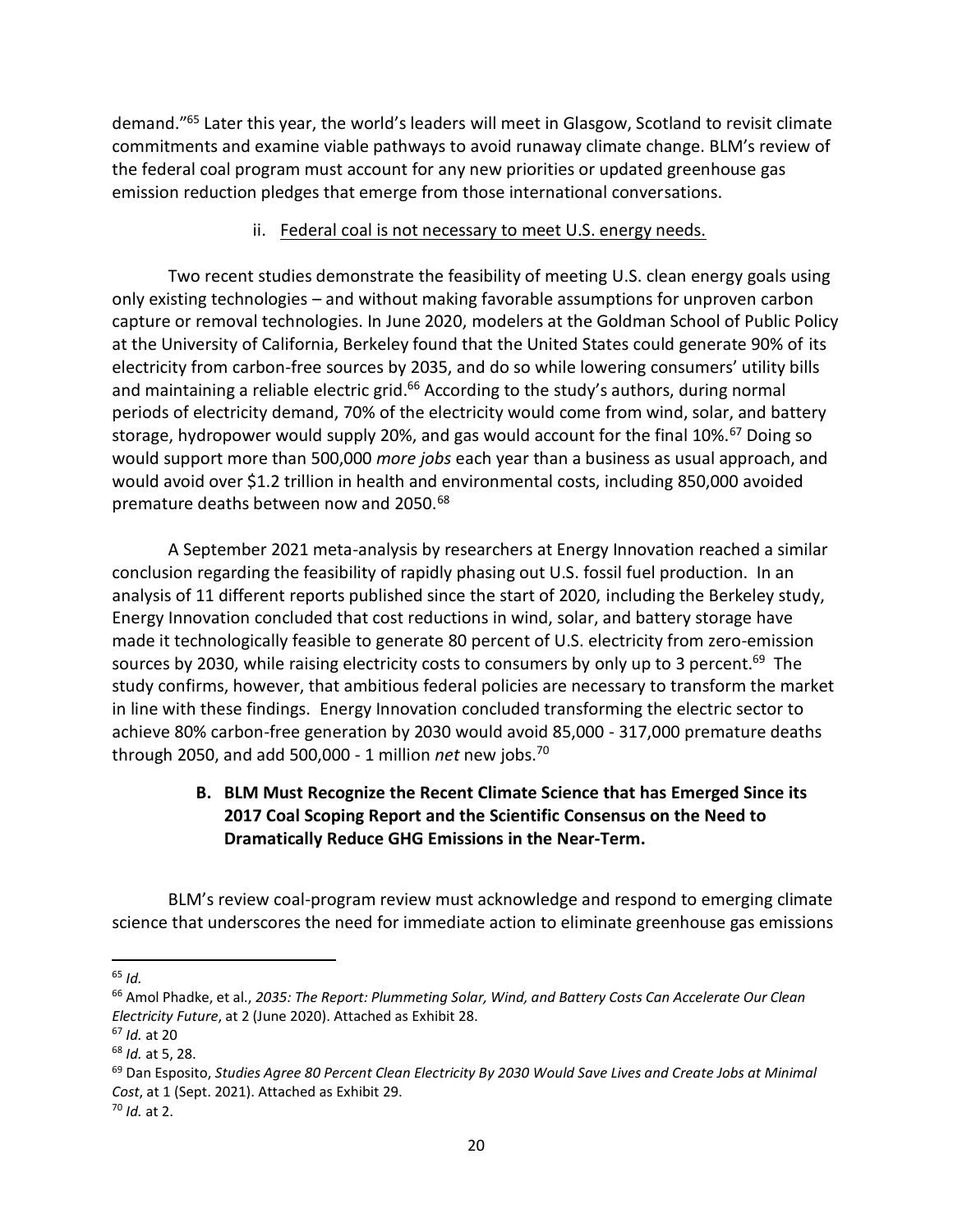from federal fossil fuels. The New England Journal of Medicine recently broke from its traditional structures to publish an editorial from the editors of 19 health journals worldwide, which aptly summarized the state of our scientific understanding of climate change:

The science is unequivocal: a global increase of 1.5℃ above the pre-industrial average and the continued loss of biodiversity risk catastrophic harm to health that will be impossible to reverse. . . Rises above  $1.5^{\circ}$ C increase the chance of reaching tipping points in natural systems that could lock the world into an acutely unstable state. This would critically impair our ability to mitigate harms and to prevent catastrophic, runaway climate change. $71$ 

The authors note that "current strategies for reducing emissions to net zero by the middle of the century implausibly assume that the world will acquire great capabilities to remove greenhouse gases from the atmosphere" and that "insufficient [government] action means that temperature increases are likely to be well in excess of 2℃, *a catastrophic outcome for health and environmental stability."<sup>72</sup>*

As part of defining the environmental baseline for its upcoming review of the federal coal program, BLM must acknowledge that the state of climate sciences has progressed since BLM prepared its coal scoping report in 2017 and that, despite this improved scientific knowledge, current federal policies fall short of achieving those emission reduction goals. "Establishing appropriate baseline conditions is critical to any NEPA analysis. 'Without establishing the baseline conditions which exist ... before [a project] begins, there is simply no way to determine what effect the [project] will have on the environment and, consequently, no way to comply with NEPA.'" *Great Basin Res. Watch v. Bureau of Land Mgmt.*, 844 F.3d 1095, 1101 (9th Cir. 2016) (quoting *Half Moon Bay Fishermans' Marketing Ass'n v. Carlucci*, 857 F.2d 505, 510 (9th Cir. 1988)).

The findings of two reports in particular, published in 2018 and 2021, from the world's leading climate scientists should inform BLM's climate analysis. These findings are summarized below.

# i. The full effects of climate change will depend on how effectively we limit warming.

In 2018, the Intergovernmental Panel on Climate Change (IPCC) issued a *Special Report on Global Warming of 1.5°C* that quantified the devastating harms that would occur at 2°C warming, highlighting the necessity of limiting warming to 1.5°C to avoid catastrophic impacts to people and life on Earth.<sup>73</sup> The IPCC 2018 *Special Report* provides overwhelming evidence

<sup>71</sup> Editorial, *Call for Emergency Action to Limit Global Temperature Increases, Restore Biodiversity, and Protect Health*, New England Journal of Medicine, at 1 (Sept. 9, 2021). Attached as Exhibit 30.

<sup>72</sup> *Id*. at 2 (emphasis added).

<sup>&</sup>lt;sup>73</sup> Intergovernmental Panel on Climate Change, 2018: Summary for Policymakers. In: Global Warming of 1.5°C. An IPCC Special Report on the impacts of global warming of 1.5°C above pre-industrial levels and related global greenhouse gas emission pathways, in the context of strengthening the global response to the threat of climate change, sustainable development, and efforts to eradicate poverty (2018). Attached as Exhibit 31.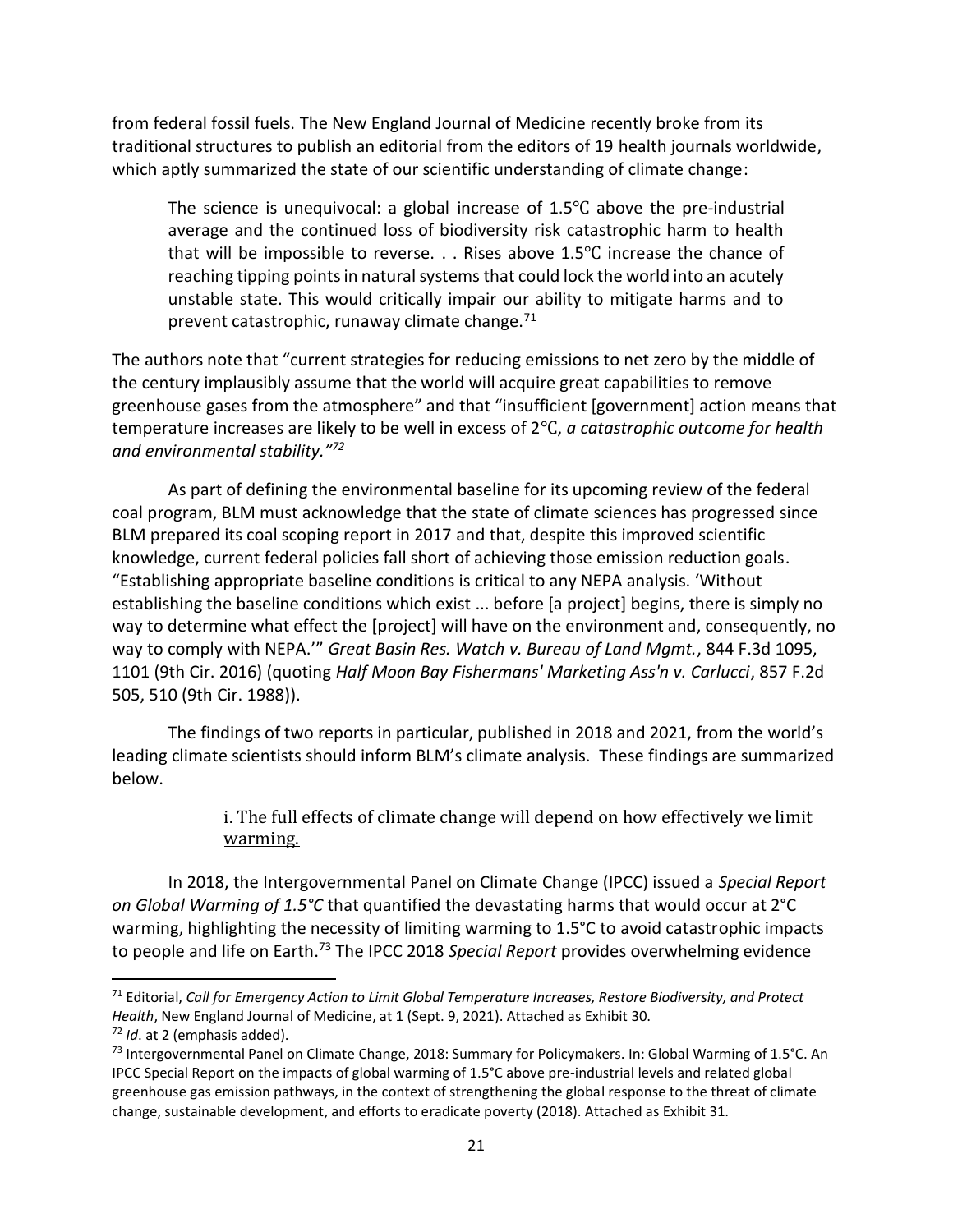that climate hazards are more urgent and more severe than previously thought, and that aggressive reductions in emissions within the next decade are essential to avoiding the most devastating climate change harms.

The IPCC *Special Report* concluded that pathways to limit warming to 1.5°C with little or no overshoot require "a rapid phase out of  $CO<sub>2</sub>$  emissions and deep emissions reductions in other GHGs and climate forcers."74 In pathways consistent with limiting warming to 1.5°C, global anthropogenic  $CO<sub>2</sub>$  emissions must decline by about 45 percent below 2010 levels by 2030 and reach near zero around 2050.<sup>75</sup>

The recent IPCC *Climate Change 2021: The Physical Science Basis* report, analyzes five scenarios ranging from a very low GHG emissions scenario to a very high GHG emissions scenario, *and in all of them warming of at least 1.5°C is unavoidable*. Between 2021 and 2040, 1.5°C temperature increase is *very likely to be exceeded* under the very high GHG emissions scenario (CO<sub>2</sub> emissions double by 2050), *likely to be exceeded* under the intermediate and high GHG emissions scenarios (CO<sub>2</sub> emissions stay current until 2050 and CO<sub>2</sub> emissions double by 2100, respectively), *more likely than not to be exceeded* under the low GHG emissions scenario (CO<sup>2</sup> emissions reach net zero around 2050), and *more likely than not to be reached* under the very low GHG emissions scenario ( $CO<sub>2</sub>$  emissions reach net zero around 2050). In all scenarios except for the very low and low GHG scenarios, global warming of 2°C is likely to occur.

Both the IPCC *Climate Change 2021* report and the 2018 IPCC *Special Report* provide overwhelming scientific evidence for the necessity of immediate, deep greenhouse gas reductions across all sectors. The *Climate Change 2021* report estimates that, for a 67% chance of limiting warming to 1.5°C, total emissions of 400 GtCO<sub>2</sub> must not be exceeded from January 2020 onwards.<sup>76</sup> Global emissions are currently about 40 GtCO<sub>2</sub> per year, so this emissions cutoff would be passed in about 10 years without immediate and drastic action to reduce global emissions.

# ii. Greenhouse gas emissions have made the Earth's climate hotter and more extreme.

According to the IPCC's *Climate Change 2021* report, "[i]t is unequivocal that human influence has warmed the atmosphere, ocean and land. Widespread and rapid changes in the atmosphere, ocean, cryosphere and biosphere have occurred," and "[t]he scale of recent changes across the climate system as a whole and the present state of many aspects of the climate system are unprecedented over many centuries to many thousands of years."<sup>77</sup>

<sup>&</sup>lt;sup>74</sup> Rogelj, Joeri et al., 2018: Mitigation Pathways Compatible with 1.5°C in the Context of Sustainable Development. *In:* Global Warming of 1.5°C, An IPCC Special Report on the impacts of global warming of 1.5°C above pre-industrial levels and related global greenhouse gas emission pathways, in the context of strengthening the global response to the threat of climate change, sustainable development, and efforts to eradicate poverty (2018), <https://www.ipcc.ch/sr15/> at 112. Attached as Exhibit 32.

<sup>75</sup> *Id.* at 95, Figure 2.5, Figure 2.6; also at Summary for Policymakers at 12-14.

<sup>76</sup> IPCC, AR 6, Summary for Policy Makers at SPM-38.

<sup>77</sup> *Id.* at SPM-5 and SPM-9.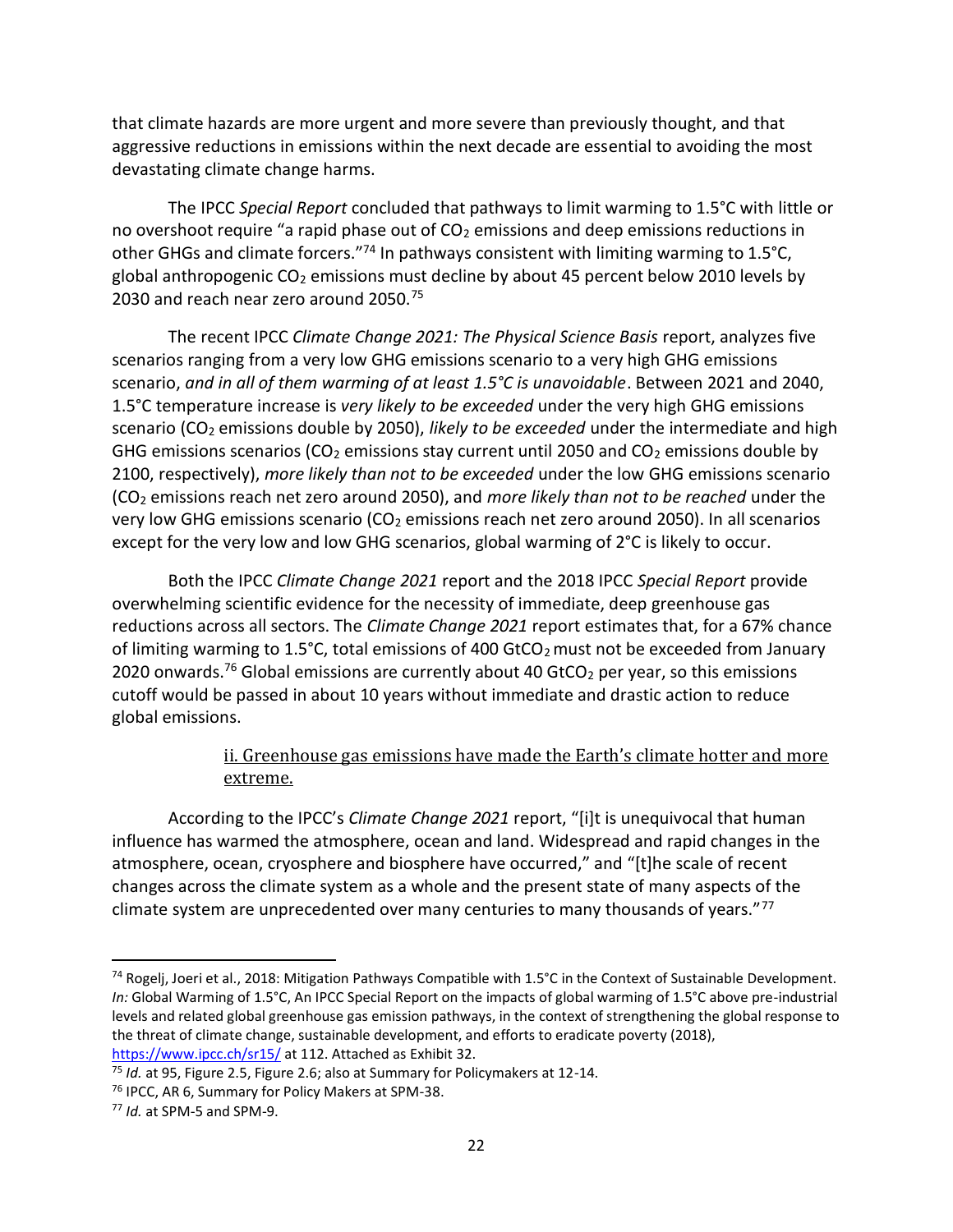As human emissions continue to rise, the average global atmospheric  $CO<sub>2</sub>$  concentration in 2019 reached 410 parts per million (ppm), a level not seen for at least 2 million years.<sup>78</sup> The last time  $CO<sub>2</sub>$  in Earth's atmosphere was at 400 ppm, global mean surface temperatures were 2 to 3°C warmer and the Greenland and West Antarctic ice sheets melted, leading to sea levels that were 10 to 20 meters higher than today.<sup>79</sup> The current atmospheric  $CO<sub>2</sub>$  concentration is 47 percent larger than the pre-industrial level of 280 ppm, and much greater than levels during the past 800,000 years.<sup>80</sup> The atmospheric concentrations of methane (CH<sub>4</sub>) and nitrous oxide  $(N<sub>2</sub>O)$ , two other potent greenhouse gases, have increased by 156 percent and 23 percent relative to pre-industrial levels.<sup>81</sup>

As a result, it is now irrefutable fact that humans are drastically changing Earth's climate with unprecedented increases in temperature. Globally, each of the last four decades has been successively warmer than any preceding decades since 1850, which is the first year with reliable temperature measurements. Average global surface temperature from 2001 to 2020 was 1.8°F (0.99°C) higher than in 1850 to 1900, with larger increases over land than over the ocean. The best estimate for the human-caused global surface temperature increase from 1850 to 2019 is 1.9°F (1.07°C).<sup>82</sup> Since 2012, global warming has been especially pronounced, with the past five years (2016-2020) being the hottest five-year period since 1850 (Figure 1).<sup>83</sup>



<sup>78</sup> *Id.* at SPM-9.

<sup>&</sup>lt;sup>79</sup> LeQuéré, Corinne et al., Global carbon budget 2018, 10 Earth Syst. Sci. Data 2141 (2018). Attached as Exhibit 33. 80 Intergovernmental Panel on Climate Change, Climate Change 2021: The Physical Science Basis. Technical Summary. Contribution of Working Group I to the Sixth Assessment Report of the Intergovernmental Panel on Climate Change (2021) at TS-35 ("IPCC, AR6, Technical Summary"). Attached as Exhibit 34.

<sup>81</sup>IPCC, AR 6, Summary for Policy Makers at SPM-5 and SPM-9.

<sup>82</sup> *Id.* at SPM-5 and SPM-6.

<sup>83</sup> IPCC, AR 6, Technical Summary at TS-8.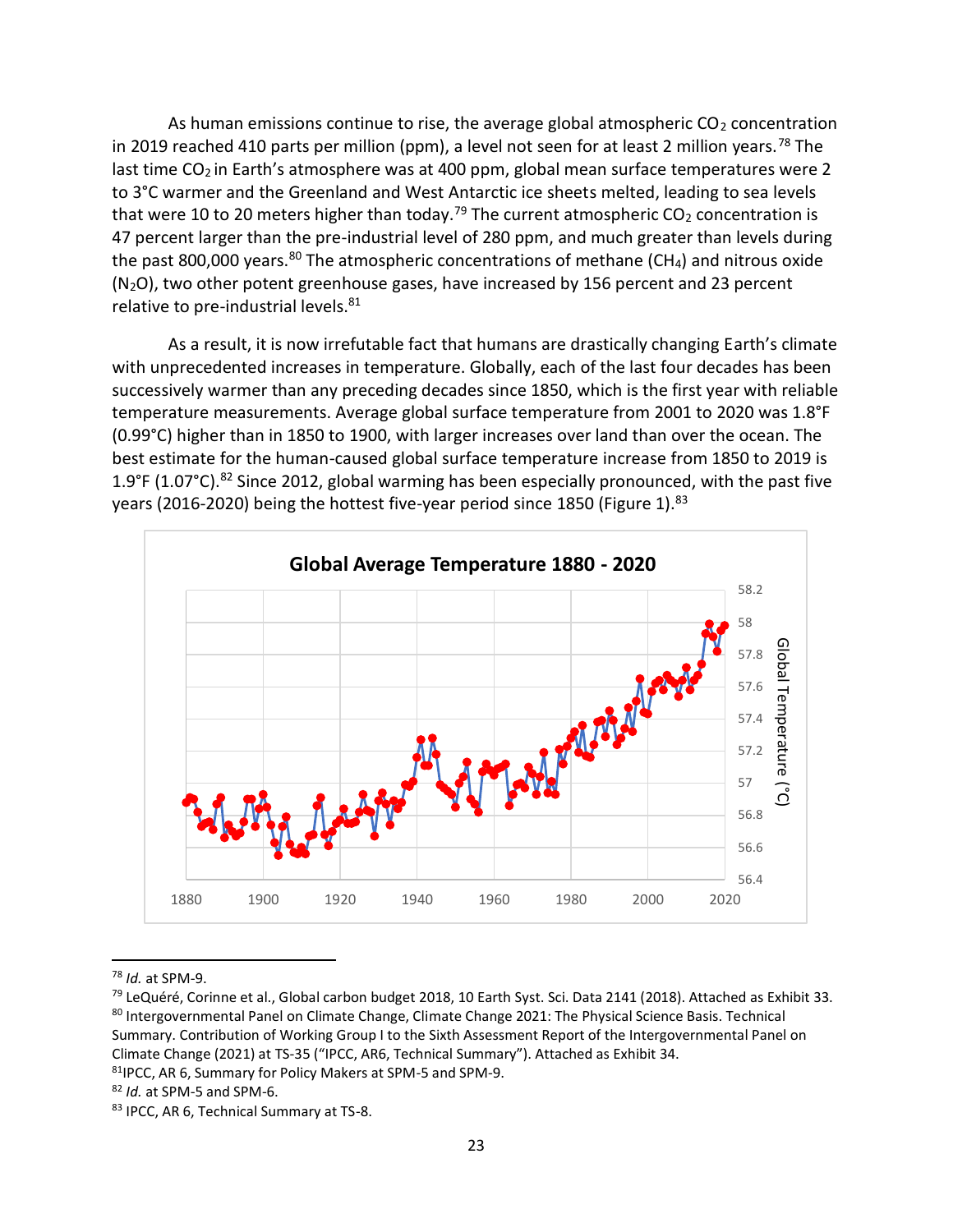Figure 1: Global average temperature from 1880 to 2020. Data from NOAA National Centers for Environmental Information.<sup>84</sup> Note: The IPCC generally uses 1850 as a reference, whereas this NOAA dataset begins in 1880, so the graph represents NOAA's choice of reference frame.

### iii. Extreme weather events are becoming the new normal.

Human-induced climate change is already affecting weather and climate extremes observed around the globe. Many events such as heatwaves, heavy precipitation, droughts, and tropical cyclones are not only changing in severity but are also now attributable to human actions. <sup>85</sup> Alarmingly, many of the changes we are imposing on our climate "due to past and future greenhouse gas emissions are irreversible for centuries to millennia, especially changes in the ocean, ice sheets and global sea level." 86

Extreme weather events are striking with increasing frequency, most notably heat waves and heavy precipitation events.<sup>87</sup> In the contiguous United States, extreme temperatures are expected to increase even more than average temperatures, with more intense heat waves and 20 to 30 more days per year above 90°F by mid-century for most regions under a higher emissions scenario.<sup>88</sup> Heavy precipitation has become more frequent and intense in most regions of the U.S. since 1901.<sup>89</sup> This is both because increasing temperatures cause more evaporation from soils, which places more water vapor in the atmosphere,  $90$  and because warmer air holds more water vapor, resulting in more extreme rain and snowstorms.<sup>91</sup> Climate warming also has exacerbated recent historic droughts by reducing soil moisture and contributing to earlier spring melt and reduced water storage in snowpack.<sup>92</sup> As conditions become hotter and drier, climate change is contributing to an increase in area burned by wildfire and a lengthening of the wildfire season in recent decades.<sup>93</sup> In addition to the toll on human lives from the fires themselves, airborne soot from wildfire smoke was linked to over 33,000 deaths a year globally between 2000 and 2016, causing 0.62% of all worldwide deaths yearly, according to a recent study.<sup>94</sup>

<sup>84</sup> NOAA National Centers for Environmental Information (Accessed September 9, 2021), available at: [https://www.ncdc.noaa.gov/monitoring-references/faq/anomalies.php#anomalies.](https://www.ncdc.noaa.gov/monitoring-references/faq/anomalies.php#anomalies)

<sup>85</sup> IPCC, AR6, Summary for Policy Makers at SPM-10.

<sup>86</sup> *Id.* at SPM-28.

<sup>87</sup> *Id.*at SPM- 5, 11.

<sup>88</sup> U.S. Global Change Research Program, Climate Science Special Report: Fourth National Climate Assessment, Vol. I at 185, 199 (2017)[, https://science2017.globalchange.gov/](https://science2017.globalchange.gov/) (last visited October 4, 2021).

<sup>89</sup> *Id.* at 20.

<sup>90</sup> Climate Central, "Hurricanes and Climate Change: What We Know," (September 6, 2017), [http://www.climatecentral.org/gallery/graphics/hurricanes-and-climate-change-what-we-know.](http://www.climatecentral.org/gallery/graphics/hurricanes-and-climate-change-what-we-know)

<sup>91</sup> U.S. Global Change Research Program, Climate Science Special Report: Fourth National Climate Assessment, Vol. I (2017),<https://science2017.globalchange.gov/> at 214.

<sup>92</sup> *Id.* at 45, 236.

<sup>93</sup> U.S. Global Change Research Program, Impacts, Risks, and Adaptation in the United States, Fourth National Climate Assessment, Volume II (2018), [https://nca2018.globalchange.gov/.](https://nca2018.globalchange.gov/)

<sup>94</sup> Chen, Gongbo & Guo, Yuming et al., Mortality risk attributable to wildfire-related PM2.5 pollution: a global time series study in 749 locations, 5 Lancet Planetary Health E579 (2021). Attached as Exhibit 35.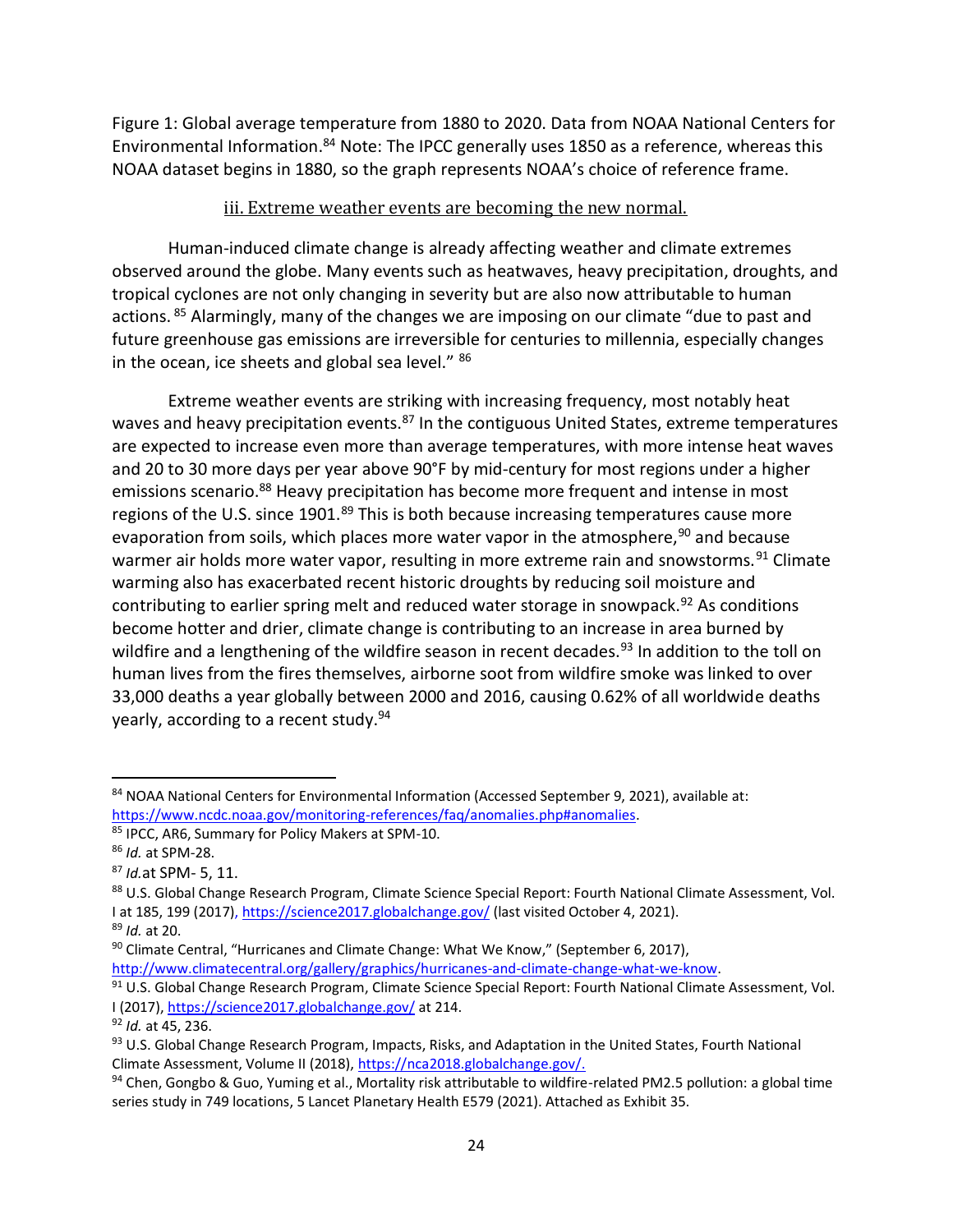BLM must acknowledge these findings, summarize them for the public, and evaluate impacts of the federal coal program based on the extent of the damage we have already inflicted upon the Earth.

# **C. BLM Must use Available Tools to Evaluate the Climate Impacts of the Federal Coal Program.**

Beyond quantifying the volume of carbon dioxide and methane emissions that result from the federal coal program, comparing those emissions totals among alternatives, and evaluating the extent to which those alternatives are consistent with federal greenhouse gas emission reduction targets, BLM must also use all the tools available to it to evaluate the impact, and not just the volume, of carbon pollution. Two available tools – the social cost of carbon and methane and carbon budgets – are described below.

### i. Social cost of carbon and social cost of methane.

The social cost of carbon and social cost of methane tools are based on sound science; have already been used by federal agencies, including BLM, to evaluate the impacts of agency policy proposals; and help put climate impacts into a context that is easily understood by both the public and decision-makers.

Federal agencies evaluating climate impacts of their proposals have frequently claimed that science has not developed the tools to analyze climate impacts of individual proposals. This is not accurate. The social cost of carbon and social cost of methane are two reliable tools that are available and should be utilized by BLM in the PEIS process. Under NEPA's implementing regulations, where "information relevant to reasonably foreseeable significant adverse impacts cannot be obtained because the overall costs of obtaining it are exorbitant or the means to obtain it are not known," NEPA regulations direct agencies to evaluate a project's impacts "based upon theoretical approaches or research methods generally accepted in the scientific community." 40 C.F.R. § 1502.21. The social cost of carbon and social cost of methane are based on generally accepted research methods and years of peer-reviewed scientific and economic studies. As the D.C. Circuit recently explained in invalidating the Federal Energy Regulatory Commission's review of a fossil fuel infrastructure project, 40 C.F.R. § 1502.21 requires federal agencies to evaluate the social cost of carbon as one potentially available, scientifically accepted tool for analyzing climate impacts. *Vecinos para el Bienestar de la Comunidad Costera v. Fed. Energy Regul. Comm'n*, 6 F.4th 1321, 1329 (D.C. Cir. 2021).

The social cost of carbon was created by an interagency working group ("IWG") in 2010 that consisted of scientific and economic experts from a dozen federal agencies and offices, including EPA, and the Departments of Agriculture, Commerce, Energy, Transportation, and the Treasury.<sup>95</sup> The working group's primary goal was to help federal agencies engaged in

<sup>95</sup> Interagency Working Group, Technical Support Document: Social Cost of Carbon, Methane, and Nitrous Oxide Interim Estimates Under Executive Order 13990 (Feb. 2021), [https://www.whitehouse.gov/wp](https://www.whitehouse.gov/wp-content/uploads/2021/02/TechnicalSupportDocument_SocialCostofCarbonMethaneNitrousOxide.pdf)[content/uploads/2021/02/TechnicalSupportDocument\\_SocialCostofCarbonMethaneNitrousOxide.pdf.](https://www.whitehouse.gov/wp-content/uploads/2021/02/TechnicalSupportDocument_SocialCostofCarbonMethaneNitrousOxide.pdf)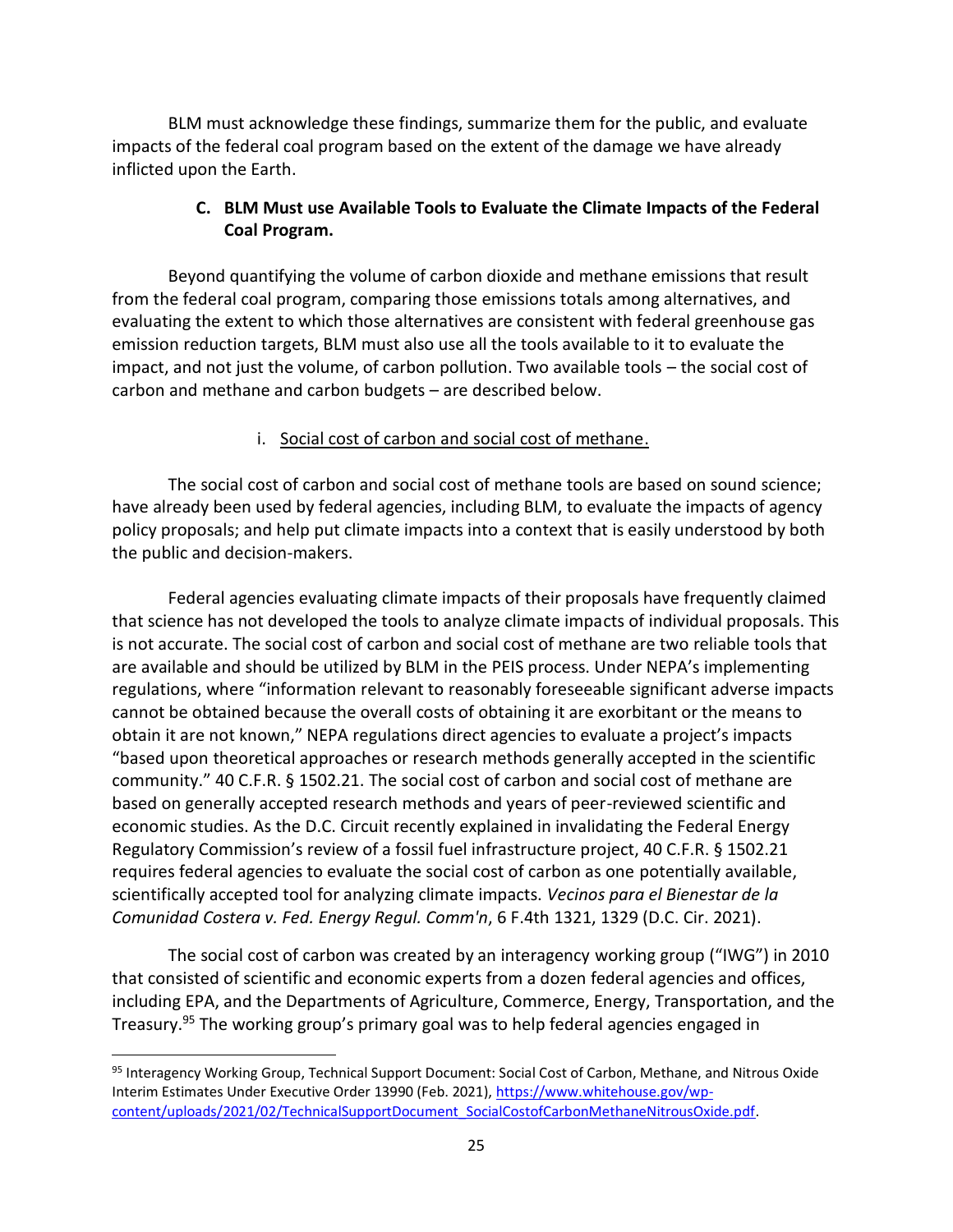rulemaking to quantify the economic benefit of federal actions that reduce  $CO<sub>2</sub>$  emissions. The result of their efforts was the social cost of carbon – a schedule of estimates of the global economic harm caused by each ton of  $CO<sub>2</sub>$  emissions in a given year, expressed as \$/ton.<sup>96</sup> These values encompass damages from decreased agricultural productivity as a result of drought, human health effects, and property damage from increased flooding, among other factors.<sup>97</sup> The IWG updated the social cost of carbon and methane with interim values in February 2021, and plans to further update the figures in early 2022.<sup>98</sup>

Although it was initially developed to help agencies craft regulatory impact assessments of proposed rules, the social cost of carbon need not and should not be limited to this application.<sup>99</sup> Secretarial Order 3399, signed by Secretary Haaland in April, acknowledges that the social cost of carbon and methane "can be a useful measure to assess the climate impacts of GHG emission changes for Federal proposed actions, in addition to rulemakings."<sup>100</sup> The Secretarial Order further instructs, "[f]or instance, when a Bureau/Office determines that a monetized assessment of socioeconomic impacts is relevant, the SC-GHG protocol is an essential tool to quantify the costs and benefits associated with a proposed action's GHG emissions and relevant to the choice among different alternatives being considered."<sup>101</sup> The guiding principle of NEPA is that the public is entitled to a clear understanding of the likely impacts of federal agencies' decisions. The U.S. Supreme Court has called the disclosure of impacts the "key requirement of NEPA," holding that agencies must "consider and disclose the actual environmental effects" of a proposed project in a way that "brings those effects to bear on [an agency's] decisions." *Baltimore Gas & Elec. Co. v. Nat. Res. Def. Council, Inc.*, 462 U.S. 87, 96 (1983). The social cost of carbon and social cost of methane provide decision makers and the public with an informative, accessible mechanism for both analyzing and understanding the climate impacts of a proposed decision.

### ii. Carbon budgets.

In evaluating the future of the federal coal program, BLM has the opportunity to stanch the flow of greenhouse gases into our atmosphere to avoid a climate catastrophe. As part of the upcoming review, BLM should use carbon budgets to assess and compare the impacts of various program alternatives. Carbon budgets essentially work backward from a desired temperate threshold (say, 1.5℃) and desired confidence at limiting warming to that temperature increase (say, 50% confidence level), to arrive at an amount of greenhouse gases that the world's economies can emit – forever – while likely staying within the desired temperature. Based on equitable principles, individual country's contributions can be articulated. Thus, federal proposals can be understood as a percentage of the remaining U.S. carbon budget as one means of analyzing the magnitude of the proposal's climate impact. In

<sup>98</sup> *Id.*

l <sup>96</sup> *Id.*

 $97$  *Id.* 

<sup>&</sup>lt;sup>99</sup> In any event, it is possible that the PEIS at issue here will involve proposed changes to BLM regulations, which would trigger the use of the social cost metrics.

<sup>100</sup> SO 3399 (April 16, 2021).

 $101$  *Id.*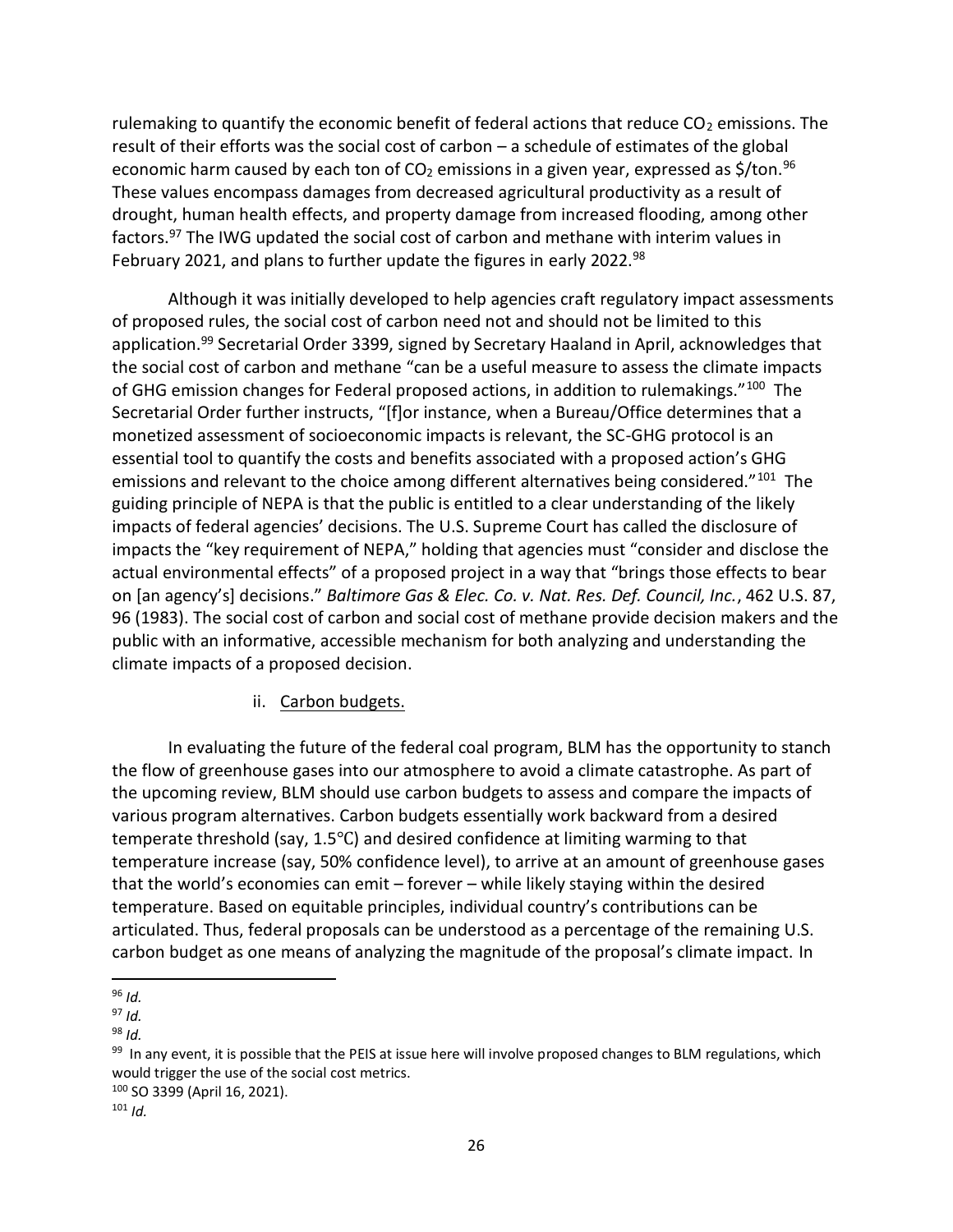order to stay within planetary carbon budgets to avoid worst-case climate change scenarios, additional mining and burning of U.S. federal coal is simply untenable.

A 2016 analysis found that the carbon emissions that would be released from burning the oil, gas, and coal in the world's currently operating fields and mines would fully exhaust and exceed the carbon budget consistent with staying below 1.5°C.<sup>102</sup> The reserves in currently operating oil and gas fields alone, even excluding coal mines, would likely lead to warming beyond 1.5°C.<sup>103</sup> An important conclusion of the analysis is that no new fossil fuel extraction or infrastructure should be built, and governments should grant no new permits for extraction and infrastructure. Furthermore, many of the world's existing oil and gas fields and coal mines will need to be closed before their reserves are fully extracted in order to limit warming to  $1.5^{\circ}$ C.  $104$ In short, the analysis established that there is no room in the carbon budget for new fossil fuel extraction or infrastructure anywhere, including in the United States, and much existing fossil fuel production must be phased out to avoid the catastrophic damages from climate change.<sup>105</sup>

A 2019 Oil Change International analysis underscored that the United States must halt new fossil fuel extraction and rapidly phase out existing production to avoid jeopardizing our ability to meet the Paris climate targets and avoid the worst dangers of climate change.<sup>106</sup> The analysis showed that the U.S. oil and gas industry is on track to account for 60 percent of the world's projected growth in oil and gas production by 2030—the time period over which the IPCC concluded that global carbon dioxide emissions should be roughly halved to meet the 1.5°C Paris Agreement target.<sup>107</sup> Between 2018 and 2050, the United States is poised to unleash the world's largest burst of  $CO<sub>2</sub>$  emissions from new oil and gas development—primarily from shale and largely dependent on fracking—estimated at 120 billion metric tons of  $CO<sub>2</sub>$  which is equivalent to the lifetime  $CO<sub>2</sub>$  emissions of nearly 1,000 coal-fired power plants. Based on a 1.5°C IPCC pathway, U.S. production alone would exhaust nearly 50 percent of the world's total allowance for oil and gas by 2030 and exhaust more than 90 percent by 2050.

<sup>102</sup> Oil Change International, *The Sky's Limit: Why the Paris Climate Goals Require a Managed Decline of Fossil Fuel Production*, (September 2016),<http://priceofoil.org/2016/09/22/the-skys-limit-report/> at Table 3. Attached as Exhibit 37. According to this analysis, the CO<sub>2</sub> emissions from developed reserves in existing and underconstruction global oil and gas fields and existing coal mines are estimated at 942 Gt CO<sub>2</sub>, which vastly exceeds the 1.5°C-compatible carbon budget estimated in the 2018 IPCC report on *Global Warming of 1.5°C* at 420 GtCO<sub>2</sub> to 570 GtCO<sub>2</sub>.

 $103$  The CO<sub>2</sub> emissions from developed reserves in currently operating oil and gas fields alone are estimated at 517 Gt CO2, which would likely exhaust the 1.5°C-compatible carbon budget estimated in the 2018 IPCC report on *Global Warming of 1.5°C* at 420 GtCO<sub>2</sub> to 570 GtCO<sub>2</sub>.

<sup>104</sup> *Id.* at 7, 13.

<sup>&</sup>lt;sup>105</sup> This conclusion was reinforced by the IPCC Fifth Assessment Report which estimated that global fossil fuel reserves exceed the remaining carbon budget (from 2011 onward) for staying below 2°C (a target incompatible with the Paris Agreement) by 4 to 7 times, while fossil fuel resources exceed the carbon budget for 2°C by 31 to 50 times. *See* Bruckner, Thomas et al., 2014: Energy Systems *in* Climate Change 2014: Mitigation of Climate Change. Contribution of Working Group III to the Fifth Assessment Report of the Intergovernmental Panel on Climate Change, Cambridge University Press (2014), at Table 7.2.

<sup>106</sup> Oil Change International, *supra* note 102.

<sup>&</sup>lt;sup>107</sup> IPCC, AR 6, Summary for Policy Makers at SPM-15.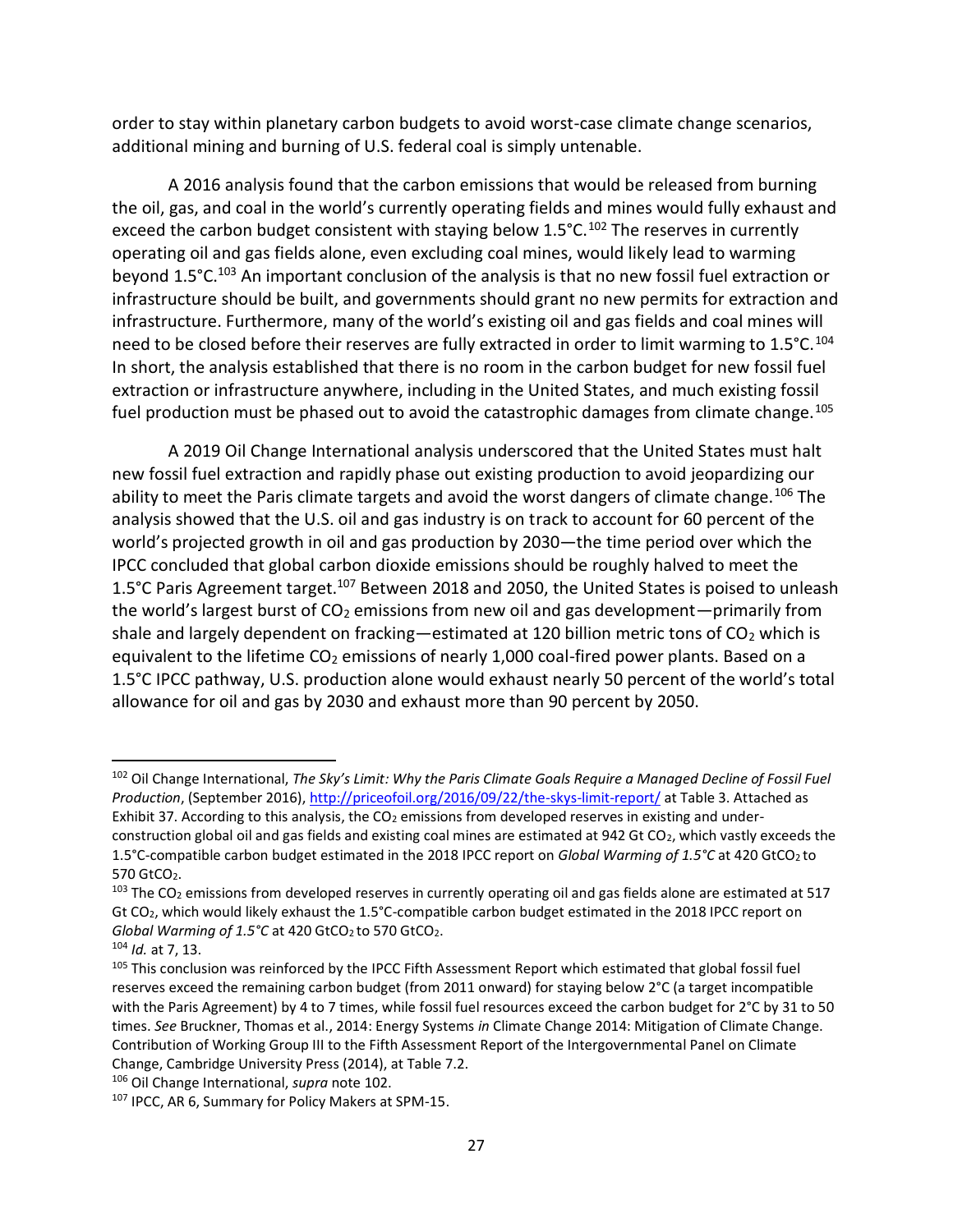Research on the United States' carbon budget and the carbon emissions locked into U.S. fossil fuels similarly supports the conclusion that the U.S. must halt new fossil fuel production and rapidly phase out existing production to avoid the worst dangers of climate change. A 2015 analysis of U.S. fossil fuel resources demonstrated that the potential carbon emissions from already leased fossil fuel resources on U.S. federal lands would essentially exhaust the remaining U.S. carbon budget consistent with the 1.5 $^{\circ}$ C target.<sup>108</sup> This analysis estimated that recoverable fossil fuels from U.S. federal lands would release up to 349 to 492 GtCO<sub>2</sub>eq of carbon emissions, if fully extracted and burned. Of that amount, already leased fossil fuels would release 30 to 43 GtCO<sub>2</sub>eq of emissions, while as yet unleased fossil fuels would emit 319 to 450 GtCO<sub>2</sub>eq of emissions. A 2016 study found that carbon emissions from already leased fossil fuel resources on federal lands alone (30 to 43 GtCO<sub>2</sub>eq) would essentially exhaust the U.S. carbon budget for a 1.5°C target (25 to 57 GtCO<sub>2</sub>eq) if these leased fossil fuels are fully extracted and burned.<sup>109</sup> The potential carbon emissions from unleased federal fossil fuel resources (319 to 450 GtCO<sub>2</sub>eq) would exceed the U.S. carbon budget for limiting warming to 1.5°C many times over.<sup>110</sup>

More recent scholarship affirms these findings, and concludes that even steeper reductions in GHG emissions are necessary to keep emissions within the remaining available carbon budget associated with  $1.5^{\circ}$ C warming. One such study used a global energy system model to assess the amount of coal, oil, and gas that would need to remain in the ground both regionally and globally, to allow for a 50 percent change of limiting warming to 1.5 $^{\circ}$ C.<sup>111</sup> Globally, the study concluded, 60 percent of the world's oil, 60 percent of its methane gas, and 90 percent of coal "must remain unextracted to keep within a  $1.5^{\circ}$ C carbon budget."<sup>112</sup> Thus, "very high shares of reserves considered economic today would not be extracted under a global 1.5℃ target,"<sup>113</sup> which, for the U.S., meant that 97 percent of U.S. coal reserves must remain undeveloped in order to meet our national goal of limiting global warming to  $1.5^{\circ}$ C or less.<sup>114</sup>

#### **D. BLM Must Recognize the Environmental Justice Impacts of Climate Change.**

In January 2021, White House National Climate Advisor Gina McCarthy acknowledged that, "[c]limate change is a racial justice issue because it exacerbates the challenges in the communities that have been left behind. It goes after the very same communities that pollution

<sup>108</sup> EcoShift Consulting, The Potential Greenhouse Gas Emissions of U.S. Federal Fossil Fuels, (2015). Attached as Exhibit 38.

<sup>&</sup>lt;sup>109</sup> Robiou du Pont, Yann et al., Equitable mitigation to achieve the Paris Agreement goals, 7 Nature Climate Change 38 (2017), at Supplemental Table 1. "). Attached as Exhibit 39.

<sup>110</sup> EcoShift Consulting, *supra* note 108 at 4.

<sup>111</sup> Dan Welsby, et al., Unextractable Fossil Fuels in a 1.5℃ World, *supra* note 61 at 230. Welsby notes that in 2015 McGlade and Elkins estimated that one-third of oil reserves, nearly half of methane gas, and 80 percent of global coal reserves would need to stay in the ground to limit warming to 2℃, with the updated figures a marked increase in the cuts required under prior carbon budgets.

<sup>112</sup> *Id.*

<sup>113</sup> *Id.* at 231.

<sup>114</sup> *Id.* at 233.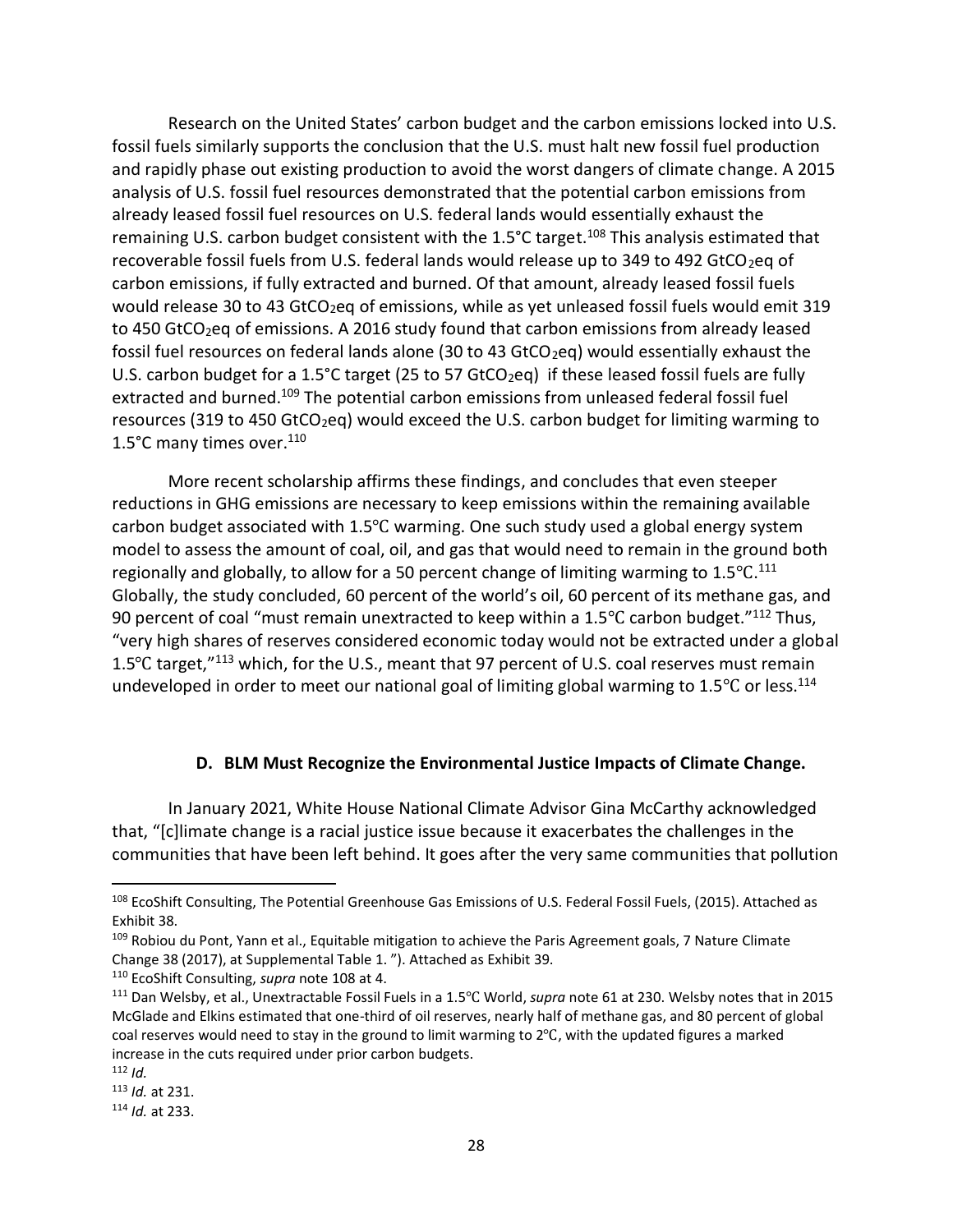has held back and racism has held back. And it's our opportunity to serve those communities - to elevate them."<sup>115</sup> As the Biden administration evaluates the climate impacts of the federal coal program, it must recognize that climate impacts in the United States are not and will not be felt evenly. Should the Biden administration recognize this fact, as it must, and still decide to continue the federal coal leasing program anyway, that would amount to a deliberate choice to inflict climate harms most acutely on environmental justice communities within the U.S. this century. That unnecessary human suffering can and should be avoided. But if BLM refuses to align its choices with the Biden Administration's climate priorities, BLM must at a minimum own the impacts of its choices on low-income and communities of color.

A recent EPA report, released in September 2021, *Climate Change and Social Vulnerability in the United States*, concluded that climate change will disproportionately affect people of color and low-income communities.<sup>116</sup> The report examined six impacts of climate change (air quality and health, extreme temperature and health, extreme temperature and labor, coastal flooding and fraffic, coastal flooding and property, inland flooding and property) affect four "socially vulnerable" groups based on income, education, race, and age. EPA analyzed whether members of socially vulnerable groups currently live in areas that are projected to be most severely impacted by climate change, as compared to non-socially vulnerable groups.<sup>117</sup>

Of the four identified socially vulnerable groups, EPA found that racial minorities are most likely to currently live in areas that are at the highest risk for climate change related impacts such as increased mortality because of extreme temperatures, childhood asthma, labor hour losses, traffic delays, and land loss due to higher sea levels.<sup>118</sup> EPA concluded that racial minorities are projected to be impacted significantly more than non-minorities by the extreme weather, air pollution, and ocean level rise that would be caused by a 2°C global warming. Notably, black and African American individuals are 40% more likely to currently live in areas with the highest projected increase in mortality due to extreme temperatures.<sup>119</sup>

# **E. BLM Must Analyze Market Substitution Effects of Federal Coal, Oil, and Gas Policies Together in Order to Make a Reasoned Choice Among Alternatives.**

NEPA requires agencies to provide a clear basis for choice among considered alternatives, and in particular here BLM must distinguish between the climate impacts of Action and No Action alternatives. 42 U.S.C. §§ 4332(2)(C), 4332(2)(E). In the context of climate

<sup>&</sup>lt;sup>115</sup> Gina McCarthy Talks About the Intersectionality of Climate Change (Jan. 30, 2021), Gina McCarthy Talks About [the Intersectionality of Climate Change -](https://www.youtube.com/watch?v=z9RfN375QDI) YouTube.

<sup>116</sup> U.S. Environmental Protection Agency, *Climate Change and Social Vulnerability in the United States* (Sept. 2021), *available at* [https://www.epa.gov/system/files/documents/2021-09/climate-vulnerability\\_september-](https://www.epa.gov/system/files/documents/2021-09/climate-vulnerability_september-2021_508.pdf)2021 508.pdf. Attached as Exhibit 40.

<sup>117</sup> *Id.* at 6.

<sup>118</sup> *Id.*

<sup>119</sup> *Id.*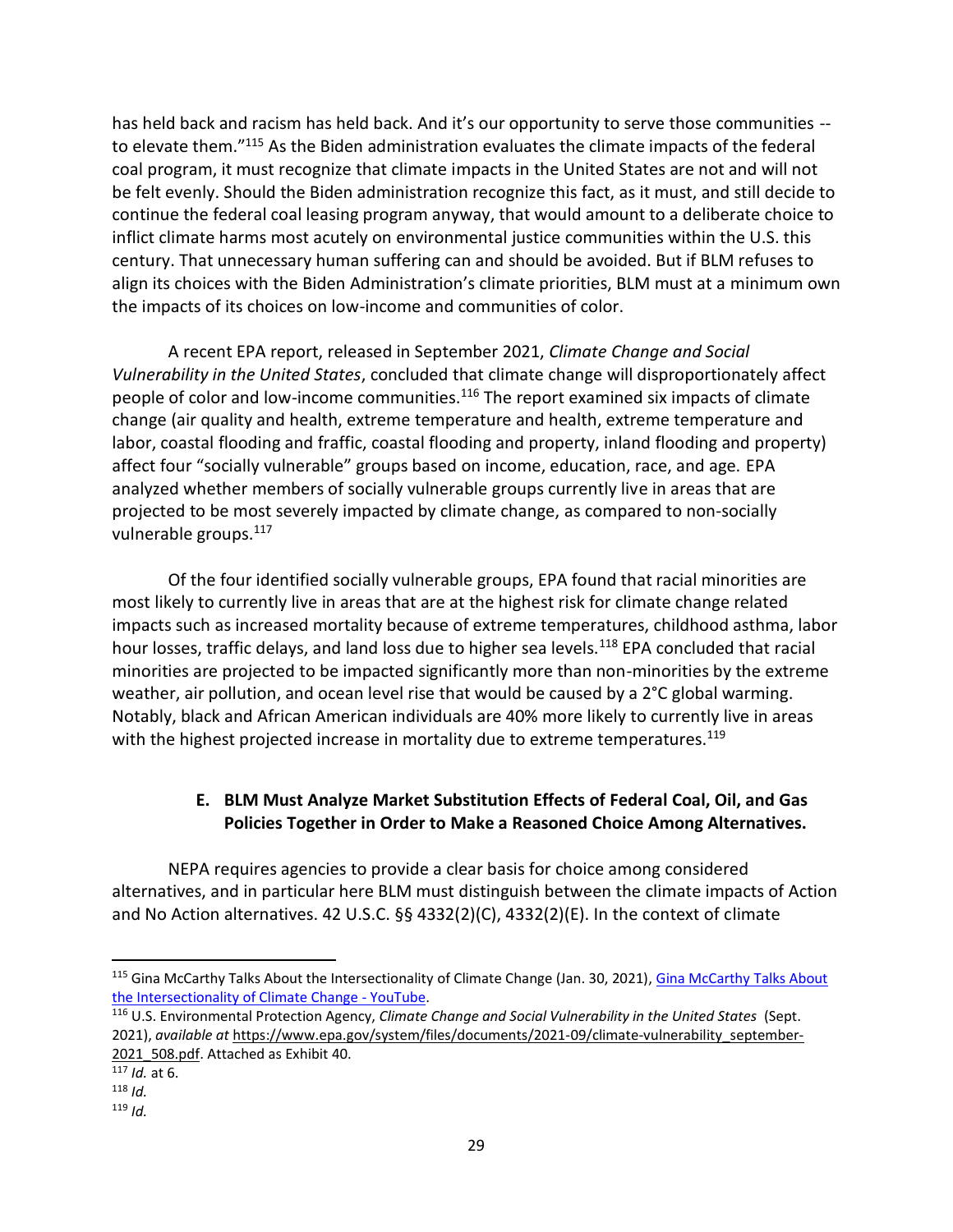change, BLM must analyze and disclose the difference in greenhouse gas emission levels between alternatives. This requires BLM to evaluate the extent to which market effects – specifically the mix of coal, oil, gas, wind, and solar, etc. used to generate electricity – change from one alternative to the next. As BLM explained in the 2017 PEIS scoping report, "[t]he environmental (including climate change) and economic impacts of reform alternatives depend, in large part, on the estimated substitution effects."<sup>120</sup> BLM also explained that "identifying substitution will be a critical early data element to enable BLM to subsequently determine" critical issues, including changes to electricity generation, federal and state revenues, employment, and GHG emissions.<sup>121</sup>

### i. BLM must evaluate its federal coal policies in tandem with those for oil and gas leasing on public lands and waters.

BLM must consider the climate impacts of policies that restrict – and eliminate – fossil fuel leasing on all federal lands and waters. Fossil fuels produced from America's public lands and waters account for approximately 25 percent of U.S. greenhouse gas emissions.<sup>122</sup> Attempting to address federal coal, but not oil and gas, would ignore the way in which these fuels interact in the marketplace and require BLM to address climate with one hand tied behind its back. Any policies that would restrict the supply of coal will impact oil and gas consumption, and vice versa. As the U.S. Energy Information Administration explained earlier this year, "increases in natural gas prices are expected to reduce natural gas consumption for electricity generation, which will result in an increased share for coal . . . in the electricity generation mix."<sup>123</sup> That assessment is consistent with BLM's own conclusion in the 2017 federal coal scoping report that the "availability and the price of natural gas is one of the single biggest drivers of US coal demand."<sup>124</sup> Conveniently, BLM is currently beginning a similar review of oil and gas leasing on federal lands and waters, with an interim report on the program and potential reforms still due out in early summer of 2021, just as we round into fall.

As BLM concurrently begins these reviews of the federal fossil fuel estate, it should consider the climate impacts of the programs together in order to adequately capture the choices facing BLM with respect to fossil fuels produced from our public lands.

### ii. BLM must acknowledge and reject the myth of "perfect substitution."

In its upcoming reviews, BLM must disavow a discredited economic assumption known as "perfect substitution," which obscures the greenhouse gas emissions from coal leases.

<sup>120</sup> BLM, PEIS Scoping Report at 6-48 (Jan. 2017).

 $121$  *Id.* 

<sup>122</sup> Matthew D. Merrill, et al., U.S. Geological Survey, *Federal Lands Greenhouse Gas Emissions and Sequestration in the United States: Estimates for 2005–14*, Scientific Investigations Report 2018–5131 (2018), [https://pubs.usgs.gov/sir/2018/5131/sir20185131.pdf.](https://pubs.usgs.gov/sir/2018/5131/sir20185131.pdf) Attached as Exhibit 41.

<sup>&</sup>lt;sup>123</sup> U.S. Energy Information Administration, Fossil fuel production expected to increase through 2022 but remain below 2019 peak (Jan. 15, 2021), at [https://www.eia.gov/todayinenergy/detail.php?id=46496.](https://www.eia.gov/todayinenergy/detail.php?id=46496) Attached as Exhibit 42.

<sup>124</sup> BLM 2017 coal scoping report at 5-18.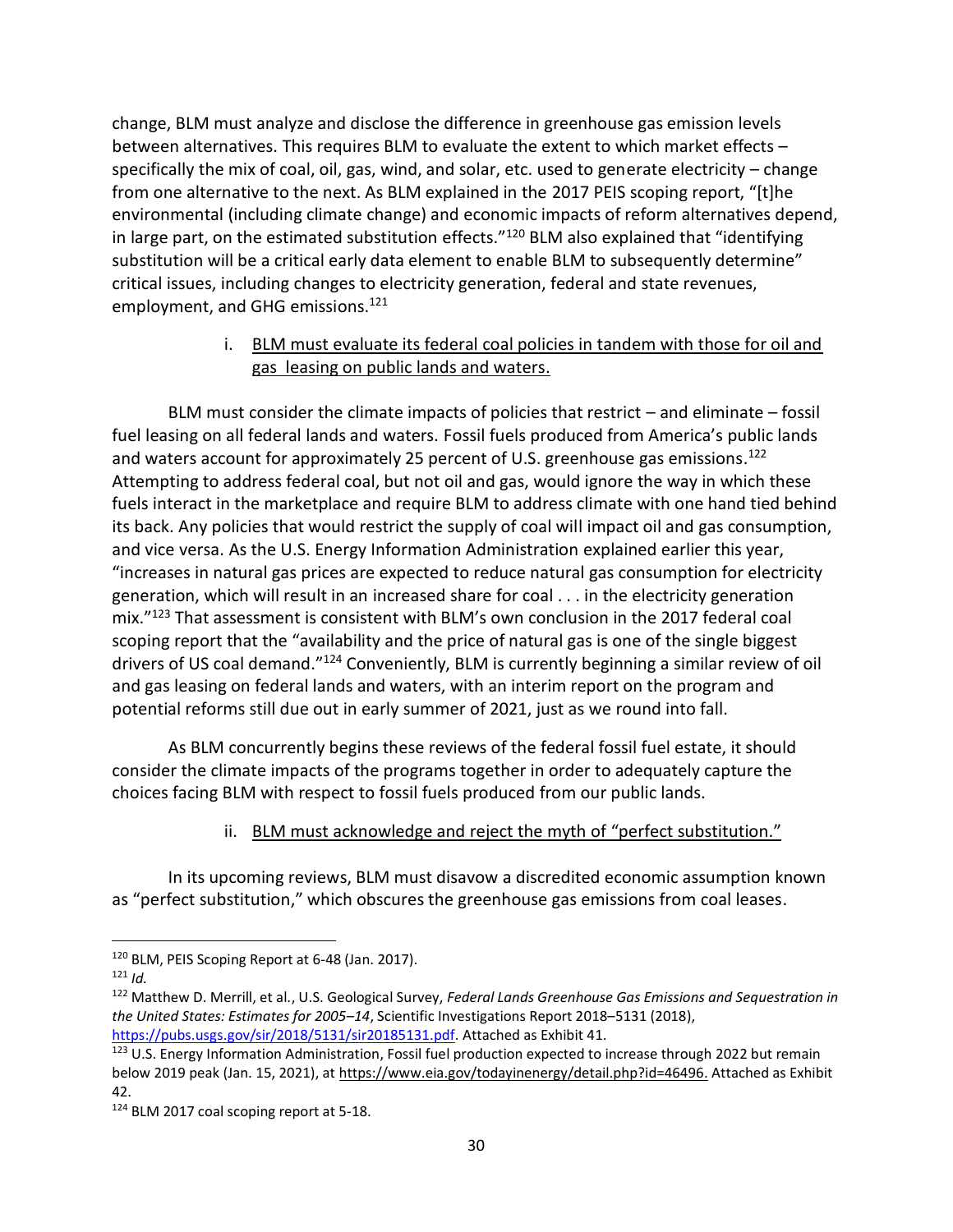Rejecting the "perfect substitution" myth is necessary to accurately analyze the impacts of the federal coal leasing program.

Four federal court decisions, from the Ninth, Tenth, and D.C. Circuit Court of Appeals, and the District of Montana, all published since BLM prepared the 2017 scoping report, firmly rejected federal agency NEPA reviews that either denied the proposed fossil fuel project would have any adverse market and climate effect, or claimed that the market effect was too uncertain. Most recently, the Ninth Circuit invalidated a Bureau of Ocean Energy Management ("BOEM") NEPA review that failed to adequately compare the greenhouse gas emissions of the action and no action alternatives of the Liberty oil and gas drilling project. *Center for Biological Diversity v. Bernhardt*, 982 F.3d 723, 736 (9th Cir. 2020). BOEM concluded that the no action alternative – rejecting the Liberty project – would, counterintuitively, increase greenhouse gas emissions by shifting production to foreign sources with comparatively weaker environmental protections. *Id.* But BOEM's model assumed foreign consumption of oil would remain static were the Liberty project approved; crucially, this assumption ignored "basic economic principles" that are key to understanding climate impacts. As the Court explained, increasing the supply of fossil fuels such as oil (*i.e.*, approving the Liberty project) reduces prices; as price drops, foreign consumers will buy and consume more oil. *Id.* Thus, the Court concluded, emissions from predictable market responses, whether domestic or foreign "are surely a 'reasonably foreseeable' indirect effect" that must be analyzed and disclosed under NEPA. *Id.*

Similarly, the Tenth Circuit Court of Appeals invalidated a BLM NEPA review where the agency asserted that there would be no difference in the market or climate effects of a decision to authorize the expansion of two coal mines that operate of public lands in Wyoming. "Even if we could conclude that the agency had enough data before it to choose between the preferred and no action alternatives, this perfect substitution assumption arbitrary and capricious because the assumption itself is irrational (i.e., contrary to basic supply and demand principles)." *WildEarth Guardians v. BLM*, 870 F.3d 1222, 1236 (2017).

The D.C. Circuit similarly rejected a Federal Energy Regulatory Commission ("FERC") NEPA review for the Sabal Trail natural gas pipeline where FERC dodged meaningful analysis of substitution effects by asserting that the project's GHG emissions "might be partially offset" by the market replacing the project's gas with either coal or other gas supply. *Sierra Club v. Fed. Energy Regulatory Comm'n*, 867 F.3d 1357, 1375 (D.C. Cir. 2017). The Court dismissed FERC's failure to study this issue, stating, "[a]n agency decisionmaker reviewing this EIS would thus have no way of knowing whether total emissions, on net, will be reduced or increased by this project, or what the degree of reduction or increase will be. In this respect, then, the EIS fails to fulfill its primary purpose." *Id.*

The federal district court in Montana, like the Tenth Circuit, rejected a Department of Interior environmental assessment where the agency claimed its decision would not likely have any impact on nationwide GHG emissions because other coal mines would be available to meet a supposedly immutable demand for coal if the agency were to select the no action alternative. *Montana Environmental Information Center v. OSM*, 274 F.Supp.3d 1074, 1098 (D. Mont. 2017). In *MEIC*, the federal Office of Surface Mining Reclamation and Enforcement ("OSM") asserted in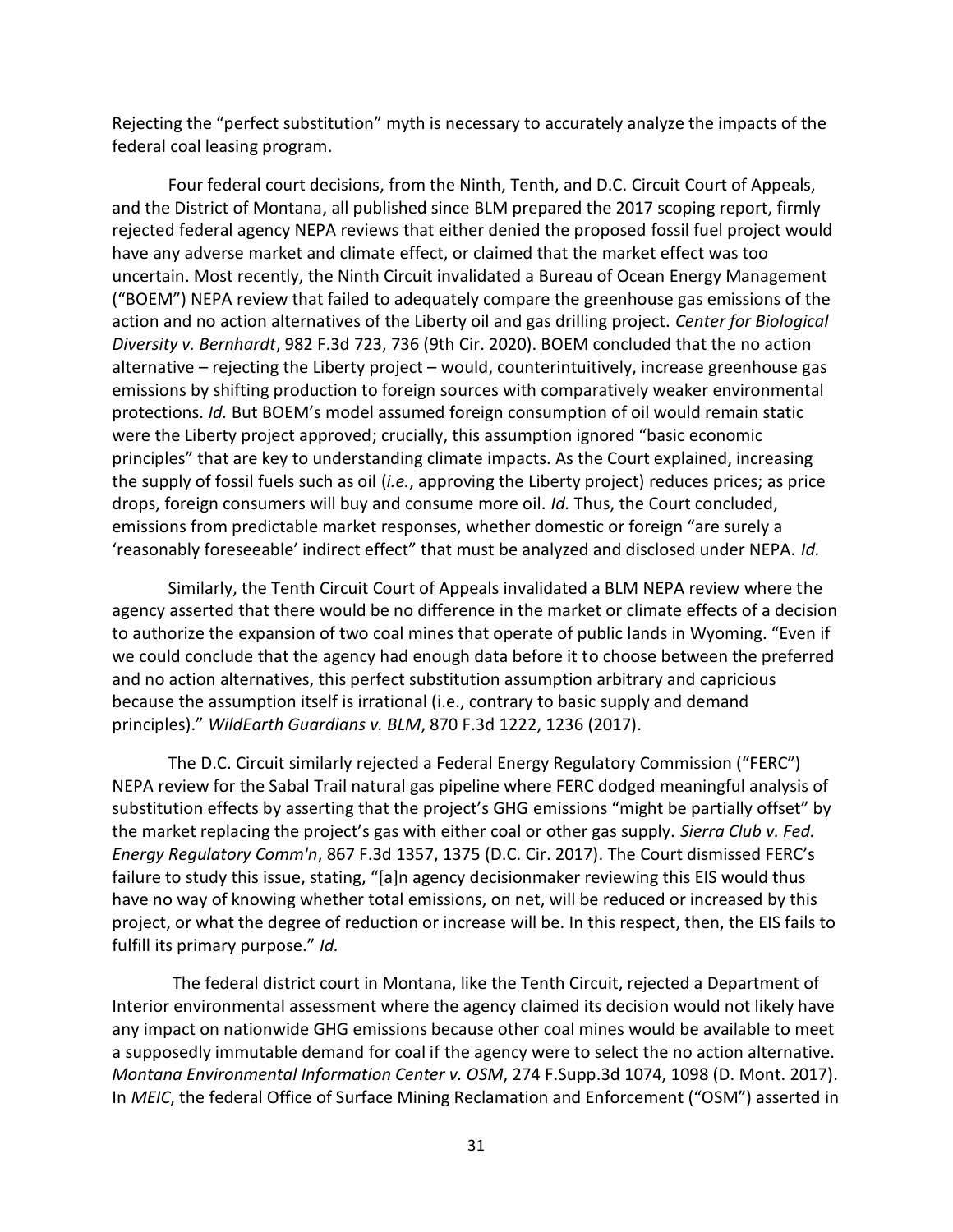its environmental assessment that, "[t]he No Action Alternative would not likely result in a decrease in  $CO<sub>2</sub>$  emissions attributable to coal-burning power plants in the long term. There are multiple other sources of coal that could supply the demand for coal." *Id*.

The *MEIC* court squarely rejected OSM's assertion:

This conclusion is illogical, and places [OSM's] thumb on the scale by inflating the benefits of the action while minimizing its impacts. It is the kind of "inaccurate economic information" that "may defeat the purpose of [NEPA analysis] by impairing the agency's consideration of the adverse environmental effects and by skewing the public's evaluation of the proposed agency action."

### *Id.* (quoting *NRDC v. Forest Service*, 421 F.3d 797, 811 (9th Cir. 2005)).

This long line of cases provides BLM and the Department of the Interior with ample justification to acknowledge and reject past assumptions of perfect substitution that downplayed the significance of agency actions with respect to climate change. Indeed, in correcting these prior analytic errors, BLM must acknowledge its past reliance on perfect substitution and explain why that approach was wrong. *W. Deptford Energy, LLC v. FERC*, 766 F.3d 10, 17 (D.C. Cir. 2014) (agencies "cannot depart from [prior] rulings without provid[ing] a reasoned analysis indicating that prior policies and standards are being deliberately changed, not casually ignored"); *Wis. Valley Improvement v. FERC*, 236 F.3d 738, 748 (D.C. Cir. 2001) ("an agency acts arbitrarily and capriciously when it abruptly departs from a position it previously held without satisfactorily explaining its reason for doing so").

### iii. Multiple economic models are available to inform BLM's review.

There are a variety of economic models available to BLM that would allow the agency to reasonably assess the market and substitution effects of various alternatives here. Using these models would inform BLM and the public's understanding of how considered alternatives would alter the mix of fuels used to generate electricity in the U.S. NEPA requires agencies to use the tools available to them in order to ascertain essential information or explain why they cannot do so. 40 C.F.R. § 1502.21 (c) (formerly codified at 40 C.F.R. § 1502.22).<sup>125</sup> Under the applicable NEPA regulations, if an agency intends not to include essential information in its NEPA review, it "shall" explain (1) why such essential information is incomplete or unavailable; (2) its relevance to reasonably foreseeable impacts; (3) a summary of existing science on the topic; and (4) the agency's evaluation based on any generally accepted theoretical approaches. *Id.* § 1502.21(c). Given that other agencies have long used energy models to analyze market and climate impacts of their proposals, that information is plainly "available" within the

<sup>&</sup>lt;sup>125</sup> Although the Council on Environmental Quality's NEPA regulations were amended in 2020, Secretary Haaland has instructed federal agencies within the Department of the Interior not to "apply the 2020 Rule in a manner that would change the application or level of NEPA that would have been applied to a proposed action before the 2020 Rule went into effect on September 14, 2020." Secretarial Order 3399, Department-Wide Approach to the Climate Crisis and Restoring Transparency and Integrity to the Decision-Making Process (April 16, 2021), available at [https://www.doi.gov/sites/doi.gov/files/elips/documents/so-3399-508\\_0.pdf.](https://www.doi.gov/sites/doi.gov/files/elips/documents/so-3399-508_0.pdf)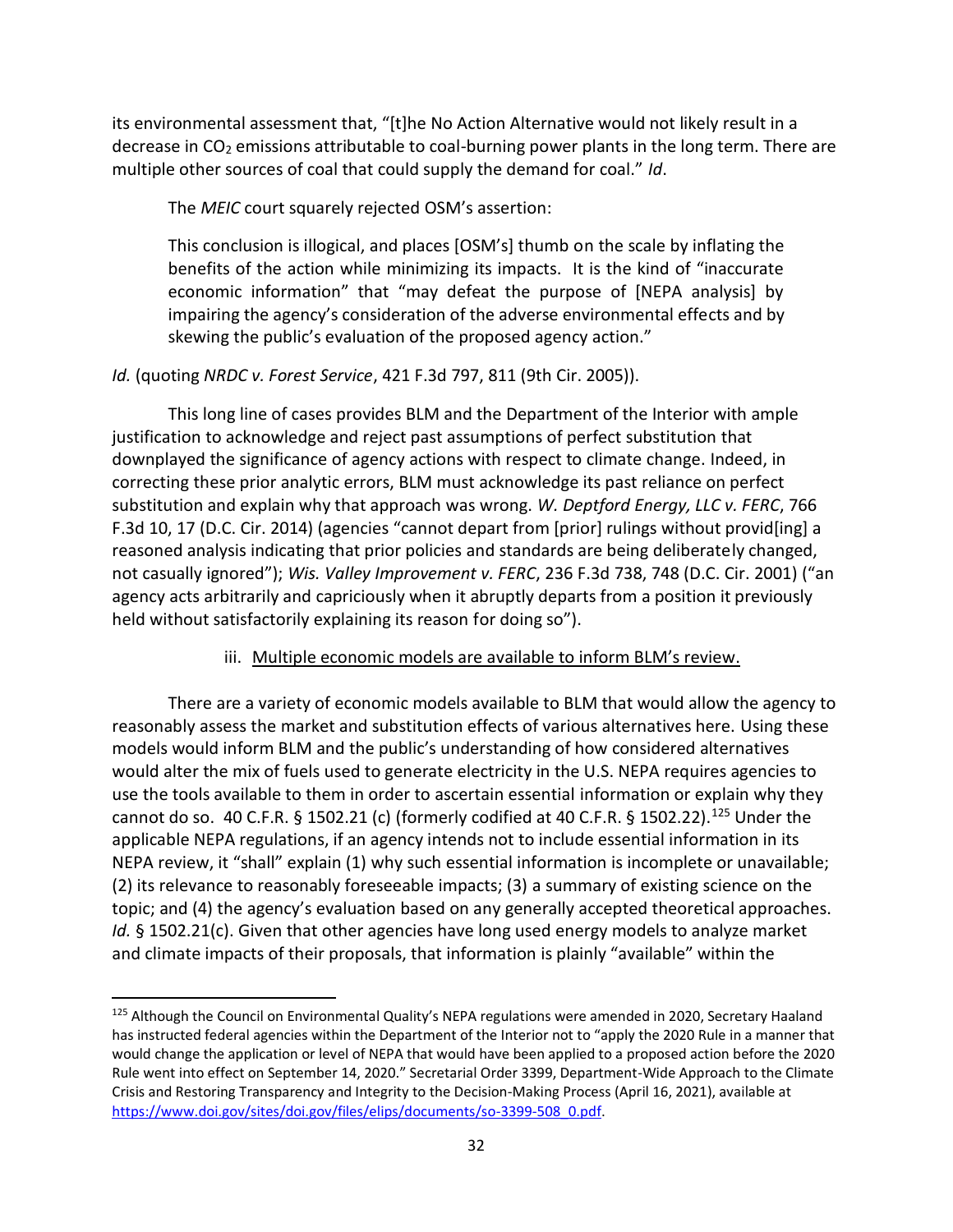meaning of the regulation, and BLM must utilize these available tools to understand the impacts of various alternatives in this PEIS.

The attached report of economist Dr. Thomas Power<sup>126</sup> analyzes available energy economy models and concludes that the two models best suited to this type of analysis, based on the prior use by other agencies and the known characteristics of the models, are the Energy Information Administration's ("EIA") National Energy Modeling System ("NEMS"), used by EIA to generate its widely cited Annual Energy Outlook reports, and ICF International's Integrated Planning Model ("IPM"), used by EPA to evaluate market responses to various policy proposals since at least 2004.<sup>127</sup>

EIA's NEMS model is an energy-economy model that projects future energy prices, supply, and demand and can be used to isolate variables such as changes in coal supply and variations in delivered coal price. NEMS uses input data from all sectors of the energy economy to forecast national energy supply and demand balance for varying sets of regulatory and fuel price scenarios. The model has a high degree of sophistication in its structure, which allows the model to give solutions for many types of problems. As noted by the Surface Transportation Board, which used NEMS to evaluate the market effects of a proposal to build a coal rail line, NEMS "not only forecasts coal supply and demand but also quantifies environmental impacts." *Mayo Found. v. Surface Transp. Bd.*, 472 F.3d 545, 555 (8th Cir. 2006).

According to ICF, its Integrated Planning Model (IPM) uses a linear optimization framework and can be used to evaluate changes in wholesale power dispatch taking into account system reliability, environmental constraints, fuel choice, transmission, and capacity expansion.<sup>128</sup> ICF has been used in recent years to evaluates the market and environmental impacts of several high-profile proposals related to the extraction and transportation of fossil fuels, including the U.S. State Department's review of the Keystone XL tar sands pipeline, the Surface Transportation Board's evaluation of the proposed Tongue River Railroad, EPA's evaluation of the Clean Power Plan, the Forest Service's supplemental evaluation of a proposed coal mining loophole for the Colorado Roadless Rule, and Washington Department of Ecology's evaluation of the Millennium Bulk coal export terminal.

New, peer-reviewed scientific literature since the 2016 close of the scoping period for the Programmatic EIS reinforces the conclusion that U.S. federal coal leasing levels exert a substantial influence on the price, and resulting consumption, of coal, particularly in the absence of the federal limits on power plant emissions. In a 2018 paper published in Nature Climate Change, Peter Erickson and Michael Lazarus estimated a future reference case for U.S. coal, estimated the quantities of federal production that would be affected by a permanent

<sup>&</sup>lt;sup>126</sup> Power Consulting, Inc., Assessing the Ability of Contemporary Models to Calculate the GHG Implications of Federal Coal Leasing Decisions and Other Federal Energy Management Decisions, viii (2015). Attached as Exhibit 63.

<sup>127</sup> *Id.* at v. *Accord*, Peter H. Howard, "The Bureau of Land Management's Modeling Choice for the Federal Coal Programmatic Review," Institute for Policy Integrity (2016). Attached as Exhibit 44.

<sup>128</sup> ICF International, Integrated Planning Model, available a[t http://www.icfi.com/insights/products-and-tools/ipm](http://www.icfi.com/insights/products-and-tools/ipm) (last visited Oct. 1, 2021).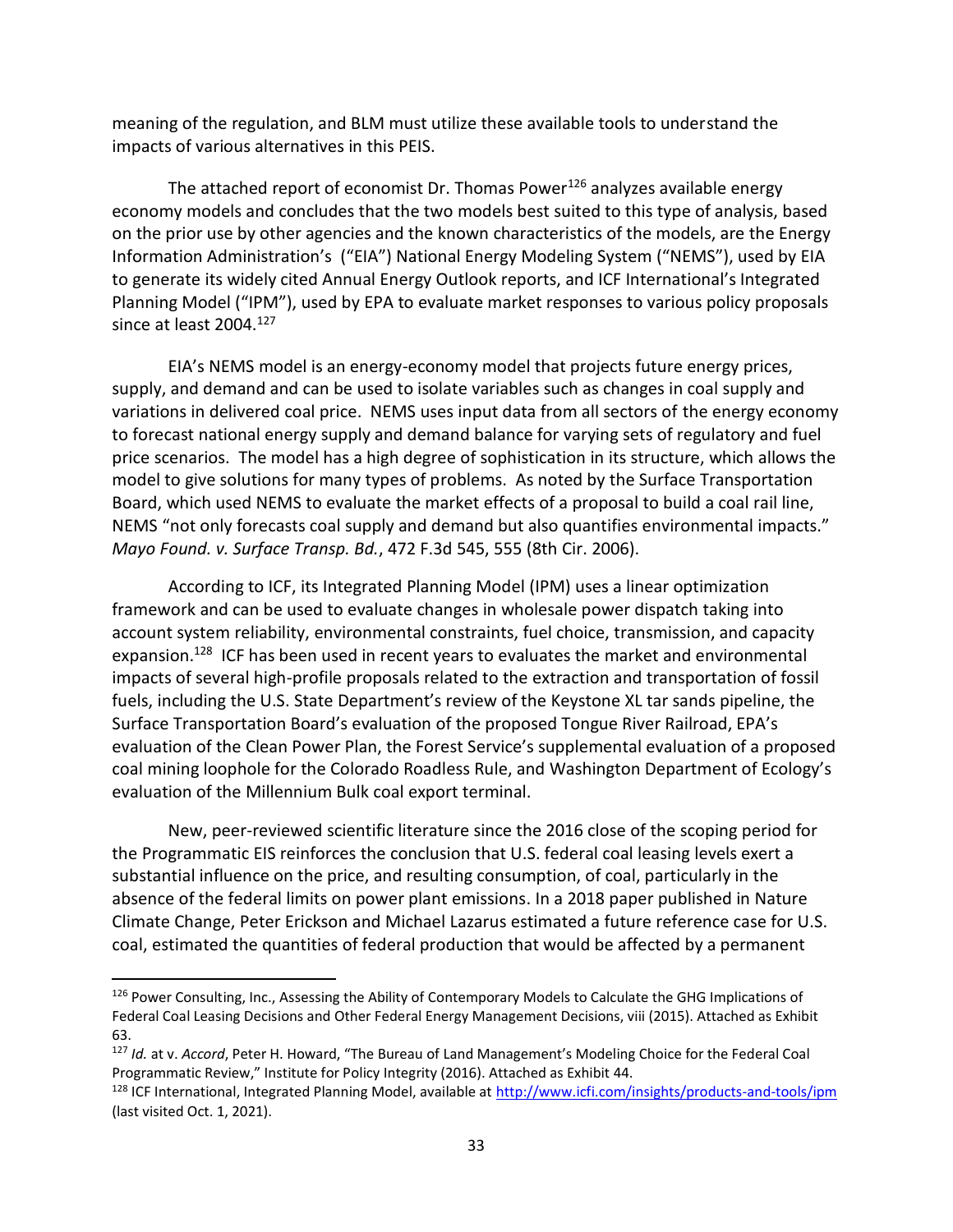leasing moratorium, and then modeled the market response to those production cuts through 2030.<sup>129</sup> Their analysis looked at market responses both with and without implementation of the federal limits on coal plant emissions. Employing the Integrated Planning Model (IPM), which includes all U.S. coal resources and power plants, the authors concluded:

For coal, results from IPM indicate that, absent the Clean Power Plan, each EJ [exajoule] of coal no longer supplied (due to lease restrictions) to domestic power markets in 2030 would lead to substitution of 0.31 EJ from other coal supplies, especially from the Illinois Basin and Northern Appalachia. The net drop in national coal consumption would be 0.69 EJ for each EJ of federal coal not produced because of the lease restrictions. Gas consumption would also increase 0.35 EJ, to make up for the lost coal-based electricity.

For coal export markets, we find that each EJ of US coal no longer exported to Asian power markets (e.g., South Korea and the Philippines) would yield a drop in net coal consumption of 0.30 EJ, accounting for partial substitution by other, higher cost sources of coal (e.g., from Indonesia and Australia). This ratio is within the range of results of global steam coal market modeling analysis, which found that each unit of coal not supplied to the Pacific coal market would lead to a reduction in coal consumption of between 0.1 and 0.4 units, depending on whether the supply market was less constrained (lower result) or more constrained (higher result) (Haftendorn et al. 2012).

The higher price of coal would also lead to some switching to natural gas in Asian power markets (less so than in the US, given that gas is more costly and less available in Asia), amounting to an increase in natural gas consumption of 0.07 EJ for every EJ of US coal no longer exported due to the lease restrictions.

In total, for coal, we find that leasing restrictions would reduce production by 5.4 EJ in 2030. The drop in CO2 emissions from the consumption of federal coal (largely from the Powder River Basin) in that year would be about 490 Mt CO2, as shown in Fig. 1b. Increased coal and gas supplies from other sources would add back 162 Mt CO2 and 90 Mt CO2, respectively, resulting in a net overall reduction in emissions of 240 Mt CO2.<sup>130</sup>

This analysis, looking at both domestic and international market effects and substitution of gas and other fuels, concludes that, particularly in the absence of the Clean Power Plan or similar federal emissions limits, reductions in federal coal production result in a continued reduction in net emissions.<sup>131</sup> Given the demonstrated availability of modeling tools to

<sup>129</sup> Peter Erickson and Michael Lazarus, *Would constraining US fossil fuel production affect global CO2 emissions? A case study of US leasing policy*, Nature Climate Change (Jan. 28, 2018). Attached as Exhibit 45.

<sup>130</sup> *Id.* at 8.

<sup>&</sup>lt;sup>131</sup> In 2016 Vulcan Philanthropies used ICF's Integrated Planning Model to analyze greenhouse gas savings from various potential federal policies and similarly found significant GHG emissions reductions could be achieved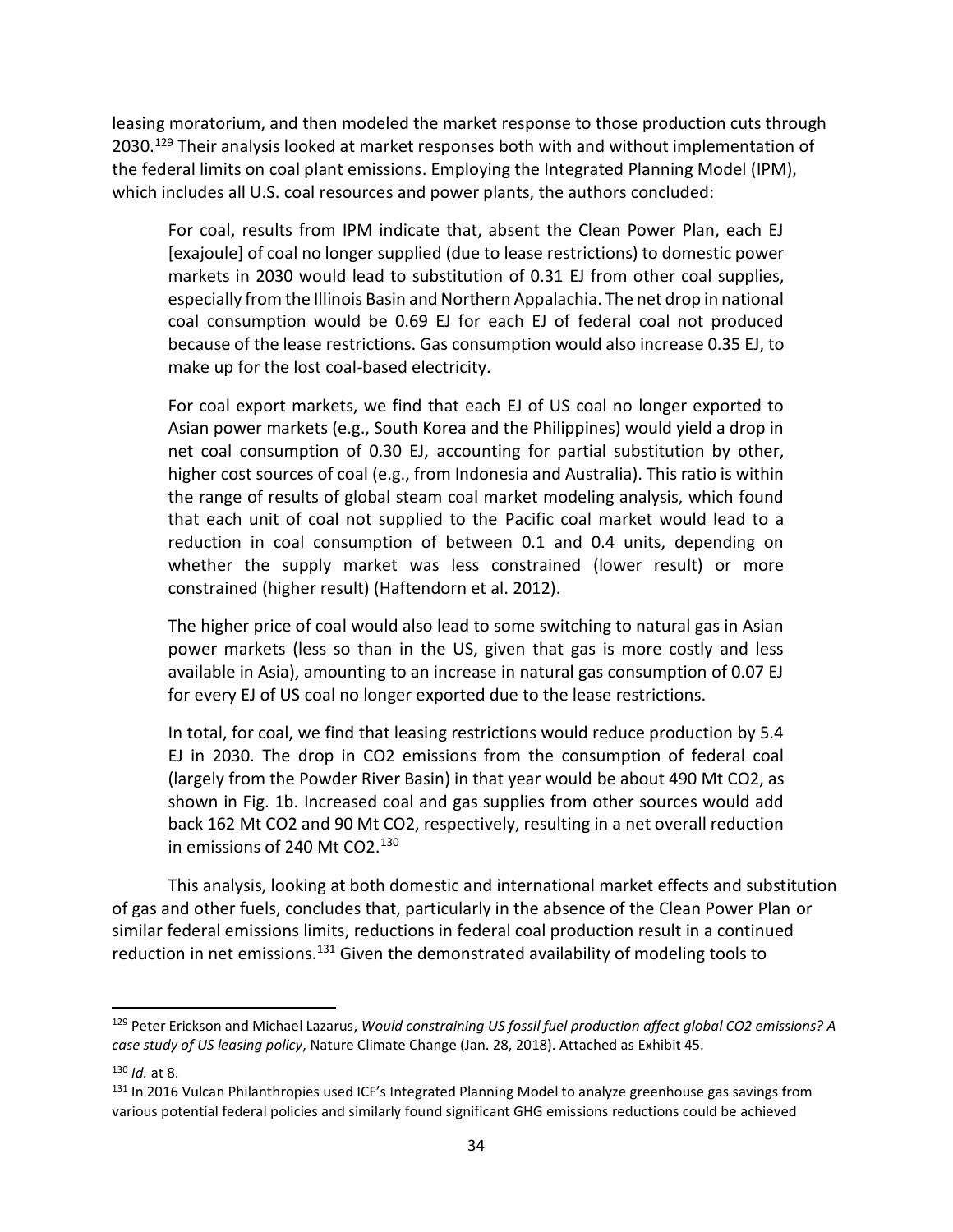understand the market and climate response of coal supply decisions, the EA's refusal to employ available, widely-accepted scientific and economic methods is inexcusable. *See* 40 C.F.R. § 1502.23 (requiring that environmental analysis include information "of high quality" and must include "[a]ccurate scientific analysis").

# **IV. Continuation of the Federal Coal Program Would Require Consultation Under the Endangered Species Act.**

We urge BLM to begin a rapid phase out of federal coal leasing. However, to the extent the agency takes any alternative course of action that involves new leasing, BLM's review must consider the impacts, including climate impacts, on threatened and endangered species. Specifically, BLM must consult with the Fish and Wildlife Service and National Marine Fisheries Service as required by section 7 of the Endangered Species Act to ensure that the combustion and emissions impacts of coal leasing do not further imperil endangered and threatened species.

# **V. BLM Must Analyze the Non-Climate Public Health and Environmental Impacts of the Federal Coal Program.**

The federal coal program causes significant non-climate harms to the environment and public health. We urge BLM to rapidly phase-out coal leasing, which would alleviate these harms. However, to the extent BLM retains an alternative that includes future leasing, the agency must consider the full scope of non-climate harm such an alternative would cause.

# **A. BLM Must Evaluate and Disclose the Widespread Mortality and Morbidity Caused by Continued Coal Consumption.**

NEPA's requirement that agencies assess foreseeable consequences of their actions includes the foreseeable impacts of coal combustion, including impacts to public health. 42 U.S.C. § 4332(2)(C)(i)-(ii); 40 C.F.R. § 1508.(1)(g); *see W. Organization of Res. Councils v. BLM*, No. CV 16-21-GF-BMM, 2018 WL 1475470 (D. Mont. Mar. 26, 2018) (holding that "NEPA requires BLM to consider in the EIS the environmental consequences of the downstream combustion of the coal, oil and gas resources potentially open to development under these RMPs."); *WildEarth Guardians v. Bernhardt*, No. CV 17-80-BLG-SPW, 2021 WL 363955, at \*7 (D. Mont. Feb. 3, 2021) (holding that agency failed to adequately disclose the "actual effects of that additional pollution [from coal combustion] on human and environmental health"). NEPA further requires agencies to evaluate the environmental justice impacts of their actions; that is whether the harmful impacts of their actions fall disproportionately on people with less political and economic power, such as communities of color or low-income communities. *Vecinos para el Bienestar de la Comunidad Costera*, 6 F.4th at 1330.

through restrictions on the availability of federal coal. Vulcan Philanthropies, *Federal Coal Leasing Reform Options: Effects on CO2 Emissions and Energy Markets* (2016). Attached as Exhibit 53.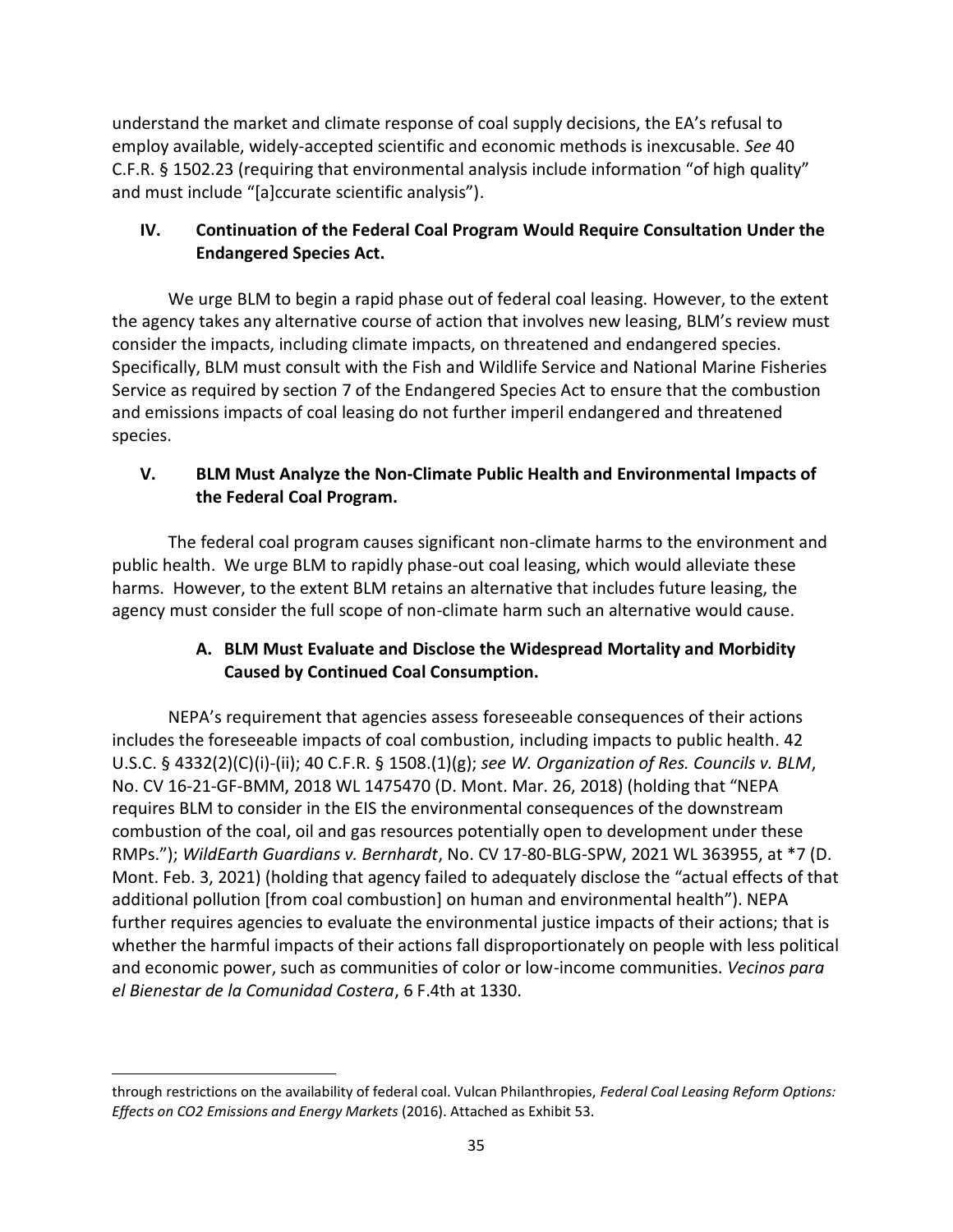Air pollution from burning coal is responsible for significant mortality throughout the United States and the World. "Pollution is the largest environmental cause of disease and death in the world today …."<sup>132</sup> The public welfare losses from the burden of pollution amount to more than \$4-6 trillion per year. $133$ 

Air pollution is responsible for millions of deaths annually [nearly 9 million deaths annually].<sup>134</sup> "Globally, the LLE [loss of life expectancy] from air pollution surpasses that of HIV/AIDS, parasitic, vector-borne, and other infectious diseases by a large margin. It exceeds the LLE due to all forms of violence by an order of magnitude and that of smoking by a third…. The fraction of avoidable LLE from anthropogenic air pollution that can be attributed to fossil fuel use is nearly two-thirds globally, and up to about 80% in high-income countries."<sup>135</sup> Mortality from pollution exceeds deaths due to "high-sodium diets (4.1 million), obesity (4.0 million), alcohol (2.3 million), road accidents (1.4 million) or child and maternal malnutrition  $(1.4 \text{ million})$ ."<sup>136</sup> Air pollution "disproportionately impact[s] ... the health of communities with a low socioeconomic status."<sup>137</sup>

In 2019 air pollution was the fourth leading risk factor worldwide for early death.<sup>138</sup> A recent study found that particulate matter pollution from fossil fuel combustion is responsible for approximately 8.7 deaths globally in 2018; that is, one pollutant from fossil fuel combustion is alone responsible for 1 in 5 deaths in the world each year.<sup>139</sup> This does not account for mortality and morbidity from other pollutants from fossil fuel combustion, such as ozone, mercury, or lead.<sup>140</sup>

Air pollution is linked to a staggering number of adverse health impacts:

 $PM<sub>2.5</sub>$  is the best studied form of air pollution and is linked to a wide range of diseases in several organ systems. The strongest causal associations are seen between PM2.5 pollution and cardiovascular and pulmonary disease. Specific causal associations have been established between PM2.5 pollution and myocardial infarction, hypertension, congestive heart failure, arrhythmias, and

<sup>132</sup> *Pollution, health and the planet: time for decisive action*, The Lancet (2018). Attached as Exhibit 46. <sup>133</sup> *Id.*

<sup>134</sup> Lelieveld et al., *Loss of life expectance from air pollution compared to other risk factors: a worldwide perspective*, Cardiovascular Research (2020). Attached as Exhibit 47.

<sup>135</sup> *Id.* at 6; Landrigan et al., *The Lancet Commission on pollution and health,* 391 The Lancet Commissions 264 (2018) (explaining that mortality from pollution causes "three times more deaths than from AIDS, tuberculosis, and malaria combined and 15 times more than from all wars and other forms of violence."). Attached as Exhibit 48. <sup>136</sup> *Id.* at 471.

<sup>137</sup> Watts et al., *The 2020 report of The Lancet Countdown on health and climate change: responding to converging crises*, at 23 (2020). Attached as Exhibit 49.

<sup>138</sup> Health Effects Institute, State of Global Air (2020). Attached as Exhibit 50.

<sup>139</sup> Vohra et al., Global mortality from outdoor fine particle pollution generated by fossil fuel combustion: Results from GEOS-Chem, Envtl. Research (Apr. 2021). Attached as Exhibit 51.

<sup>140</sup> *See also* Watts et al., *supra* at 23 ("The overall number of deaths attributable to ambient PM2.5 in 2018 was estimated a 3.01 million, a slight increase from the 2.95 million deaths in 2015.").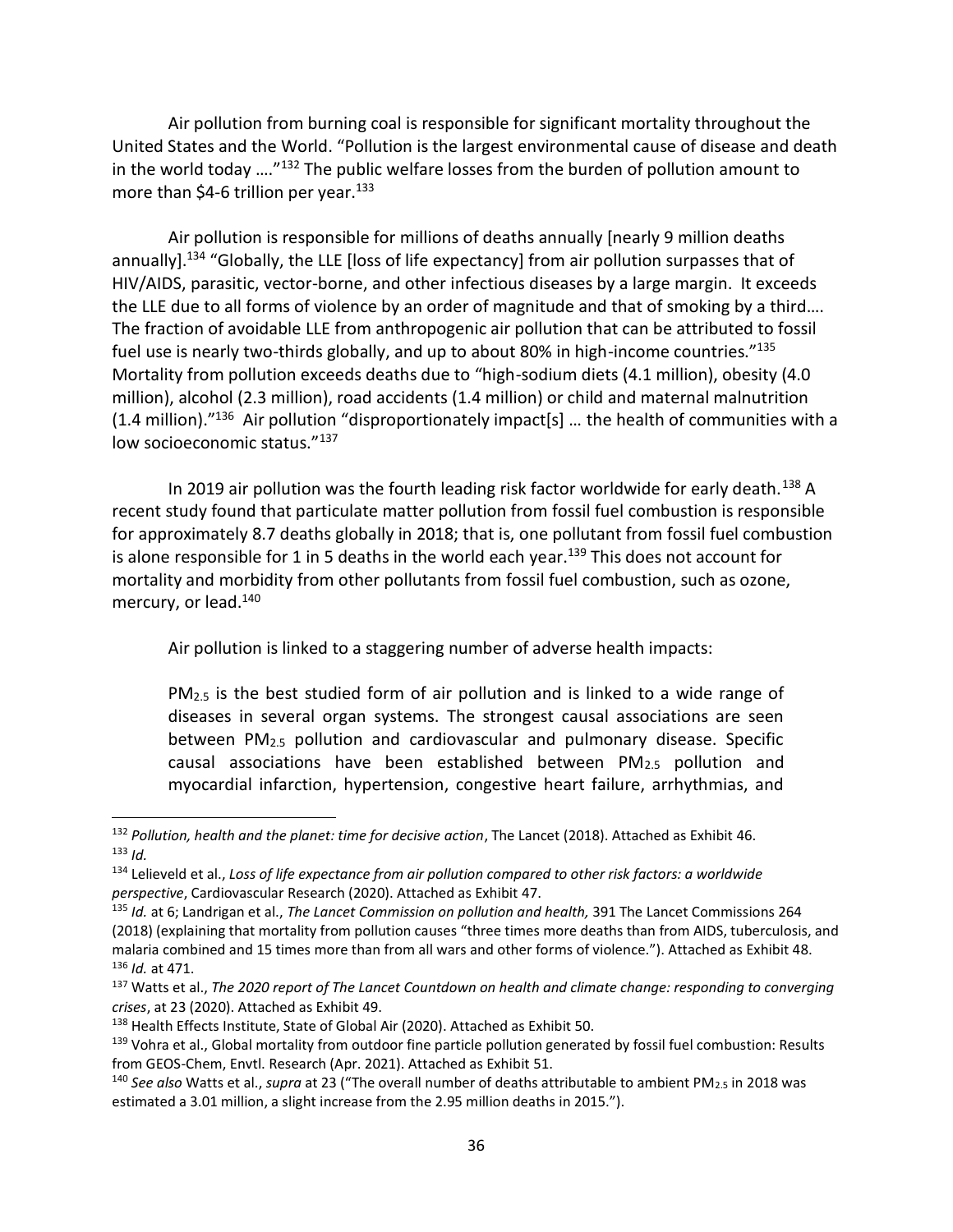cardiovascular mortality. Causal associations have also been established between PM<sub>2.5</sub> pollution and chronic obstructive pulmonary disease and lung cancer. The International Agency for Research on Cancer has reported that airborne particulate matter and ambient air pollution are proven group 1 human carcinogens.

Fine particulate air pollution is associated with several risk factors for cardiovascular disease, including: hypertension, increased serum lipid concentrations, accelerated progression of atherosclerosis, increased prevalence of cardiac arrhythmias, increased numbers of visits to emergency departments for cardiac conditions, increased risk of acute myocardial infarction, and increased mortality from cardiovascular disease and stroke.

Clinical and experimental studies suggest that fine airborne particles increase risk of cardiovascular disease by inducing atherosclerosis, increasing oxidative stress, increasing insulin resistance, promoting endothelial dysfunction, and enhancing propensity to coagulation.

Emerging evidence suggests that additional causal associations may exist between PM2.5 pollution and several highly prevalent non-communicable diseases. These include diabetes, decreased cognitive function, attention-deficit or hyperactivity disorder and autism in children, and neurodegenerative disease, including dementia, in adults.  $PM_{2.5}$  pollution may also be linked to increased occurrence of premature birth and low birthweight. Some studies have reported an association between ambient air pollution and increased risk of sudden infant death syndrome. These associations are not yet firmly established, and the burden of disease associated with them has not yet been quantified, and they are therefore included in zone 2 of the pollutome (figure 3). $141$ 

"Coal is the world's most polluting fossil fuel, and coal combustion is an important cause of both pollution and climate change."<sup>142</sup> "[M]ore than 1 million deaths occur every year as a result of air pollution from coal-fired power, and some 390 000 of these deaths were a result of particulate pollution in 2018."<sup>143</sup> Coal combustion is a significant source of cancer.<sup>144</sup> In the United States, while air pollution controls have reduced coal's mortality rate from approximately 30,000 annually in the late 2000s, air pollution from coal still claims at least 3,000 lives each year.<sup>145</sup> Notably the model used by the Clean Air Task Force to assess annual

<sup>141</sup> Landrigan et al., *supra* at 475.

<sup>142</sup> Landrigan et al., *supra* at 462.

<sup>143</sup> Watts et al., *supra* at 2.

<sup>&</sup>lt;sup>144</sup> Lin et al., A global perspective on coal-fired power plants and the burden of lung cancer, Environmental Health (2019). Attached as Exhibit 52.

<sup>145</sup> Clean Air Task Force, Toll from Coal Interactive Map, [https://www.catf.us/educational/coal-plant-pollution/;](https://www.catf.us/educational/coal-plant-pollution/) *see* Caiazzo et al., Air pollution and early deaths in the United States. Part I: Quantifying the impact of major sectors in 2005, Atmospheric Environment (2013) (finding that electricity generation, primarily coal combustion, results in 52,000 deaths annually).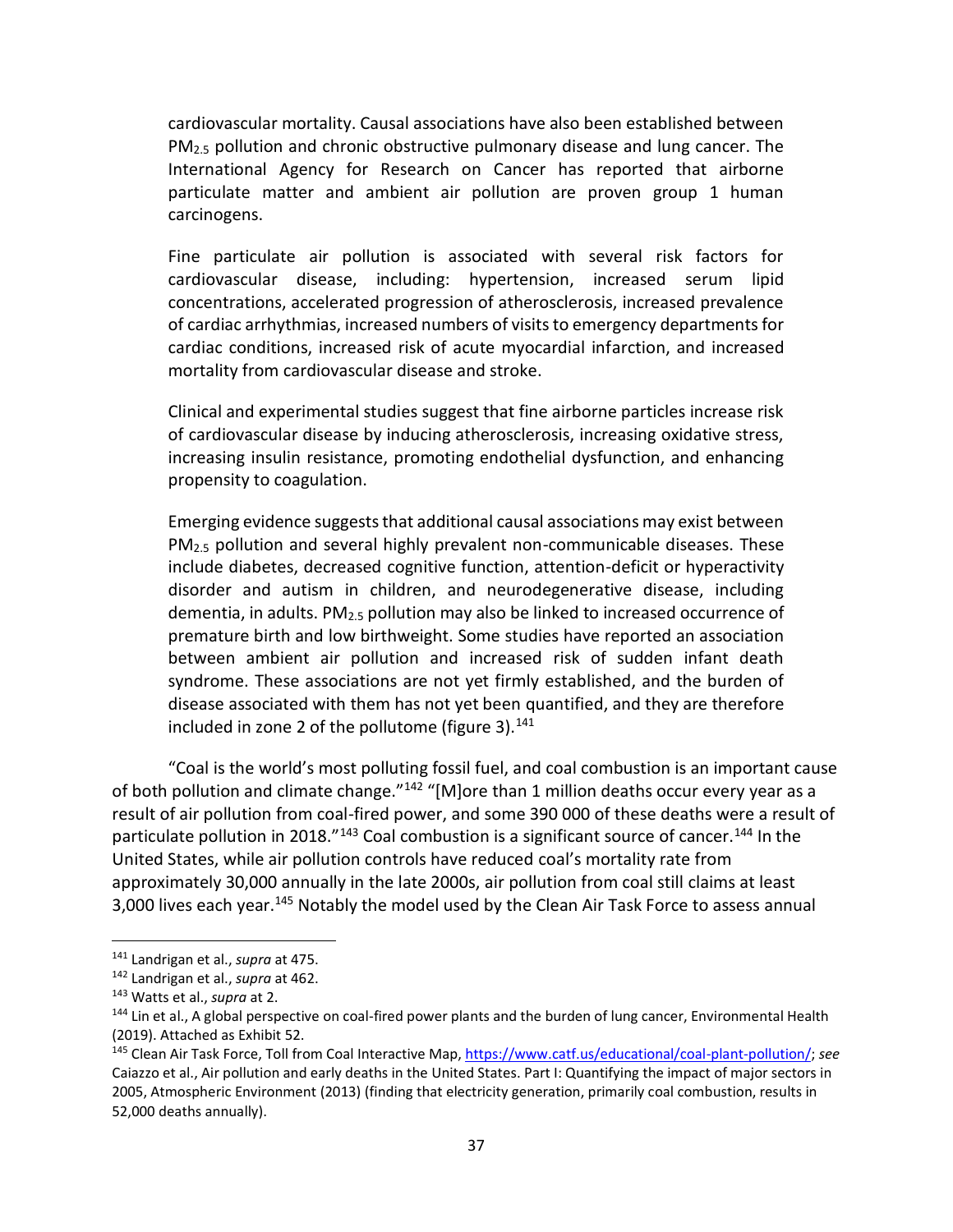mortality rates is conservative because it only assesses impacts from particulate matter. In addition to widespread mortality, air pollution from coal continues to cause widespread sickness, including asthma attacks, acute bronchitis, heart attacks, ER visits, and hospital admissions: "Estimates of non-fatal health endpoints from coal-related pollutants vary, but are substantial—including 2,800 from lung cancer, 38,200 non-fatal heart attacks and tens of thousands of emergency room visits, hospitalizations, and lost work days."<sup>146</sup> Critically, there are no safe limits to particulate matter pollution: "[E]vidence- and risk-based approaches using information from epidemiological studies to inform decisions on PM2.5 standards are complicated by the recognition that no population threshold, below which it can be concluded with confidence that PM2.5-related effects do not occur, can be discerned from the available evidence." 78 Fed. Reg. 3,086, 3,098 (Jan. 15, 2013). "[T]here may be no 'safe' levels of PM<sub>2.5</sub> and ... all levels of PM<sub>2.5</sub> pose a risk to human health."<sup>147</sup> "Thus, even when NAAQS are not violated as to this particulate matter, the record reflects that exposure to  $PM_{2.5}$  will increase the risk of asthma, heart attacks, and death." *Friends of Buckingham v. State Air Pollution Control Bd.*, 947 F.3d 68, 92 (4th Cir. 2020).

Coal plants are also major sources of toxic pollution, such as lead, mercury, cadmium, arsenic, and the radioactive metals thorium, uranium, polonium and others.

Heavy metals never disintegrate, do not degrade, and cannot be destroyed. Therefore their deposition in the environment from sources such as coal fired power plants, steadily adds to existing concentrations, year after year. The world environment is more toxic now than it was prior to coal combustion, and will be more toxic 20 years from now if coal burning is not reduced.

Many of the toxins in coal combustion emissions have multiple adverse health effects. The heavy metals for example, can be both carcinogenic and neurotoxic. The U.S. Center for Disease Control ranks toxic heavy metals as the number one environmental health threat to children. Recent research on the effects of lead pollution, for example, invalidates the notion that exposure to lead is safe below a particular threshold concentration. In fact, a recent study showed that even minute concentrations of lead were associated with IQ loss, and that the average teenager lost 9 IQ points due to the levels of lead in their blood.

Those average levels were assumed to be benign as recently as ten years ago.

Coal-burning power plants are now the primary source of lead exposure for young children in most of the United States. The loss of intellectual capacity from unnecessary exposure to lead is not only a personal and social tragedy, it has

<sup>&</sup>lt;sup>146</sup> Epstein et al., Full cost accounting for the life cycle of coal, Annals of the N.Y. Acad. of Sciences at 85 (2011). Attached as Exhibit 54.

 $147$  *Id.*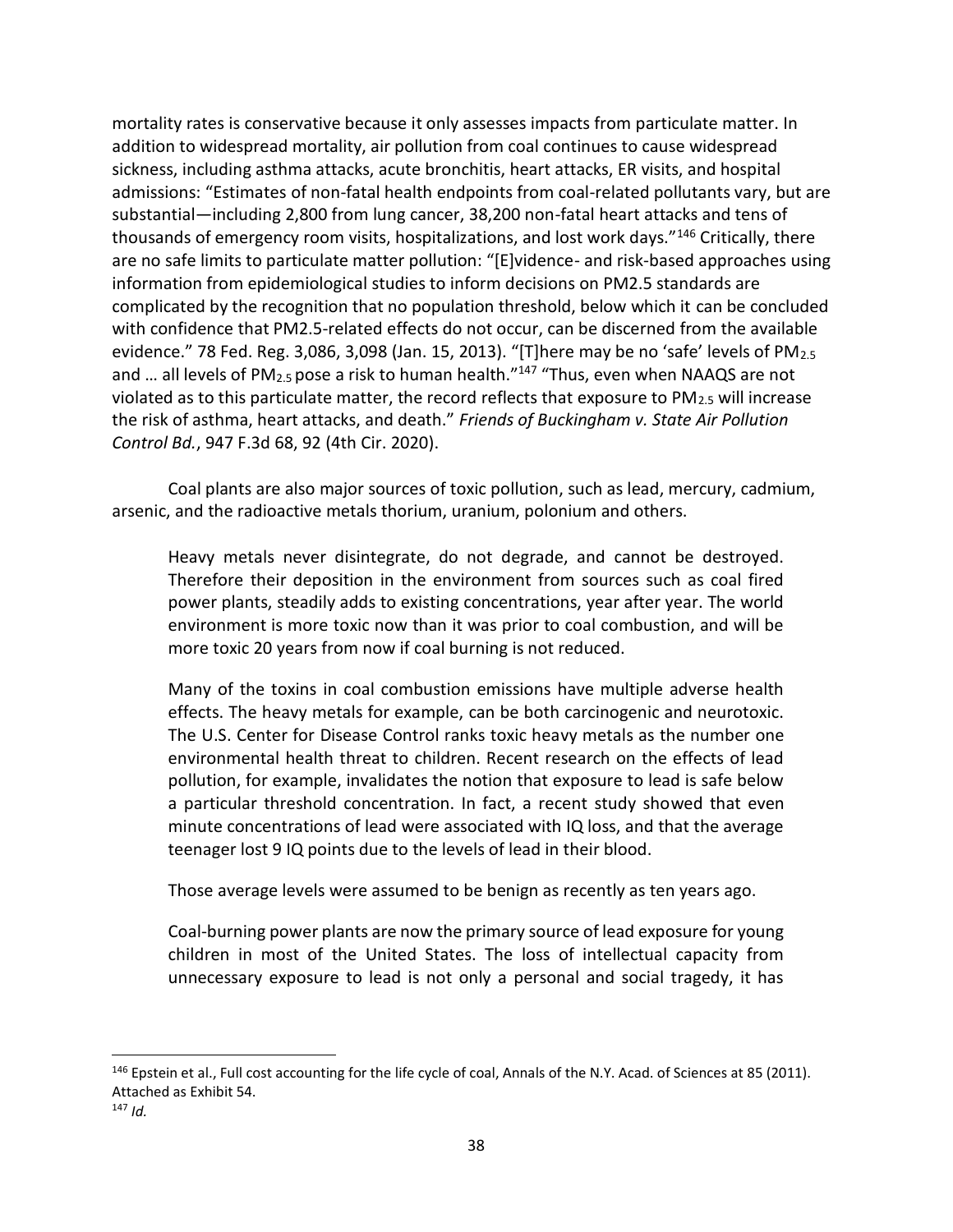caused a drastic reduction in the productivity of the workforce in the economies of countries that obtain their energy primarily from burning coal.

As toxic as lead is, mercury is several orders of magnitude even more toxic to brain and nerve cells. The single largest source of environmental exposure to mercury in the United States (65%) is from coal-fired power plants.

As an indication of its potency, just 1/70th of a teaspoon of mercury deposited in a 25-acre lake can make all of the fish in that lake unsafe to eat for a year.

It is estimated that over 6 million acres of lakes, reservoirs, and ponds in the United States have unsafe concentrations of mercury.

In 48 of the 50 states, wild fish cannot be eaten because their methyl mercury exceeds safe levels.

A typical coal-fired power plant without modern pollution controls emits 170 pounds of mercury each year. In 2009, coal-fired power plants in the United States released 134,365 pounds (more than 67 tons) of mercury into our environment. Mercury emitted from coal plants in Asia is transported to the northwestern United States. Studies show that that 18-24% of the mercury deposited in the United States originates in Asia. Fish in Glacier National Park have been found to have mercury concentrations that approach or exceed EPA criteria for protection of human health. A recently released report by the Biodiversity Research Institute revealed that in 25 countries throughout the world, distant air emissions from mercury from coal fired power plants and other industrial sources, are causing high levels of mercury in fish throughout the world, and the end result is more than 55% of women have enough mercury in their blood and bodies to cause intellectual harm to the babies they give birth to.

One of the most obvious and destructive environmental consequences of the climate crisis are massive wildfires that tragically have become routine for months of the year, and a growing disaster on just about every continent throughout the world, including in far north latitudes like Siberia. Because of decades of coal fired power plant emissions into the upper atmosphere, the global environment has been contaminated with toxic heavy metals. Wildfires have been shown to mobilize, re-suspend and expand the distribution of neurotoxins like mercury that has accumulated in ecosystems destroyed in these enormous conflagrations.

There is substantial evidence that the neurotoxic effects of methylmercury in the presence of other heavy metals in blood and tissues is not merely additive, but is synergistic, amplifying the neurotoxic effects of all those metals.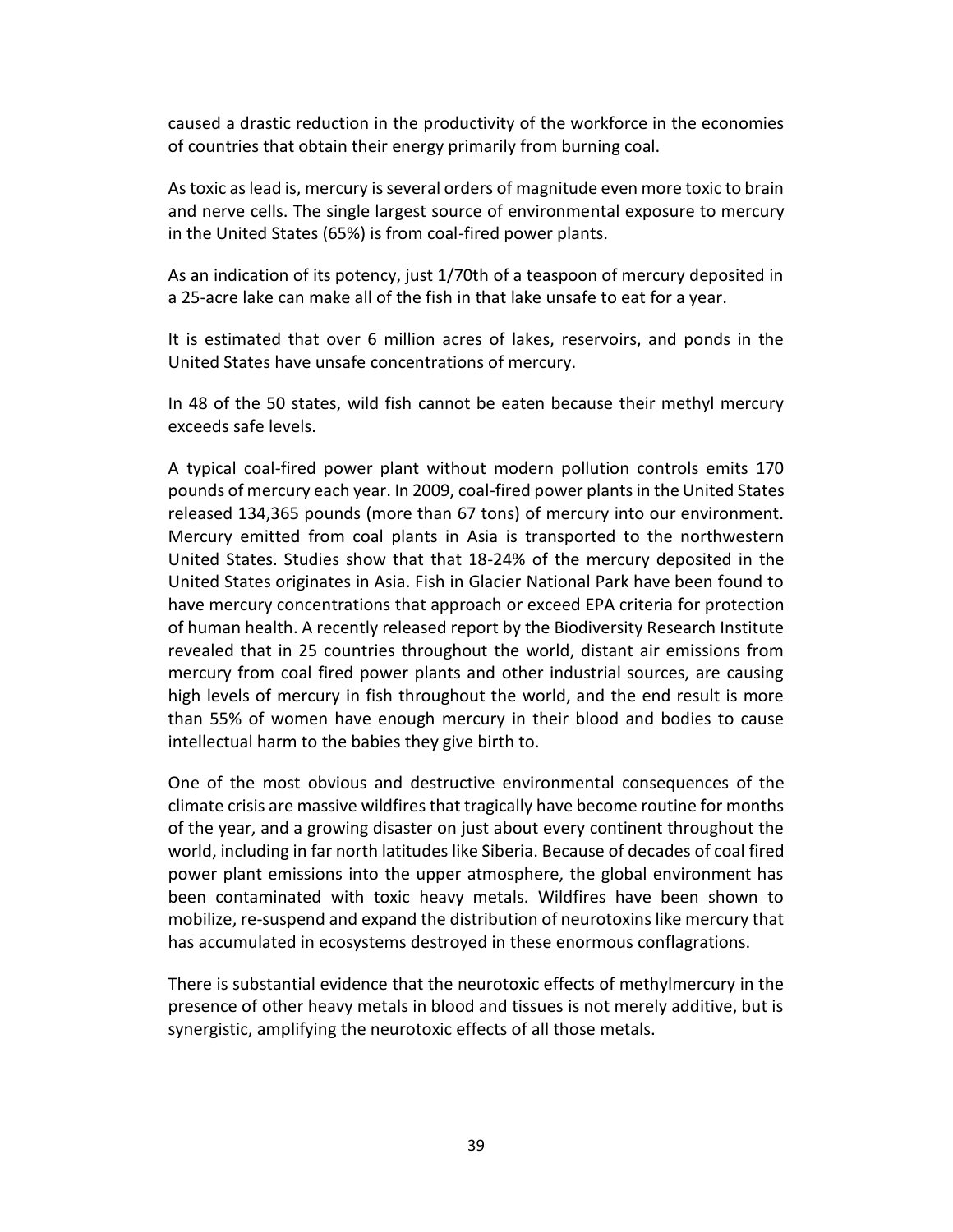Child development experts have recently warned of an increasing chemical and metal brain toxicity causing a silent "global pandemic" of a wide spectrum neurobehavioral disorders and intellectual compromise in children.

Even without invoking synergism, adding the demonstrable IQ loss from lead, and the expected IQ loss from mercury suggests that modern day children could be losing an astonishing 14 IQ points from these two heavy metals whose main sources are coal combustion emissions.

A standard deviation of I.Q. is 15 points. If the next generation of American workers were to be spared from both methylmercury and lead exposure, their average I.Q. could be expected to be a standard deviation higher. The loss of intellectual capacity for one individual is a personal tragedy. The loss of intellectual capacity for an entire generation is a national crisis. Even a modest national decline of 5 IQ points causes a 57 percent increase in the number of children categorized as mentally deficient (<70 points) and a 40 percent decrease in the number of children categorized as gifted (>130 points).

Recent epidemiological and macroeconomic studies imply that this loss of intellectual capacity is drastically reducing the productivity of the Nation's workforce. National average I.Q. has a strong correlation with GDP per worker. Research suggests that while an increase of 1 standard deviation results in a 15% increase in average wages, it results in national productivity increases of approximately 150%, due to a multitude of external effects of intellectual capacity on productivity.<sup>148</sup>

The costs of the health impacts of air pollution from coal are staggering, costing the public tens of billions to over one hundred billion dollars in harm annually.<sup>149</sup> The total annual externalized costs of coal pollution on the public are hundreds of billions to nearly a trillion dollars, significantly exceeding the value of coal to the public.<sup>150</sup>

While these impacts are dramatic, BLM must certainly compare the impacts to the public to the jobs created by coal mining. One recent economic analysis compared the costs of coal with the jobs generated by coal mining:

For example, the IMF in 2014 calculated that the social costs of coal from air pollution (not including CO2) were \$5.5/GJ of energy. There were about 50,000 jobs in coal mining last year in the US, more or less (more if you include related jobs, less if you just think miners). Each ton of coal contains roughly 22 GJ of

<sup>148</sup> Declaration of Brian Moench, M.D.,  $\P\P$ 11-24 (internal citations omitted). Attached as Exhibit 62.

<sup>149</sup> Epstein et al., *supra* at 86.

<sup>150</sup> Epstein et al., *supra* at 85; Muller et al., *Environmental Accounting for Pollution in the United States Economy*, Am. Econ. Rev. (2011), attached as Exhibit 55; Machol & Rizk, *Economic value of U.S. fossil fuel electricity health impacts*, Envtl. Int'l (2013). Attached as Exhibit 56.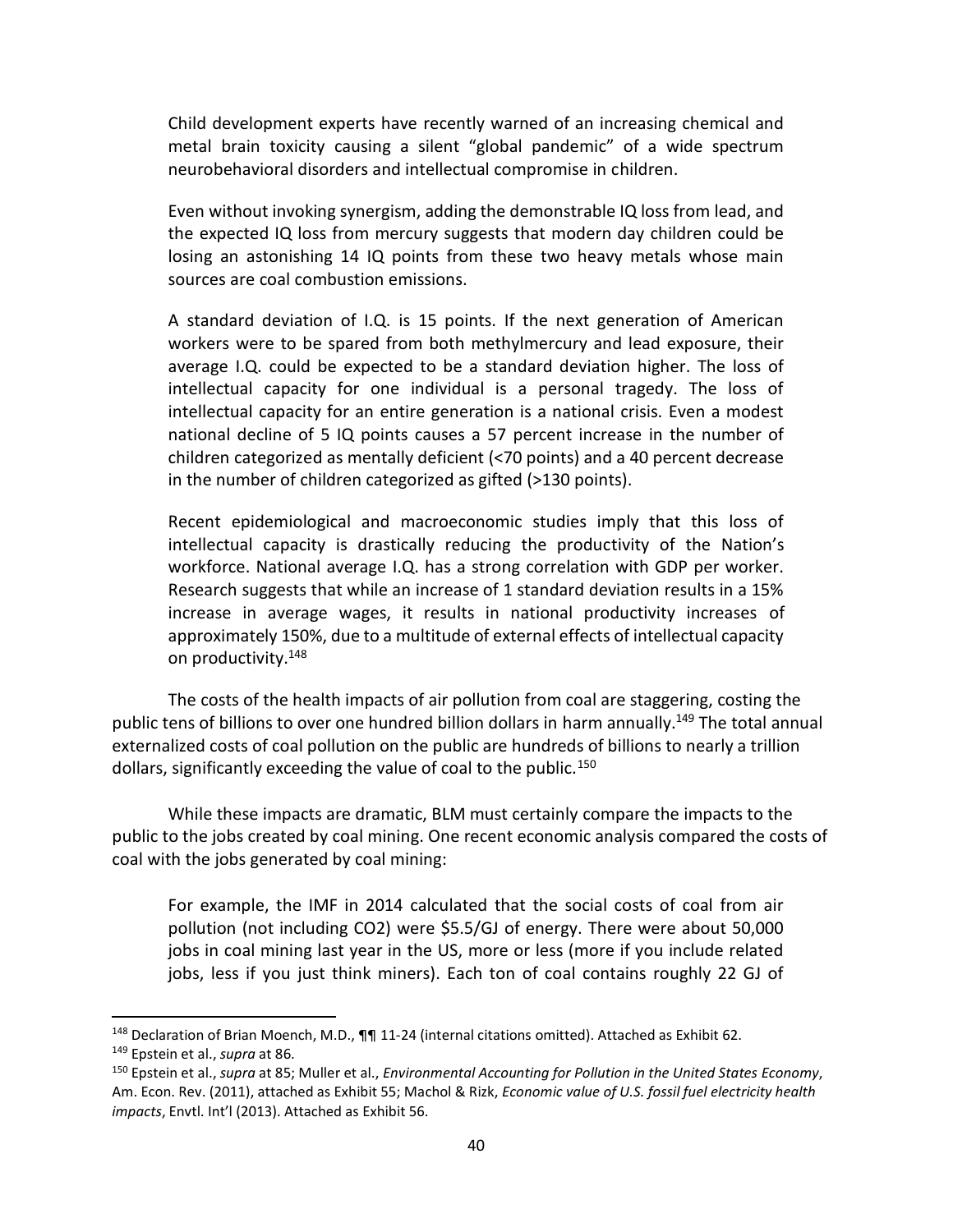energy. US production in 2016 was 738 million short tons. Put those together you get external costs of 1.79 million dollars per miner. Let that number sink in for a second. To the extent that these costs are not priced or regulated, they are considered as an implicit subsidy to fossil fuels, and that's in a publication dedicated to Gary Becker (a famously conservative "Chicago" economist).

But those statistics are pretty impersonal. A more telling (and tolling) calculation comes from studies looking at the health—or rather death—consequences of pollution. A 2013 study from MIT found that pollution (specifically particulate matter, SO2, and NOx, an ozone precursor) from electricity generation causes 52,000 premature deaths annually, mostly from the fine particles associated with coal-fired generation. They have a nifty graphic showing that largest impact hovers over the east-central United States and in the Midwest, where the power plants tend to use coal with high sulfur content. This study only gets at how many people die every year from power sector emission and leaves out morbidity and damages to ecosystems, agricultural production etc.

Coal-fired generation creates on average 5 times the pollution of natural gas. At the time of the MIT study (2005), given the generation shares, roughly 90% of the power sector emissions were coming from coal. Put these numbers together and you can ballpark an estimate of what these studies suggest in terms of mortality alone. It's very much back of the envelope and maybe we'll write a paper to do this more precisely, but we were shocked by the outcome. **Someone dies each year for every one to two coal mining jobs.** Yes. You read that right. Let that sink in. To be completely fair here, we are assuming that coal is being replaced with some happy shiny non-polluting renewable energy source.

This fact is clearly not the fault of the miners. These are great jobs to have: they pay well and do not require hugely costly training. But, what this does mean is that if we keep on pushing the further extraction of dirty coal (clean coal is fiction and if you like fiction, call us, we have recommendations), we are implicitly subsidizing the deaths of the many people living within the range of power plant emissions. And this is not a good thing.

Why the focus on coal jobs? We are not political scientists by training, but even we understand these mining jobs are in politically important areas. But from a societal welfare point of view, we are making a huge deal out of a profession that is clearly dying out. The fast-food chain Arby's now employs one and half times the number of people the US coal mining industry does. This does not mean we should subsidize hamburgers and fries. (Those may kill more people than coal, but that is for another blog.)

The issue, of course, is that something has to be done about the structural economic crises in the mining communities. This is a global, not just a US issue. There is evidence from Poland that miners once unemployed stay inactive for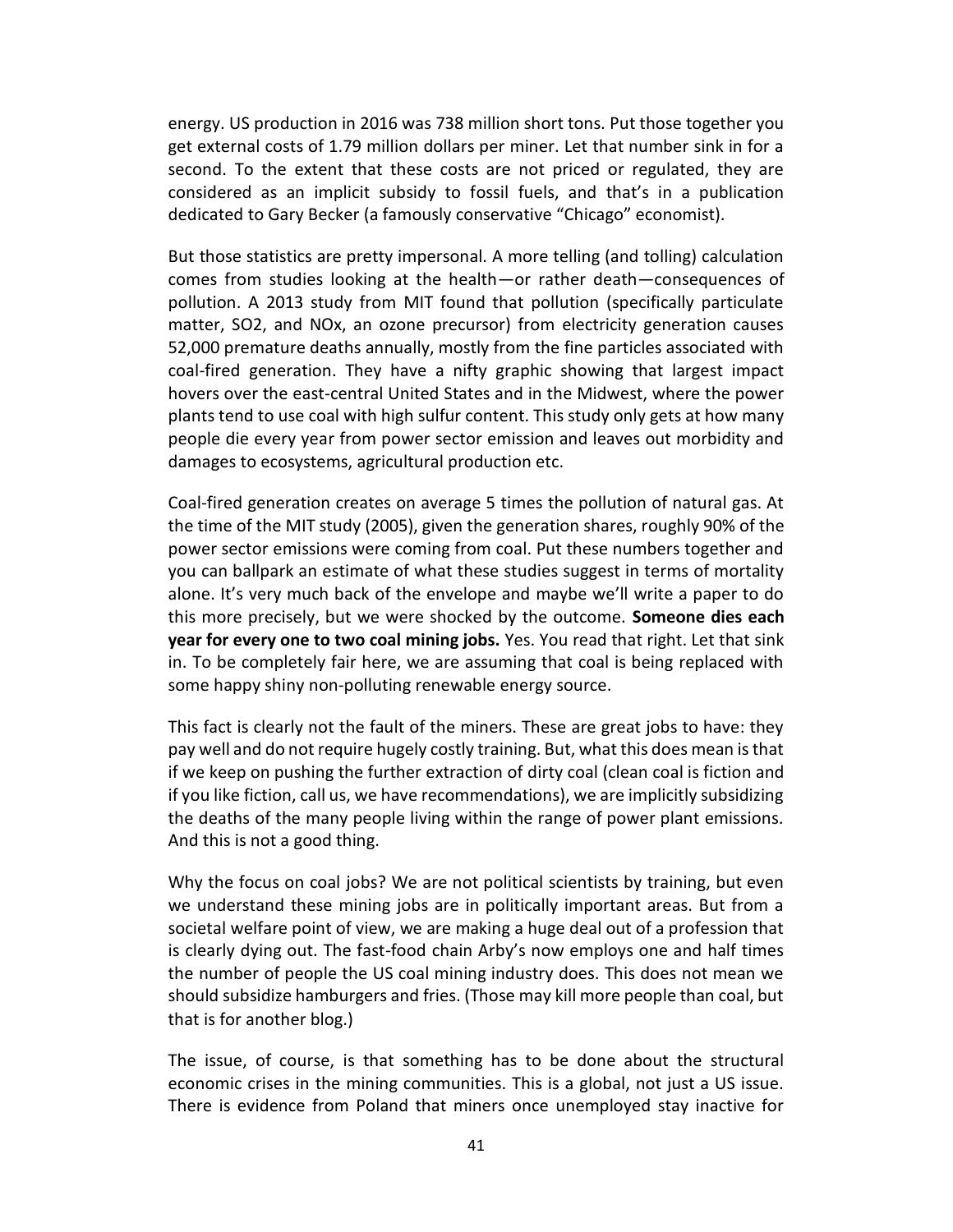longer than people in other professions. The goal here has to be a way to train miners in these communities in jobs of the present or the future—not the energy equivalent of Blockbuster.<sup>151</sup>

In short, BLM must disclose to the public that the federal coal leasing programs kills and sickens great numbers of people each year. These impacts cost the public enormously, demonstrating one of the many hidden subsidies of coal mining in the United States. It is clear that the most efficient, defensible, and just approach would be to end leasing and extraction of public coal and simply pay individual coal miners to be retrained and coal communities to develop sustainable economic foundations.

## **VI. BLM Must Acknowledge the Widespread Failure to Contemporaneously Reclaim Mined Lands.**

BLM's upcoming review must examine the impacts of federal coal leasing in light of the coal industry's profound failure to meet obligations to reclaim mined land. The Surface Mining Control and Reclamation Act ("SMCRA"), 30 U.S.C. §§1201-1328, establishes minimum federal standards for the regulation of coal mining. But coal-mine operators almost universally fail to meet SMCRA's reclamation standards, and increasingly fall short of their bonding obligations.

As Navajo Nation President Nez recently wrote in a letter to the U.S. House Natural Resources Committee, addressing reclamation failures at the Black Mesa and Peabody's Kayenta Mine, "the mines are closed, the Navajo Generating Station (NGS) is shuttered, and all we're left with is an ecologically devastating and socially unhealthy mess that no one is stepping up to fix."<sup>152</sup>

But the experience at Kayenta mine is not an outlier. The National Wildlife Federation, Western Organization of Resource Councils, and Natural Resources Defense Council published a report in 2015, "Undermined Promise II," documenting reclamation and enforcement failures under SMCRA.<sup>153</sup> Of 287,442 acres of disturbed land in Montana, North Dakota and Wyoming, only 29,673 acres had achieved Phase III bond release, demonstrating successful establishment of vegetation and soils to satisfy permit requirements for post mining land uses.<sup>154</sup> 257,769 acres—or more than *400 square miles*—remained unreclaimed by federal standards. In addition, reclamation that is accomplished often is inadequate to restore pre-mining conditions, particularly hydrologic and habitat conditions. As the report concluded, "[m]ining always alters the ecosystem – topography is gentler, shrub density is lighter, water balance is altered. The long term and cumulative impacts of coal mining and reclamation are significant and often permanent."<sup>155</sup> BLM's upcoming review must acknowledge the failure of SMCRA's contemporaneous reclamation standards and analyze pathways to fully reclaim mined lands

<sup>&</sup>lt;sup>151</sup> Auffhammer & Fischer, Putting Coal Jobs in Perspective, Blog, Resources for the Future (2017). Attached as Exhibit 57.

<sup>152</sup> Navajo Nation Letter to House Natural Resources Committee (June 29, 2021), attached as Exhibit 58.

<sup>153</sup> WORC et al., UNDERMINED PROMISE II (June 2015), attached as Exhibit 59.

<sup>154</sup> *Id.* at 7

<sup>155</sup> *Id.* at 25.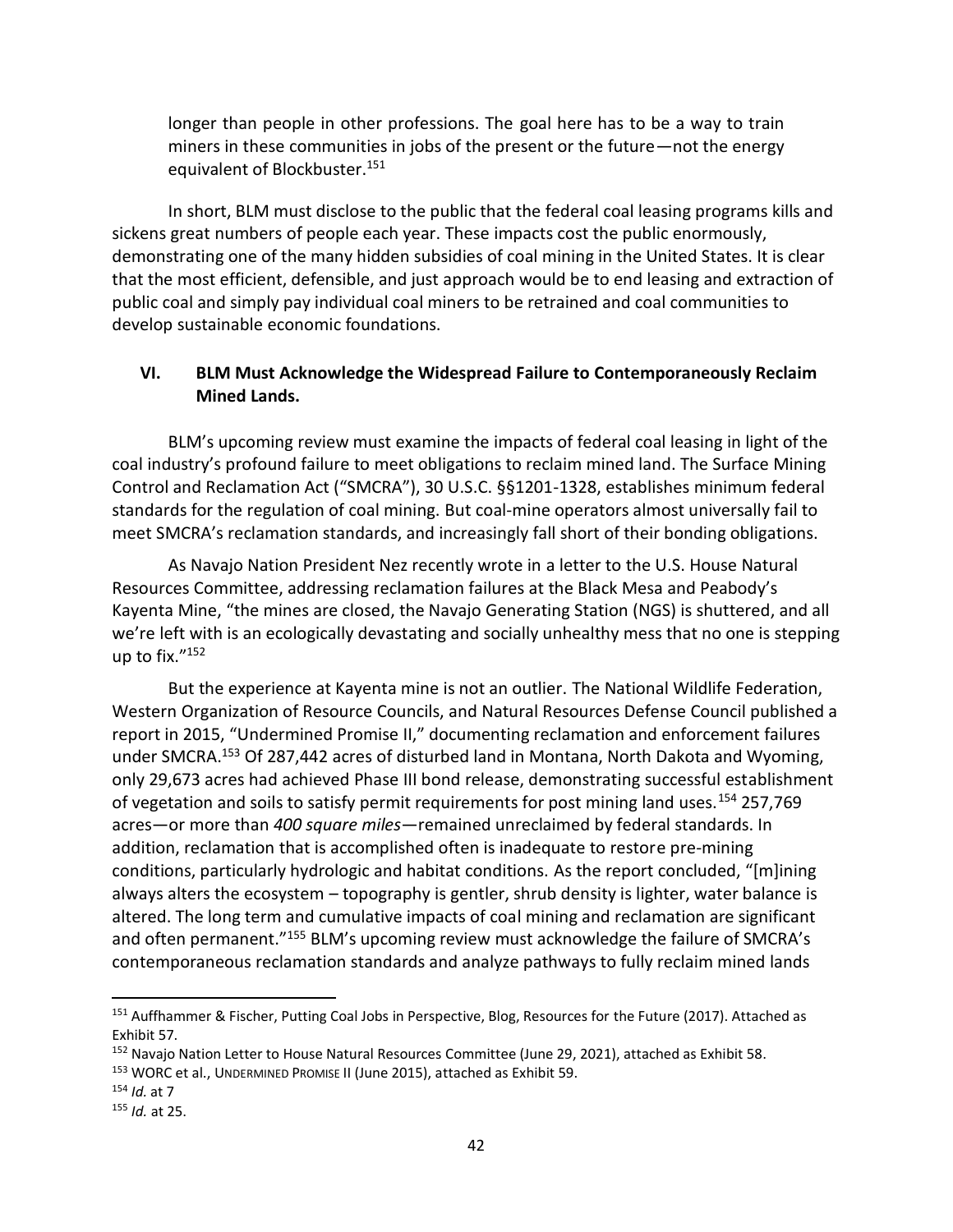while providing economic activity to former coal communities through an increased investment in reclamation efforts.

# **VII. BLM Should Examine Coal Exports and Attempts by Coal Producing States to Prop Up Coal Mines by Creating New Export Infrastructure.**

Federal coal leasing affects the environment at each stage of the coal lifecycle, including mining, shipping, and end use consumption, whether for burning or in industrial applications. Coal export expands and intensifies this lifecycle. Exports can also affect coal price and increase coal consumption and send market signals that prop up the coal production industry. NEPA requires that federal agencies consider the reasonably foreseeable direct and indirect impacts of their actions, even if the extent of these impacts is not known. *See* 42 U.S.C. § 4332(2)(C), 40 C.F.R. § 1508.8; *see also Mid States Coal. for Progress*, 345 F.3d at 549-550 (finding that the agency should examine the rail project's reasonably foreseeable effect of increasing coal consumption).

The activities associated with coal leasing dramatically increase air emissions, hazard risk and negative impacts to health. Exporting coal exacerbates these affects because export demands more transport through communities along the line and near ports, involves greater distances, requires expanded infrastructure (*e.g.,* ports, rail lines), and increases emissions due to often softened regulations overseas related to transport and combustion, compared to domestic emissions. Recent reports have shown an increased willingness of state officials in coal producing states to attempt to secure even far-fetched export opportunities.<sup>156</sup> BLM's upcoming review must analyze each of these impacts.

At minimum, the PEIS should analyze the following:

l

Rail-related impacts: BLM must analyze the impacts to wildlife and human health of coal traffic due to exports along the entire route from federal lands to existing and contemplated coal ports. Coal can be transported more than a thousand miles by rail just to reach this first stop before being shipped overseas. Impacts to analyze include, but are not limited to: the air quality impacts of rail traffic, noise impacts of rail traffic, fish and wildlife impacts of rail traffic, and water quality impacts. Such an analysis must take into account the potential for spills and/or derailments and the impacts such events may have on land, water, fish, wildlife, and air.

Port-related impacts: BLM must analyze the impacts from unloading coal from trains, loading coal onto barges and/or ships, constructing and/or maintaining port facilities, and the impacts of port operations, including ship, locomotive, and/or truck operations. Such impacts include air quality impacts of all port operations, including ship, locomotive, and truck

<sup>156</sup> *E.g.*, Memo Shows Involvement of Utah Agency and Two Tribes in North Coast Coal Export Proposal (Sept. 21, 2021), [https://huffman.house.gov/media-center/in-the-news/memo-shows-involvement-of-utah-agency-and-2](https://huffman.house.gov/media-center/in-the-news/memo-shows-involvement-of-utah-agency-and-2-tribes-in-north-coast-coal-export-proposal) [tribes-in-north-coast-coal-export-proposal](https://huffman.house.gov/media-center/in-the-news/memo-shows-involvement-of-utah-agency-and-2-tribes-in-north-coast-coal-export-proposal) (last visited Oct. 2, 2021).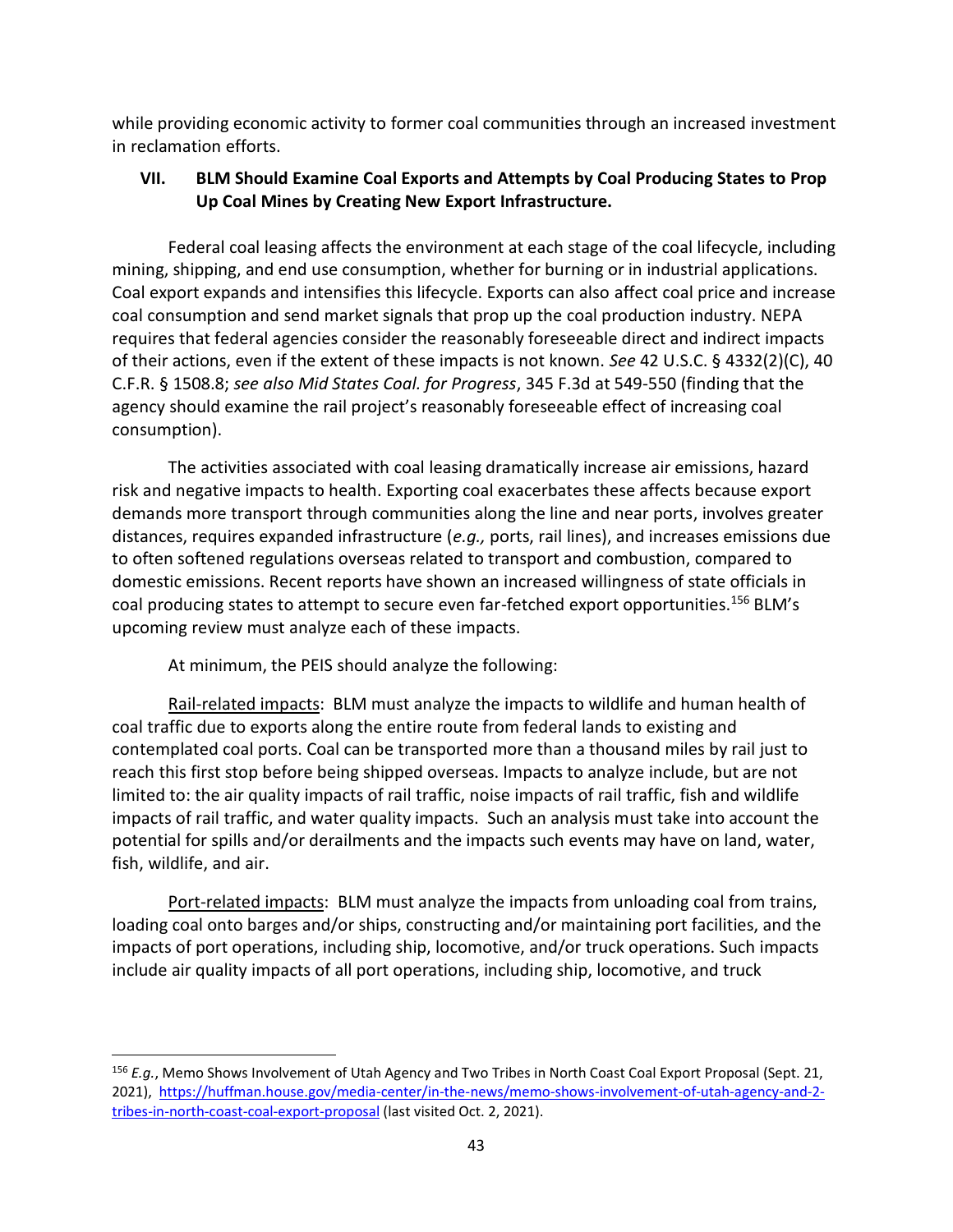emissions, water quality impacts (including wetland impacts), and fish and wildlife impacts, and impacts to human health and safety.

Shipping impacts: BLM must analyze the impacts of shipping coal both within US waters and through international waters. Specifically, the analysis must include air quality impacts, impacts to water quality (particularly through discharge from ships), and impacts to river and ocean species, especially species listed as threatened or endangered under the Endangered Species Act.

Coal unloading impacts at overseas ports: The review must analyze the impacts of unloading coal from ships and loading coal onto trains and/or trucks at Asian, South American and European ports, and wherever else coal is exported.

Coal transport overseas: The review should analyze the impacts of transporting coal from ports in Asia, Europe and Latin America to facilities on those continents. This analysis must include impacts of transport by rail or truck.

Coal combustion overseas: The review must analyze the impacts of processing and combusting coal from federal lands. This includes but is not limited to analyzing the air quality impacts of coal combustion (including greenhouse gas emission impacts), water quality impacts, coal ash disposal impacts, fish and wildlife impacts, impacts to human health and safety, and impacts to lands.

# **VIII. BLM Must Evaluate the Socioeconomic Impacts of Federal Coal Leasing and Opportunities to Ensure an Economically Just Transition of Coal-Dependent Communities to a Renewable Energy Future.**

Consistent with President Biden's Executive Order 14008,<sup>157</sup> BLM's review of the coal program should evaluate the socioeconomic impacts of federal coal leasing on local communities where mines are located and opportunities to help ensure an economically just transition for those communities. Recognizing that coal mining and power plant communities have often borne the burden of economic shifts away from resource extraction dependence, in January 2021, President Biden directed "[f]ederal leadership" to commit to the "economic revitalization of and investment in [these impacted] communities."<sup>158</sup> President Biden's directive, embodied in E.O. 14008, likewise advanced environmental justice as a key consideration in governance, which includes "investing and building a clean energy economy . . . turning disadvantaged communities . . . into healthy, thriving communities."<sup>159</sup> To that end, the order directs agencies to make "achieving environmental justice part of their missions by developing . . . policies . . . to address the disproportionately high adverse human health, environmental, climate-related and other cumulative impacts on disadvantaged communities, as well as the accompanying economic challenges of such impacts."<sup>160</sup> In light of these

<sup>157</sup> EO 14008, *supra* note 3.

<sup>158</sup> *Id.* at 7628.

<sup>159</sup> *Id.* at 7629.

 $160$  *Id.*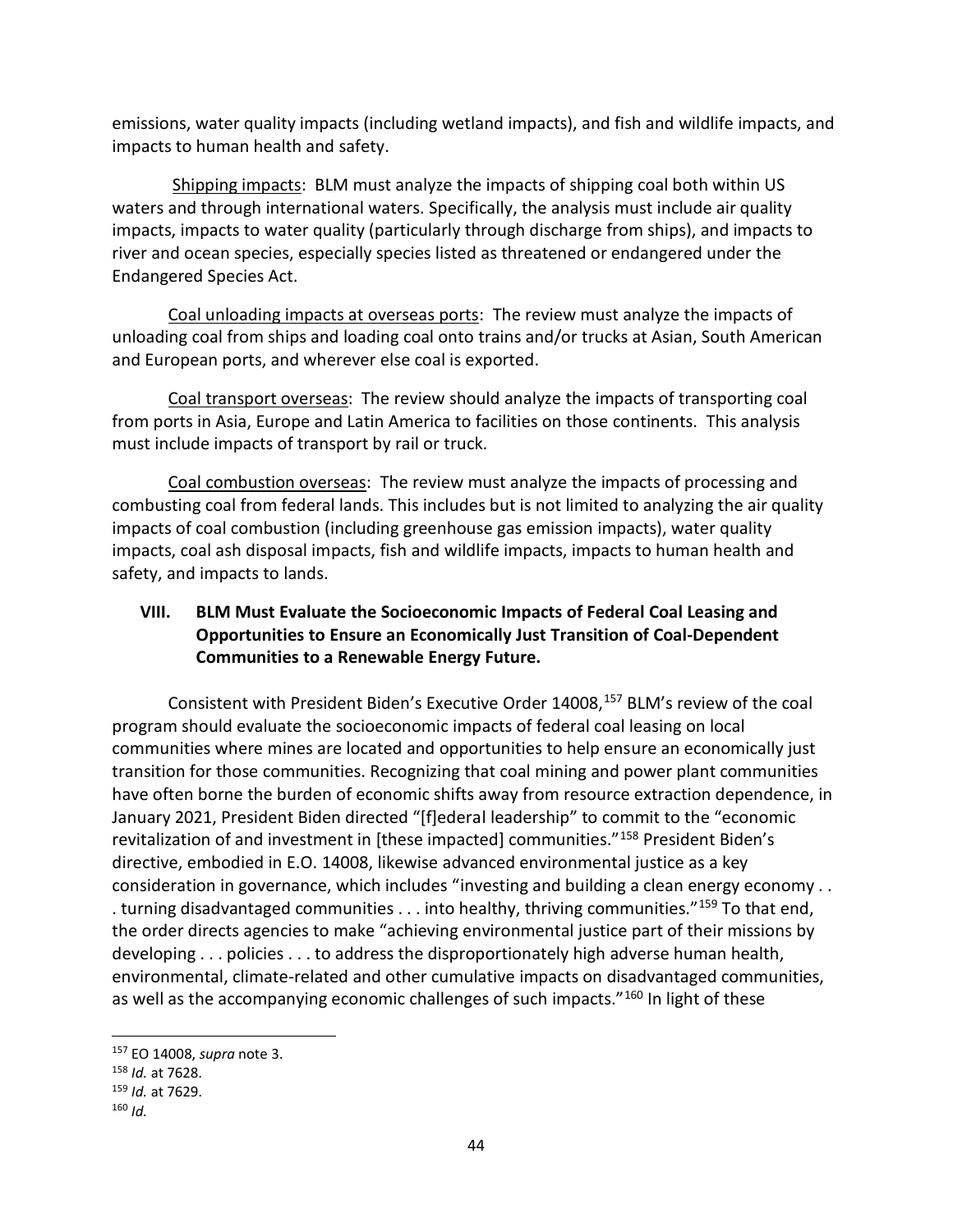directives, BLM's review of the federal coal program should closely examine the socioeconomic impacts of the federal coal program and explore, among other things, opportunities for robust investment in community economic development, protecting worker livelihoods, and replacing lost tax revenues to aid miners and coal communities. The measures should not be limited to what BLM alone can accomplish, but include actions that other agencies and Congress can take.<sup>161</sup>

### **A. BLM Must Objectively Evaluate the Socio-Economic Impacts of the Federal Coal Program on Coal Mining Communities.**

As a threshold matter, BLM should interrogate the prolific and misguided assumption that economic benefits to impacted coal mining communities automatically flow from coal development without associated harm. As BLM summarized in the 2017 PEIS Scoping Report, coal mining can cause both socioeconomic benefits and damage.<sup>162</sup> Only after understanding the characteristics associated with coal mining that can limit the industry's ability to support sustained economic development can a strategy to integrate coal mining into a local economic development strategy be crafted.

BLM cannot assume that coal mining has only beneficial economic impacts because history shows otherwise. Coal mining can in some instances pay relatively high wages, and those mines that are located on public lands can make substantial payments to local, state, and federal governments, helping them to fund important public services. But the financial contributions of coal mining are often the only economic characteristics mentioned in federal agency NEPA reviews. Concluding that expanded or continued coal mining will have a positive impact on coal-dependent communities or that declines in coal mining will have catastrophic impacts on such communities is incomplete, misleading, and cannot be used to guide public decision making.

Empirical economic studies on the relationship between coal mining and local economic vitality and well-being contradict the rosy picture of coal mining's socio-economic impacts. For example, historical evidence shows that: coal and other metal mining have often failed to bring sustained prosperity to adjacent communities; that counties that rely more heavily on natural resource extraction experience less economic growth than counties with more diverse economic portfolios; that while coal and mining booms result in few additional jobs outside the mining sector, busts cause a greater loss in local employment; that a high share in coal employment in a county was correlated with a lower rate of self-employment, indicating that reliance on mining may restrain entrepreneurial activity. <sup>163</sup> The attached report by Power

<sup>&</sup>lt;sup>161</sup> Forty Questions, 46 Fed. Reg. at 18,031 ("All relevant, reasonable mitigation measures that could improve the project are to be identified, even if they are outside the jurisdiction of the lead agency or the cooperation agencies ....").

<sup>162</sup> 2017 PEIS Scoping Report, at 5-34 to 5-56.

<sup>&</sup>lt;sup>163</sup> With these comments, we submit a report by Ph.D. economist Thomas Power from 2016 that provides recommendations regarding the proper scope and methodology for BLM's economics analysis. *See* Power Consulting, Inc., The Economic Consequences of the Federal Coal Leasing Program: Improving the Quality of the Economic Analysis (July 27, 2016). Attached as Exhibit 43.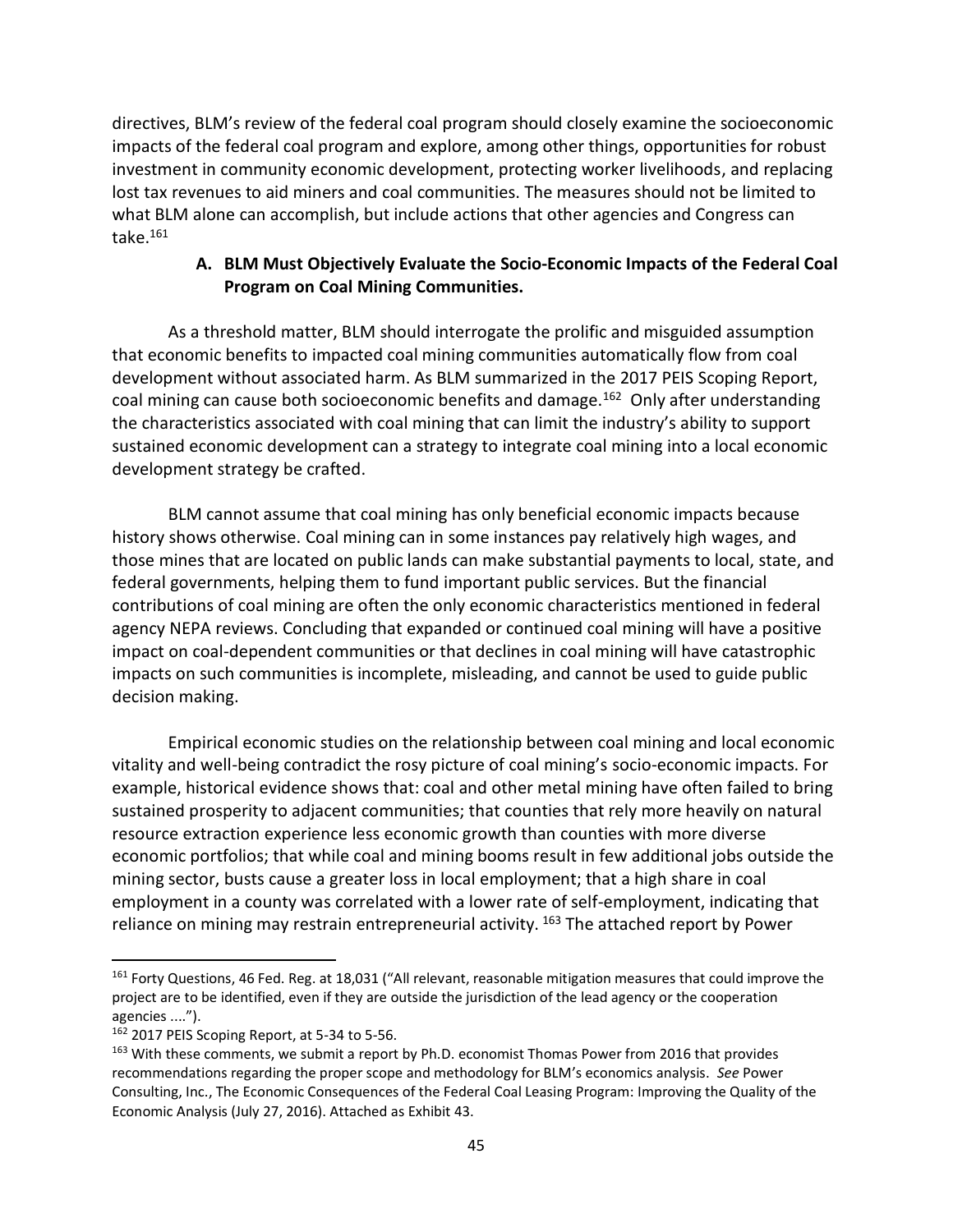Consulting, Inc. describes in detail studies supporting these conclusions.<sup>164</sup> BLM must take this evidence into account in preparing its socio-economic analysis.

In its review of the federal coal program, BLM must analyze the area where the impacts of the program are likely to be most significant and measurable: the county in which the mine is located or the majority of impacts are likely to occur. Focusing solely on a larger area is likely to mask how coal mining can affect local communities, as the impacts from coal mining will be overwhelmed by other sectors of the economy. For this reason, the Power Consulting report recommends focusing the analysis on the 51 rural counties where coal mining provided more than 5% of the employment in 1990.<sup>165</sup> The data Power analyzed shows such coal dependent communities experienced slower job growth, lower real earnings, lost more population, and recovered from economic downturns more slowly, "reflect[ing] the instability of coal mining employment.<sup>"166</sup> This is the type of information that should inform BLM's analysis as the agency attempts to understand how the federal coal program impacts local mining economies.

## **B. BLM Should Explore Opportunities to Secure an Equitable Transition to a Clean Energy Economy.**

For communities already engaged in coal development, BLM should identify opportunities that help ensure a fair and just transition to a clean energy economy for all people. While the transition from dirty fuels to clean energy will create many more jobs than those lost, we must not ask workers and communities that have helped power our country to bear the burden of this energy transformation that will benefit everyone. Identified measures should drive sustainable investment and job creation in regions where the coal industry has abused and abandoned the land, air, water and people.

On the most fundamental level, "just transition" refers to a path or plan for workers displaced by transformations in the economy.<sup>167</sup> BLM should identify measures for a fair and just transition in which affected workers, their unions, and other impacted communities are equal partners in a well-planned, carefully negotiated and managed transition from fossil fuels to clean energy. Consistent with President Biden's E.O. 14008, such measures should bring good job opportunities to those traditionally left behind and job security and livelihood guarantees to affected workers.<sup>168</sup> Workers' pensions and health care benefits should be preserved, and workers and members of affected communities should receive right of first employment for any jobs that are created by power plant decommissioning or site reclamation. Healthcare should also be provided to workers and other members of the local community

 $\overline{a}$ 164 *Id.* at 8-13.

<sup>165</sup> *See id.* at 13-18.

<sup>166</sup> *Id.* at 18.

<sup>167</sup> Labor Network for Sustainability, *Strategic Practice Grassroots Policy Project, "Just Transition" – Just What Is It?: An Analysis of Language, Strategies, and Projects*, at 22 (2016). Attached as Exhibit 60; Caroline Farrell, *A Just Transition: Lessons Learned From the Environmental Justice Movement*, 4 DUKE FORUM FOR LAW & SOCIAL CHANGE 45 (2012). Attached as Exhibit 61.

<sup>168</sup> E.O. 14008 at 7622.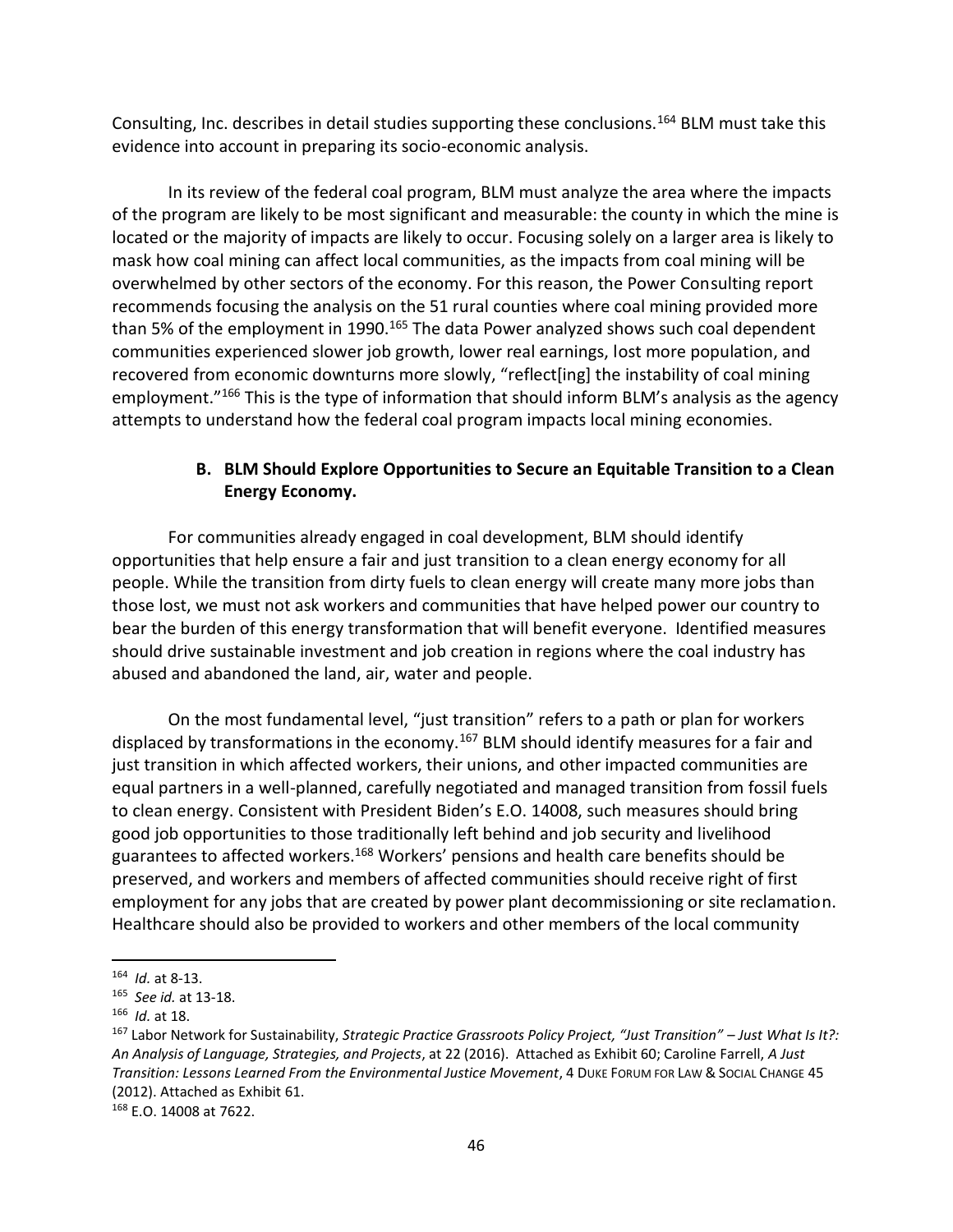experiencing health impacts associated with coal development. In addition, BLM should evaluate measures in which workers receive education and training for industries, ideally unionized, with similar pay and benefits. Among other things, as BLM has noted, "BLM could seek to secure Congressional authorization to direct a portion of increased Federal coal revenues toward such community assistance programs."<sup>169</sup>

Measures for a fair and just transition also should engage every level of government and business in an effort to maximize public and private investments in economic development and diversification; mitigate any impacts in a transition to a clean energy economy; provide workforce training; replace lost tax revenues; and create lasting, good jobs that strengthen the economy and sustain working families—especially jobs related to clean energy, energy efficiency, and climate-resilient infrastructure. Finally, such measures should ensure that the mining companies responsible for harmful pollution are held accountable for cleaning it up so that communities are left with usable land and clean water.

# **IX. Conclusion**

BLM's review of the climate, public health, and environmental justice impacts of the federal coal leasing program comes at a crucial time, with both the United Nations Secretary General and President Biden calling the climate crisis a "code red for humanity."<sup>170</sup> The Biden administration has accordingly set robust, science-based climate goals, requiring steep reductions in GHG emissions in both the near-term and by mid-century. Despite the clear science, the New England Journal of Medicine's recent editorial is blunt: "The greatest threat to global public health is the continued failure of world leaders to keep the global temperature rise below 1.5℃."<sup>171</sup> The only way to meet those goals is to rapidly end the practice of mining, shipping, and burning coal, oil, and gas from public lands and waters. Doing so is well within the Secretary's authority, and can be accomplished while investing in communities that previously relied on fossil fuels as part of an equitable transition to a cleaner, sustainable economy.

Thank you for your attention to these critically important issues.

Sincerely,

[signature blocks on following page]

<sup>169 2017</sup> PEIS Scoping Report, at 6-39.

<sup>170</sup> Biden Remarks to UN, *supra* note 1.

<sup>171</sup> New England Journal of Medicine, *supra* note 61.